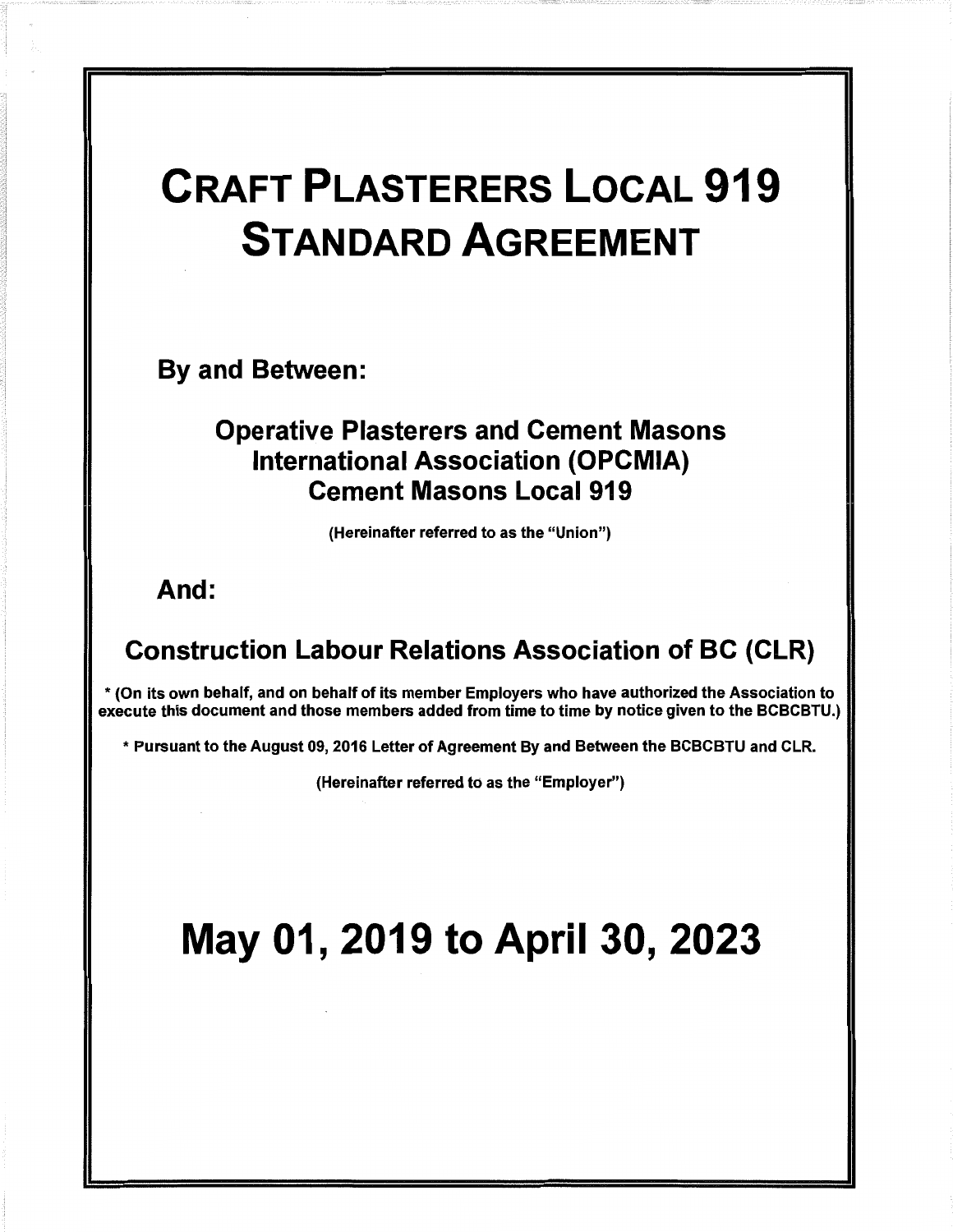# **Table of Contents**

| Article | 1.000  |                 |  |
|---------|--------|-----------------|--|
| Article | 2.000  |                 |  |
| Article | 3.000  |                 |  |
| Article | 4.000  |                 |  |
| Article | 5.000  |                 |  |
| Article | 6.000  |                 |  |
| Article | 7.000  |                 |  |
| Article | 8.000  |                 |  |
| Article | 9.000  |                 |  |
| Article | 10.000 |                 |  |
| Article | 11.000 |                 |  |
| Article | 12.000 | Pre-Apprentices |  |
| Article | 13.000 |                 |  |
| Article | 14.000 |                 |  |
| Article | 15.000 |                 |  |
| Article | 16.000 |                 |  |
| Article | 17.000 |                 |  |
| Article | 18.000 |                 |  |
| Article | 19.000 |                 |  |
| Article | 20,000 |                 |  |
| Article | 21.000 |                 |  |
| Article | 22,000 |                 |  |
| Article | 23.000 |                 |  |
| Article | 24,000 |                 |  |
| Article | 25,000 |                 |  |
| Article | 26,000 |                 |  |
| Article | 27.000 |                 |  |
| Article | 28,000 |                 |  |
| Article | 29,000 |                 |  |
| Article | 30.000 |                 |  |
| Article | 31.000 |                 |  |
|         |        |                 |  |

#### Wage, Contributions and Deductions Schedules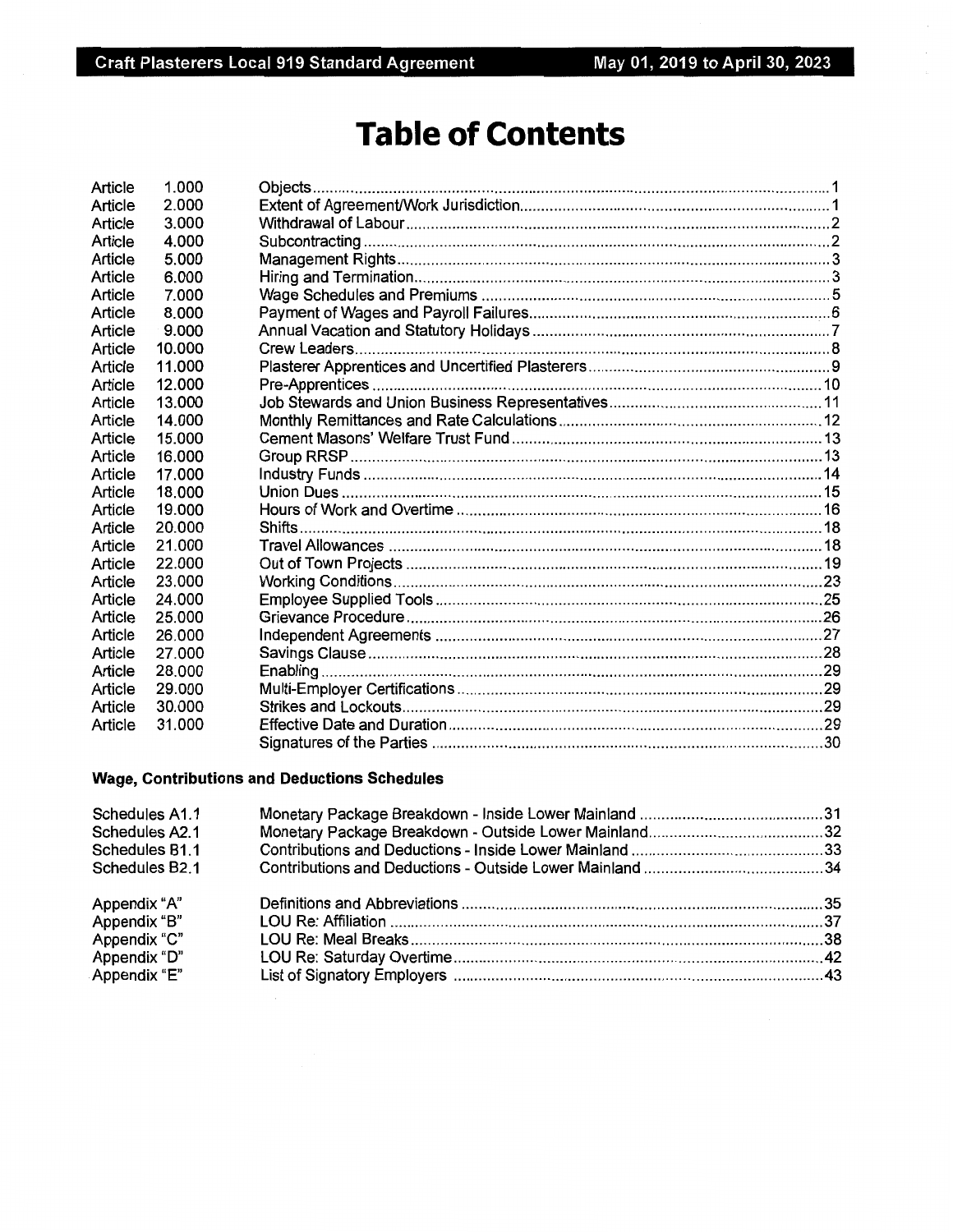#### **ARTICLE 1.000** - **OBJECTS**

The objects of this Agreement are to stabilize the industry, provide fair and reasonable working conditions and job security, elevate the trade to promote harmonious employment relationships between Employers and Employees, provide a mutually agreed upon method of resolving disputes and grievances arising out of the terms and conditions of this Agreement, prevent strikes and lockouts, enable the skills of both Employers and Employees to operate to the end that waste and avoidable and unnecessary expense and delays are prevented, and promote good public relations.

#### **ARTICLE 2.000** - **EXTENT OF AGREEMENT/WORK JURISDICTION**

#### **2.100 Extent of Agreement**

This Agreement shall govern only industrial work which is within the work jurisdiction of the plasterer and which is being performed by bargaining unit members who are employees of a signatory Employer on a project. This agreement shall not be applicable outside the province of British Columbia.

- **2.101** Unless otherwise mutually agreed by the parties, in writing, all work performed within the Lower Mainland/Fraser Valley shall be governed by the Craft Plasterers Local 919 Standard C/1 Agreement, other than work performed on an industrial project(s) where all employers that were legitimately competing for the available work are signatory with a BCBCBTU affiliate union(s).
- **2.102** The Lower Mainland/Fraser Valley shall be inclusive of West Vancouver to the west, Chilliwack to the east, and all cities, towns, municipalities, villages, communities, etc. in between.
- **2.103** Industrial construction shall be defined as: production plants such as pulp mills; chemical plants; refineries, including the transmission facilities; meter pumping; compressor stations; munitions plants; mines and smelters; power generating plants; bulk loading terminals; dams; breweries; and any/all other projects which are mutually agreed to by the parties. Notwithstanding the foregoing, if a project is designated as an industrial construction project for the pipefitter, it shall also be designated as an industrial construction project for OPCMIA Plasterers Local 919.

#### **2.200 Work Jurisdiction**

The Jurisdictional Assignment Plan of BC shall be binding upon the parties. Employees shall perform, but shall not be limited to the following work, except as may otherwise be determined by the Jurisdictional Assignment Plan of the BC Construction Industry:

- **2.201** The application and finishing of interior and exterior material by the use of a hawk and trowel and/or other conventional tools connected with the trade.
- **2.202** The application and finishing of interior and exterior material by the use of pumping machines. Employees shall operate all guns, nozzles, spraying and finishing devices.
- **2.203** Modelling, casting and ornamental work.
- **2.204** Wallboard taping and filling (machine or trowel), in accordance with the D.Q. Mills Decision,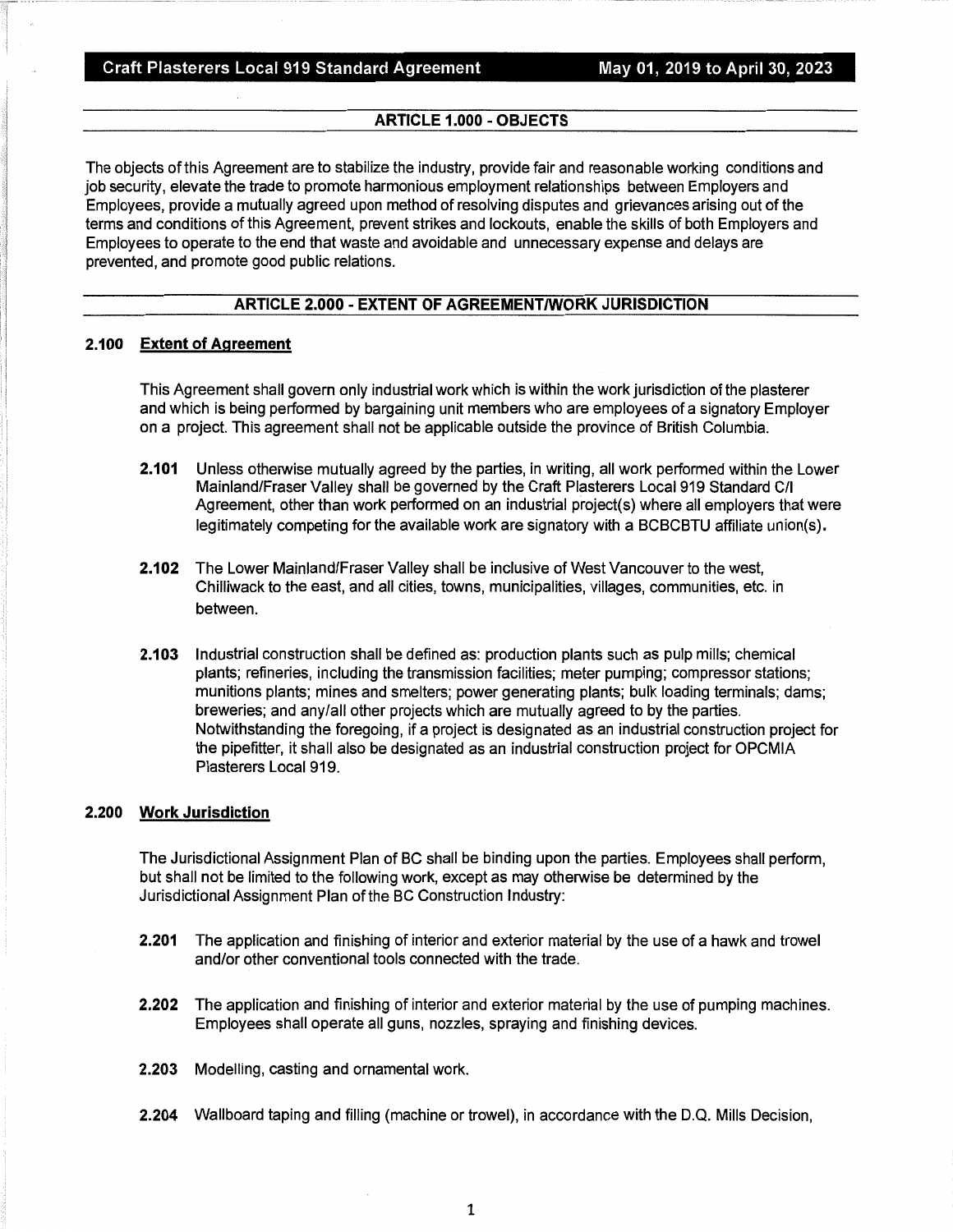Impartial Jurisdictional Board, Washington DC, March 1, 1978.

- **2.205** Plastering and finishing of swimming pools.
- **2.206** The preparing and plastering of all surfaces to receive plaster, stucco or tile.
- **2.207** The application and finishing of such materials as fireproofing, thinwall, veneer plaster, rigid insulation and patent texturing materials.

#### **ARTICLE 3.000** - **WITHDRAWAL OF LABOUR**

- **3.100** Subject to reasonable notice given to the Employer, it shall not be a violation of this Agreement for the Union to withdraw its members from a project site or sites for:
	- **3.101** Rendering assistance to labour organizations.
	- **3.102** Refusal on the part of Union members to work with non-Union workers. Refer to Article 3.200.
	- **3.103** Refusal on the part of Union members to handle any materials, equipment, or product declared unfair by Building Trades Councils, or manufactured, assembled or produced by an Employer whose Employees are on strike against, or are locked out by such Employer.
	- **3.104** Refer to Article 14.03 (c)(ii)
- **3.200** The Union shall not restrict, in any way, an Employer's right to perform work on a project site whereon work falling within the jurisdiction of the plasterer is being performed by individuals who are not members of the Union. Where an Employer performs work on such a project site, regardless of whether the Employer is a subcontractor or merely working on the same site, the Union shall not exercise its non-affiliation clause or refuse to work on such project.
- **3.300** Refer to Appendix "B", Letter of Understanding Re: Affiliation.

#### **ARTICLE 4.000** - **SUBCONTRACTING**

- **4.100** No Employer shall subcontract work which is within the work jurisdiction of the plasterer to any contractor that is not signatory with the Union if such subcontracted work is to be performed on either:
	- **4.101** an AHC/CHC project(s), and/or
	- **4.102** a project(s) which is governed by a Project Labour Agreement.
- **4.200** No Employer shall subcontract work which is within the work jurisdiction of the plasterer to any contractor unless such contractor has both a valid CRA business number and is duly registered with WSBC.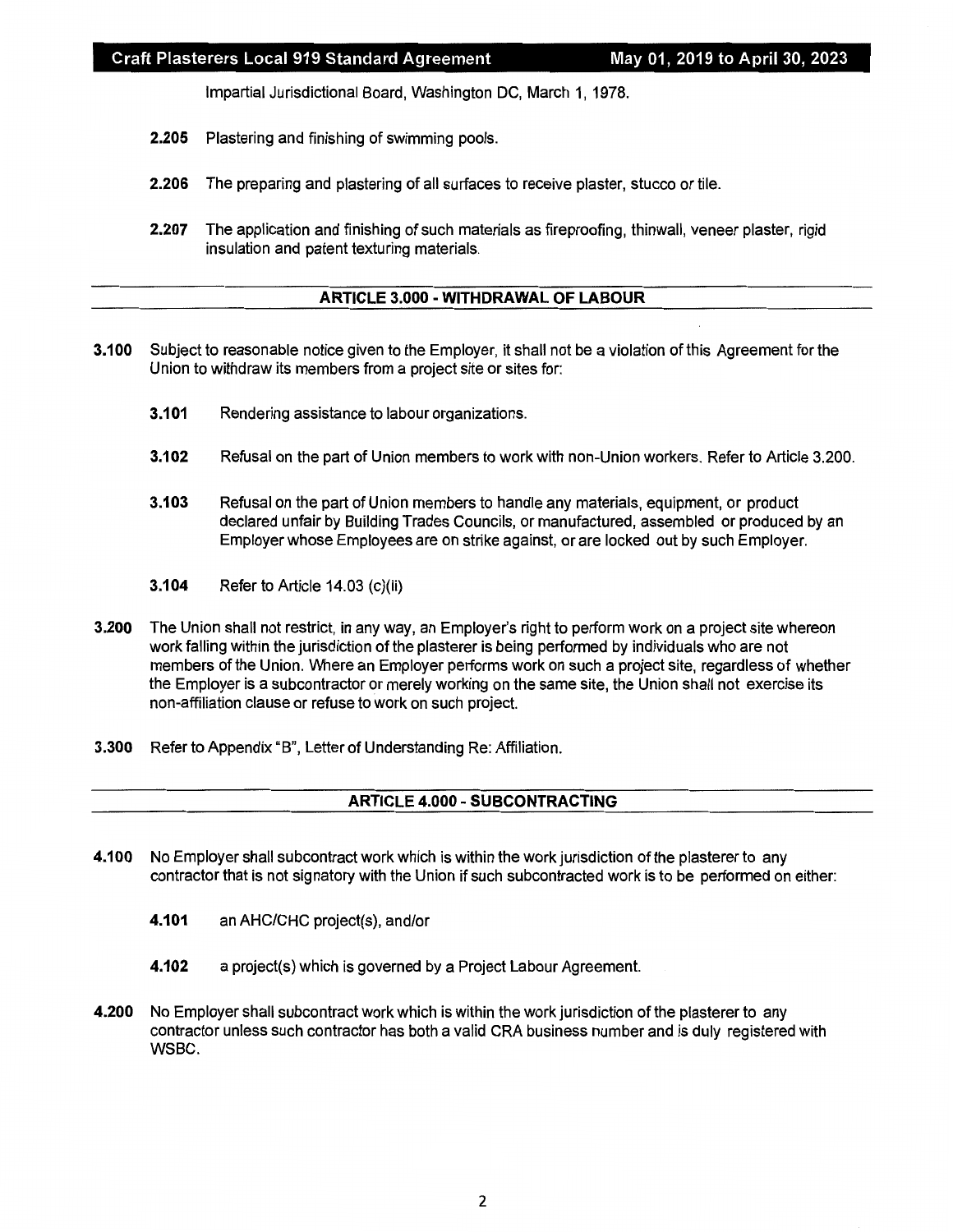#### **ARTICLE 5.000** - **MANAGEMENT RIGHTS**

The Employer has the right to operate and manage their business in all respects subject only to the limitations expressly stated in this Agreement.

#### **ARTICLE 6.000** - **HIRING AND TERMINATION**

#### **6.100 General Conditions**

- **6.101** It is the prerogative of the Employer to hire and terminate Employees.
- **6.102** All work performed within the work jurisdiction of the plasterer shall be performed by a member of the Union unless otherwise permitted in accordance with this Agreement. Notwithstanding the foregoing, one (1) employer representative who is not a member of the Union shall be permitted to work and/or provide direction on a project.

#### **6.200 Hiring**

- **6.201 {a)**  When Employees are required, competent Union members shall be hired.
	- **{b)**  The Union shall process an Employer's "name request" hiring of a Union member provided the Union is first notified of the Employer's intention to name request such member and provided the member is "booked in" as available for work with the Union. Any employee who subsequently quits working for an Employer after having been name requested by such Employer shall not be eligible to be re-employed on the same project. In order to qualify for a name request, a Union member must first obtain a clearance from the Union.
	- {c) There shall be no restrictions/limitations on the Employer's right to hire via name request, and the Employer shall retain the right to refuse employment to an individual if the Employer does not believe that such individual is suitable for the available work. Notwithstanding the foregoing, if such right is exercised, the Employer shall provide the Union with a letter or email outlining the reason(s} an individual was not suitable, upon receiving a written request from the Union to do so.
	- {d) There shall also be no restrictions/limitations on the Employer's right to transfer an employee(s) from one (1) project to another throughout the province. When a non local resident employee(s} is transferred between two (2) out-of-town projects, the CRA maximum tax free amount per kilometer shall be paid to the non local resident employee from the employee's place of residence to the first project as an initial travel allowance, and from the first project to the second project, one (1) way, and from the second project back to the employee's place of residence as a terminal travel allowance.
- **6.202** When competent Union members are not available and/or the Union is unable to supply such members and/or the Employer wishes to hire an Uncertified Plasterer, the Employer may obtain the required Employees elsewhere. Notwithstanding the foregoing, the Employer shall first notify the Union and obtain a work clearance. Such work clearance shall not be unreasonably withheld.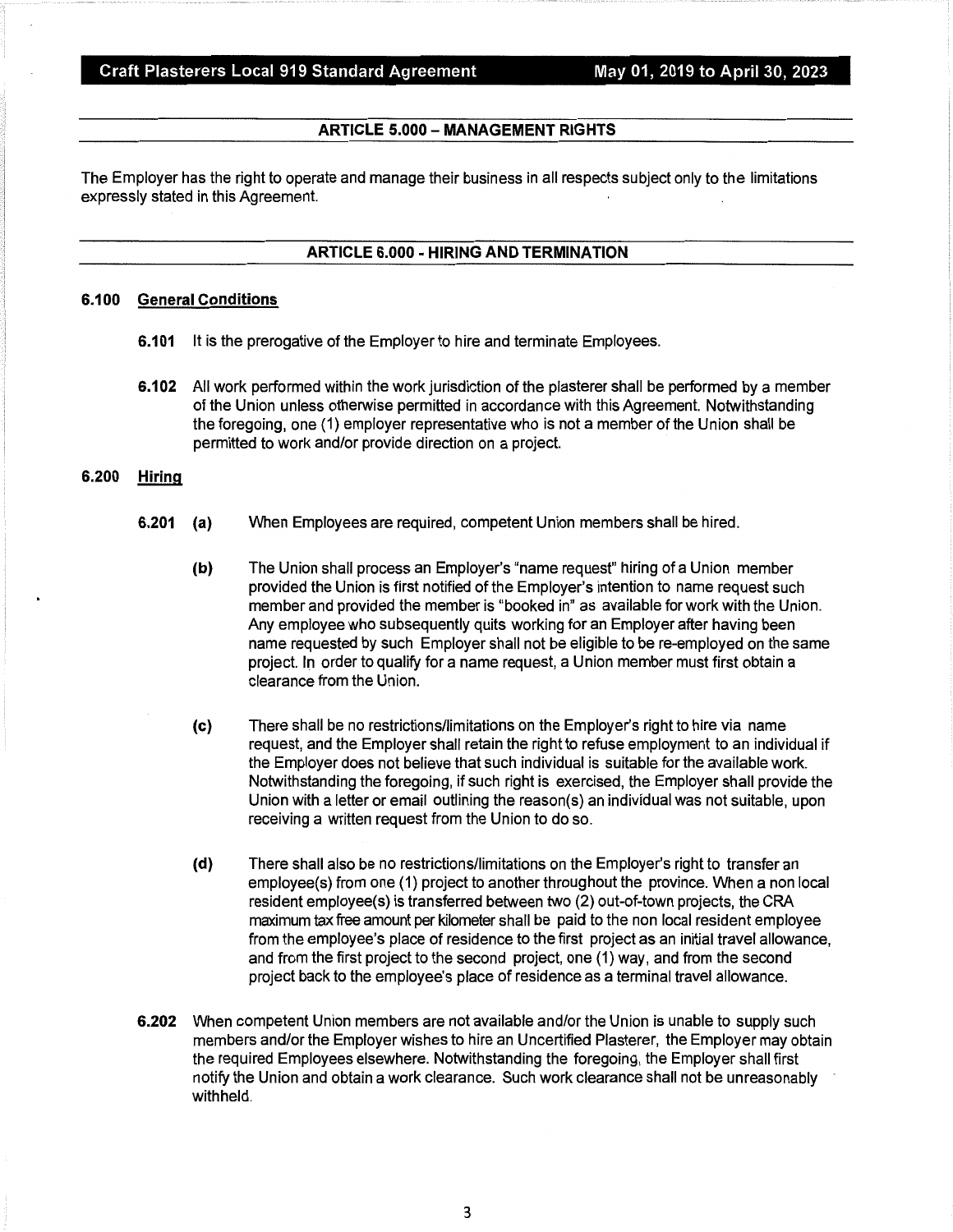**6.203** All Employees obtained elsewhere by the Employer in accordance with Article 6.202 shall join the Union within fifteen ( 15) calendar days from date of hire or be replaced by competent Union members when such members are available.

#### **6.300 Classification and Availability of Employees**

- **6.301** When requesting the dispatch of an Employee from the Union, the Employer shall have the right to differentiate between a specialty Fireproof Applicator, and a traditional Plasterer.
- **6.302** The Union shall comply with the Employer's request, and shall be considered to be unable to supply competent Union members if an Employee in the classification requested is not available. Refer to Article 6.202.

#### **6.400 Termination of Employment**

#### **6.401 Lay Off Notice**

Employers shall provide Employees with one (1) hours' notice of termination after one (1) weeks employment, or one (1) hours pay in lieu thereof, to enable said Employees to gather personal tools and put them in shape for the next project.

- **6.402** If an Employee, for any reason, ceases to be an Employee of the Employer, such Employee shall be paid all outstanding wages, annual vacation pay, and statutory holiday pay owing in accordance with the following:
	- **(a)** In the event the Employer is unable to pay all monies which are owing to an employee at the time of termination of employment, such monies shall be paid as quickly as reasonably possible thereafter but in no event later than seven (7) calendar days or in conjunction with the Employer's next regularly scheduled payroll, whichever comes first.
	- **(b)** If the project on which the Employee was employed is in the same area where the Employer's office is located and/or where a payroll department is established, the Employee shall be paid by the Employer not later than one (1) working day after such Employee ceases to be employed by the Employer.
	- **(c)** If the project on which the Employee was employed is not in the same area where the Employer's office is located and/or where no payroll department is established, the Employee shall be paid by the Employer, or the Employer shall mail a cheque in payment of all outstanding wages, annual vacation pay, and statutory holiday pay owing by registered mail to an address designated by the Employee. Such cheque shall be mailed not later than forty-eight (48) hours, exclusive of Saturdays, Sundays, and statutory holidays, after such Employee ceases to be employed by the Employer.
- **6.403** Upon termination of employment, the Employee's Record of Employment shall accompany their final pay cheque.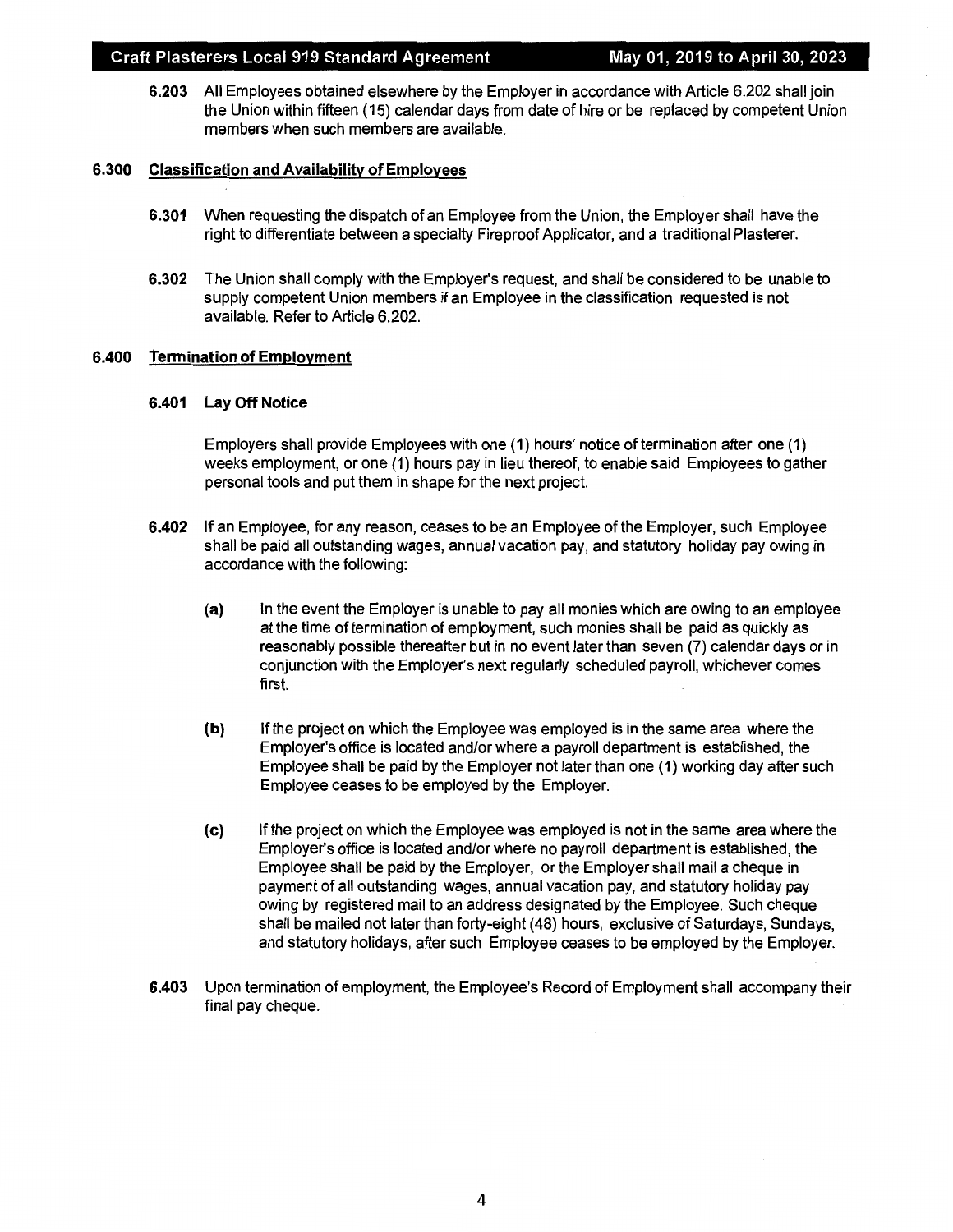#### **ARTICLE 7.000** - **WAGE SCHEDULES AND PREMIUMS**

#### **7.100 WageSchedules**

- **7.101** The Industrial Construction minimum straight time hourly wage rates shall be as stipulated within Schedules "A" of this Agreement. Such Schedules shall apply on all non-enabled projects.
- **7.102** The following monetary package increases shall apply. The monetary package shall consist of wages, plus annual vacation and statutory holiday pay, plus Employer contribution to Union Benefit Plan (Cement Masons' Welfare Trust Fund), plus Employer contribution to Group RRSP. The Union retains the right to distribute such increases, at its discretion between the above listed components of the monetary package only.

#### **7 .103 Monetary Package Increases**

The following increases shall apply to the Journeyperson classification during the term of this Agreement. All other classifications will be re-calculated accordingly. These increases will be distributed between wages and Employer Contributions. The allocation will be provided to the Employer by the Union with sufficient notice prior to the effective date of the increase in order for the Employer's payroll department to be able to institute the change. Only the portion of each increase applied to wages shall attract Vacation and Holiday Pay in addition to the agreed upon increase.

| Effective June 17, 2019 | \$0.30 per hour |
|-------------------------|-----------------|
| Effective May 1, 2020   | \$0.30 per hour |
| Effective May 1, 2021   | \$0.30 per hour |
| Effective May 1, 2022   | \$0.30 per hour |

**7.200** All work performed on Industrial Construction projects shall be performed under the Industrial Construction wage schedules unless otherwise mutually agreed to, in writing, by the Union and CLR. (Refer to Craft Plasterers Local 919 Standard C/1 Agreement for an exception to the foregoing.) The parties reserve the right to determine, by mutual agreement and prior to bid closing, any project not covered by the Industrial Construction definition which should be so classified.

#### **7.300 Premiums**

#### **7 .301 Plaster Pump Premium**

- **(a)** The Plaster Pump premium shall only apply to work performed on Industrial Construction projects.
- **(b)** An Employee operating a plaster pump(s) on an Industrial Construction project shall receive a premium of twenty-five cents (\$0.25) per hour over the applicable straight time hourly wage rate when using a hose not larger than one and one-half (1½) inches in diameter, providing it does not apply to interior texture finishes, and seventy-five cents (\$0. 75) per hour over the applicable straight time hourly wage rate when using a hose larger than one and one-half (1<sup>1</sup>%) inches in diameter.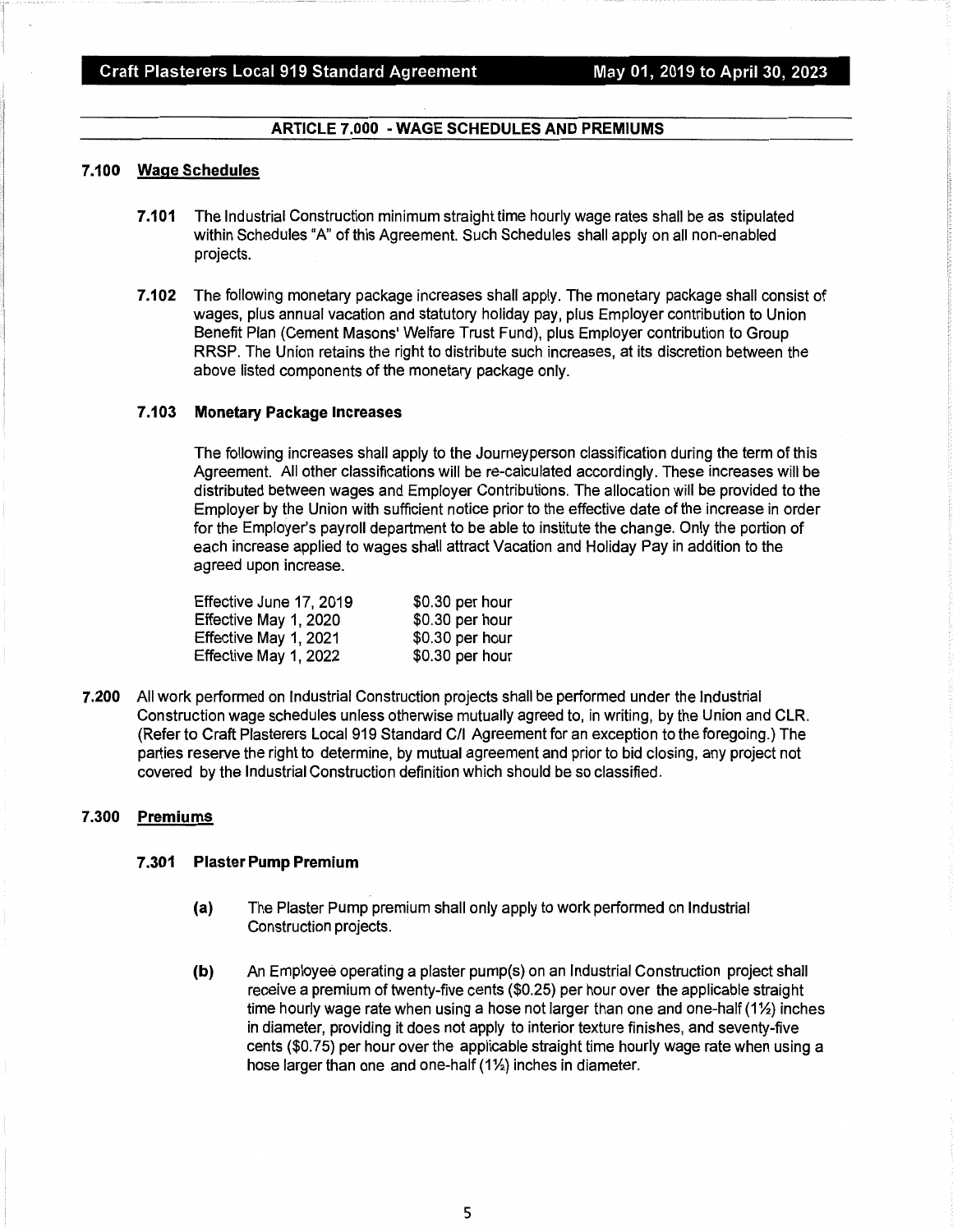#### **ARTICLE 8.000 - PAYMENT OF WAGES AND PAYROLL FAILURES**

#### **8.100 Payment of Wages**

Notwithstanding any/all contrary provisions contained within this Agreement, all payroll shall be processed in a manner consistent with CRA regulations.

- **8.101** Employers shall pay Employees their weekly wages on the project every Friday before quitting time. Payment of wages may be made by cheque or electronic deposit. Cheque statements may be provided electronically via secure internet/ email.
- **8.102** There shall be no more than a seven (7) calendar day hold-back of an Employee's wages. However, the latest an employee may be paid is the Friday after the payroll cut off date. Where Friday is a Statutory Holiday, employees will be paid no later than the Thursday after the payroll cut off date.
- **8.103** Employers may elect to pay Employees every second Friday with prior approval of the Union.
- **8.104** The Employer shall provide each Employee with a separate or detachable itemized statement accompanying such Employee's pay cheque, which records the:
	- **(a)** hourly wage rate(s),
	- **(b)** total number of straight time and overtime hours worked, and
	- **(c)** total deductions from the amount earned.
- **8.105** On out of town projects, hold-back of wages shall be established at a pre-tender and/or pre-job conference.
- **8.106** Out of province Employers must maintain adequate payroll records within the province to ensure that questions from Employees and/or the Union concerning Employee pay cheques and/or Records of Employment can be answered by the BC office(s) of the Employer.

#### **8.200 Call Out Notice**

- **8.201** If an Employee reports to work and is not required, such Employee shall receive two (2) hours pay at the otherwise applicable hourly wage rate, unless:
	- **(a)** work is stopped by inclement weather and/or for reasons beyond the control of the Employer, and/or
	- **(b)** the Employer gave such Employee adequate notice not to report to work.
- **8.202** The term "adequate notice", as used in Article 8.201 (b), shall be defined as one (1) hours notice prior to starting time when the Employee is accommodated in a camp, and two (2) hours notice prior to starting time in all other situations. Such notice may be made by telephone or radio.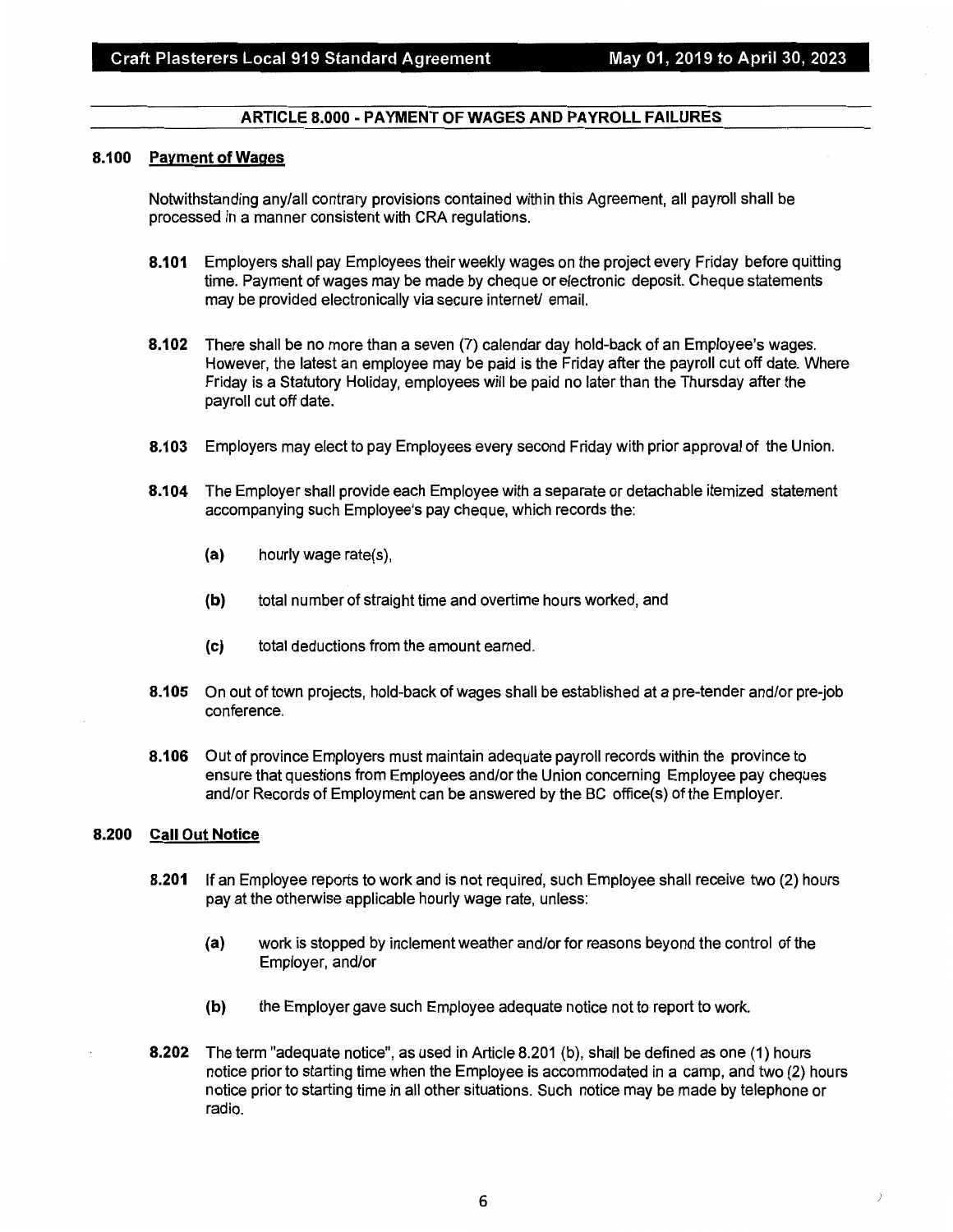#### Craft Plasterers Local 919 Standard Agreement May 01, 2019 to April 30, 2023

#### **8.300 Project Breakdown**

- **8.301** If work on a project is discontinued due to a breakdown of the Employer's equipment, or as a result of a scaffold or material shortage, the Employee shall be paid at the otherwise applicable hourly wage rate for:
	- **(a)** not less than four (4) hours if such breakdown occurs during the first four (4) hours of the shift, or
	- **(b)** not less than the full shift if such breakdown occurs after the first four (4) hours of the shift.
- **8.302** If work on a project is discontinued for reasons beyond the control of the Employer, the Employee shall be paid at the otherwise applicable hourly wage rate, only for the actual hours worked.

#### **8.400 Wage Bond**

- **8.401** Prior to a Union member being dispatched to an Employer who is either not signatory to this Agreement, or has only recently become signatory to this Agreement, such Employer may be required to deposit a wage bond suitable to the Union, in an amount no larger than five thousand dollars (\$5,000.00), for use in default as a result of the non-payment of wages, annual vacation pay, statutory holiday pay, Employer contributions, Employee deductions, and/or any other such payments required in accordance with this Agreement.
- **8.402** When no longer required such wage bond shall, by mutual consent of the Union and the Employer concerned, be terminated, but in no event shall such wage bond be held longer than twelve (12) months.

#### **8.500 Payroll Failure**

Where there have been instances of an Employer, or the principals or Directors thereof, failing to meet payroll requirements, the Union shall have the right to:

- **8.501** inspect the Employer's payroll records, and/or
- **8.502** require the posting of a suitable wage bond, as provided for in Article 8.400, and/or
- **8.503** require that the payment of wages, annual vacation pay, statutory holiday pay, Employer contributions, Employee deductions, and/or any other such payments provided required by this Agreement be made by cash or certified cheque.

#### **ARTICLE 9.000-ANNUAL VACATION AND STATUTORY HOLIDAYS**

#### **9.100 Annual Vacation Pay and Statutory Holiday Pay**

**9.101** Annual vacation pay of six percent (6%) and statutory holiday pay of six percent (6%) shall be combined in an amount equal to twelve percent (12%). Such amount shall include any additional statutory holiday(s) which may be declared by the federal and/or provincial government, and be calculated only on the gross hourly earnings of each Employee regardless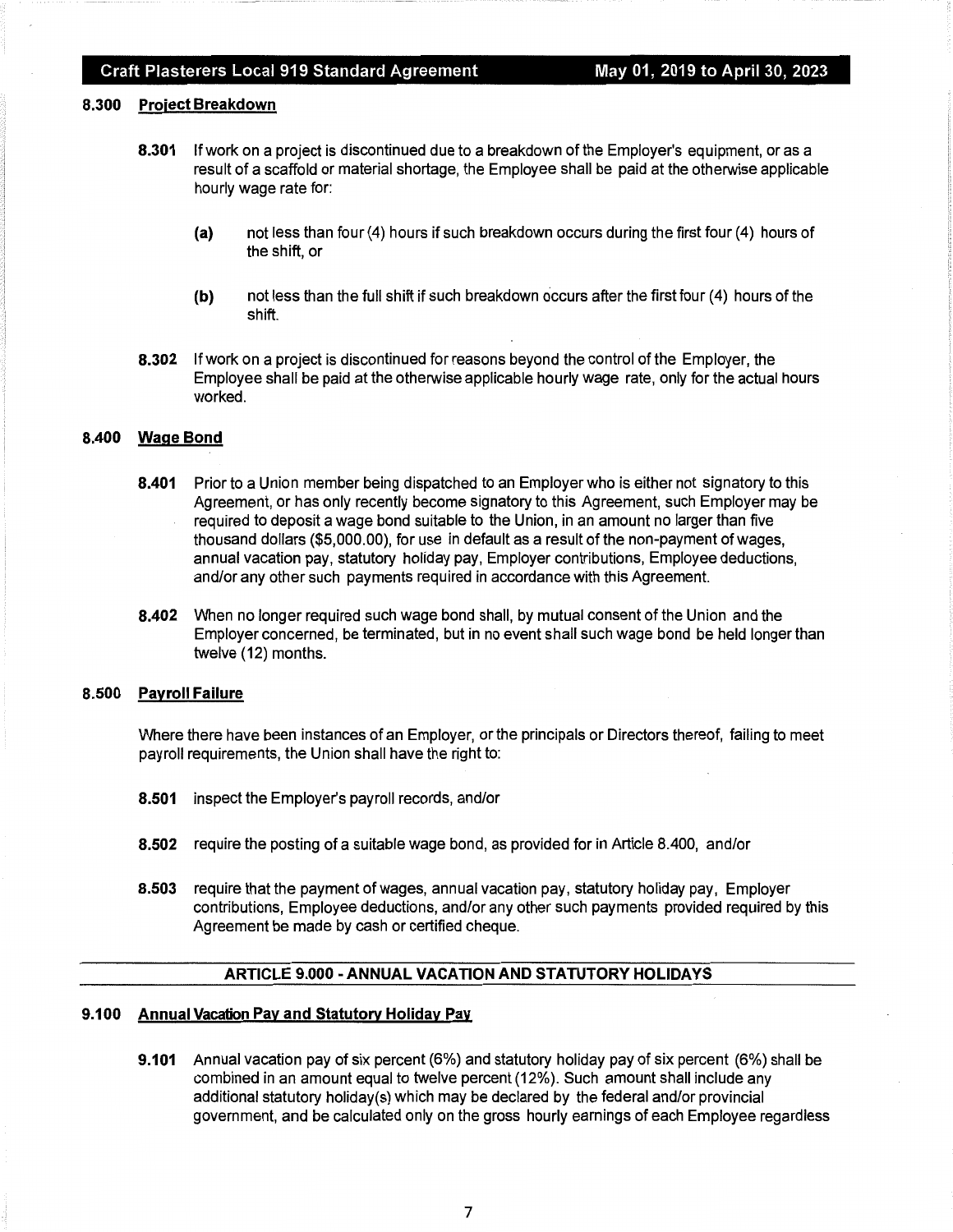of the amount of time worked, and shall accrue to each Employee's credit.

**9.102** Each Employee shall receive the amount provided for in Article 9.101, with such amount to be paid on each pay cheque. Upon termination, each Employee shall receive all annual vacation pay and statutory holiday pay which may be owing.

#### **9.200 Annual Vacation**

An Employee may take up to three (3) weeks annual vacation in any calendar year. The annual vacation period shall be arranged by mutual agreement between the Employee and the Employer.

#### **9.300 Statutory Holidays**

- **9.301** The following statutory holidays shall apply to Industrial Construction projects:
- **9.302** New Year's Day, Family Day, Good Friday, Easter Monday, Victoria Day, Canada Day, Friday preceding B.C. Day, B.C. Day, Friday preceding Labour Day, Labour Day, Thanksgiving Day, Remembrance Day, Christmas Day, Boxing Day, and/or any other such day as may be declared a statutory holiday by the federal or provincial government. In the event the Federal or Provincial governments declare a new Statutory Holiday, the BCBCBTU and CLR shall meet prior to the holiday coming into effect to determine which Non-Statutory Holiday currently provided for in the Collective Agreement shall be floated to the period between Christmas and New Years. When a statutory holiday falls on a Saturday or Sunday the following working day(s) shall be observed.
- **9.303** All work performed on statutory holidays, or days observed in place thereof, shall be paid for at two (2) times the otherwise applicable straight time hourly wage rate. No work shall be performed on Labour Day, except where safety to life or property makes it necessary and permission from the Union has been obtained.

#### **ARTICLE 10.000** - **CREW LEADERS**

#### **10.100 Definition**

The term Crew Leader shall be synonymous with Foreman.

#### **10.200 Qualifications**

All Crew Leaders shall be members in good standing of the Union.

#### **10.300 Ratios**

- **10.301** When five (5) or more Plasterers are employed by an Employer on a project, one (1) Plasterer shall be appointed as a working Crew Leader.
- **10.302** When ten ( 10) or more Plasterers are employed by an Employer on a project, the Crew Leader shall not work with the tools of the trade.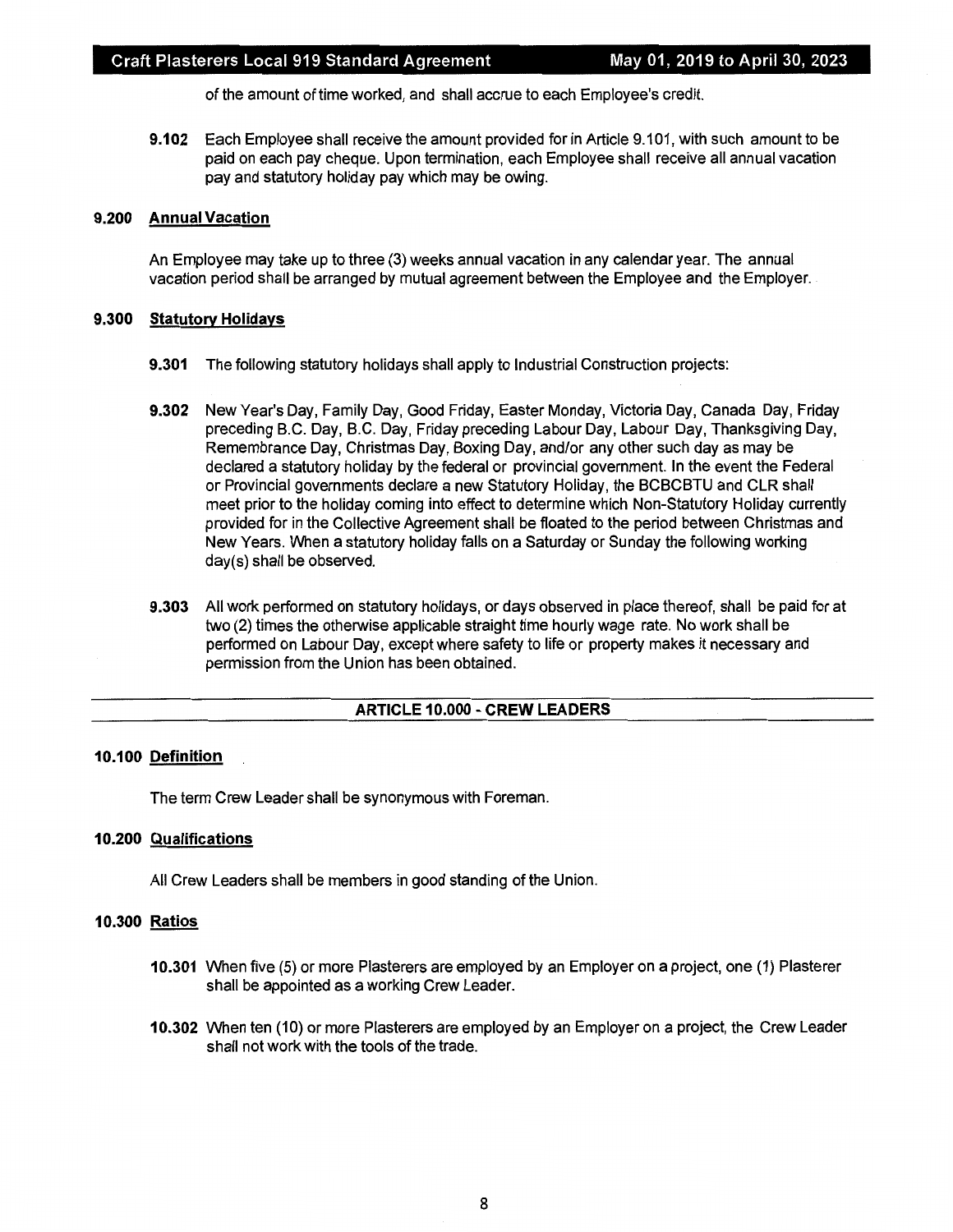#### **10.400 Crew Leader Premium**

The minimum straight time hourly wage rate for a Crew Leader shall be 115% of the applicable Certified Journeyperson minimum straight time hourly wage rate on the project. In addition to such rate, a Crew Leader shall also be paid all other premiums (i.e. annual vacation pay and statutory holiday pay, overtime, etc.) which may otherwise apply in accordance with this Agreement.

#### **ARTICLE 11.000 - PLASTERER APPRENTICES AND UNCERTIFIED PLASTERERS**

It is not the intention of the Parties to create an environment wherein signatory employers would collectively employ significantly more Uncertified Plasterers than Plasterer Apprentices. As a result, in the event that such a discrepancy were to arise, the Union shall notify CLR and the Parties shall work together to find an expedited resolution to the imbalance. Notwithstanding the foregoing, if the Parties are unable to mutually agree on an expedited resolution, the matter shall be referred to arbitration for a final and binding decision.

#### **11.100 Plasterer Apprentice**

A Plasterer Apprentice shall be defined as an individual who has limited experience in the trade, was recruited by the Union into membership, and was dispatched by the Union in accordance with Article 6.201.

- **11.101** There shall be six (6) Plasterer Apprentice classifications. No more than fifty percent (50%) of the Employees employed by an Employer in accordance with this Agreement may be classified as a Plasterer Apprentice. Such percentage shall be calculated on a company wide basis.
- **11.102** The minimum straight time hourly wage rate for a Plasterer Apprentice shall be the applicable percentage of the applicable Certified Journeyperson minimum straight time hourly wage rate on the project.

| A1 = 70% | $A3 = 80%$ | $AS = 90\%$ |
|----------|------------|-------------|
| A2 = 75% | $AA = 85%$ | $AG = 95%$  |

- **11.103 (a)** The Plasterer Apprentice training program shall be determined from time to time by the Union, but shall generally include 5,400 hours of practical training, consisting of six (6) terms of 900 hours per term.
	- **(b)** The Union shall notify the Employer, in writing, when a Plasterer Apprentice becomes eligible for advancement to a higher classification. Notwithstanding the foregoing, the Union shall not advance a Plasterer Apprentice to the status of Certified Journeyperson unless/until the Union is satisfied that the such advancement is warranted based on a reasonable review of the individual's skills, abilities and expertise.
	- **(c)** The Union reserves the right to assign a new Plasterer Apprentice a classification other than "A1" if such Plasterer Apprentice can demonstrate commensurate prior work experience as a plasterer trade with a non-signatory Employer.
- **11.104** Refer to Schedules "A1" and "A2" for a breakdown of the six (6) Plasterer Apprentice monetary packages.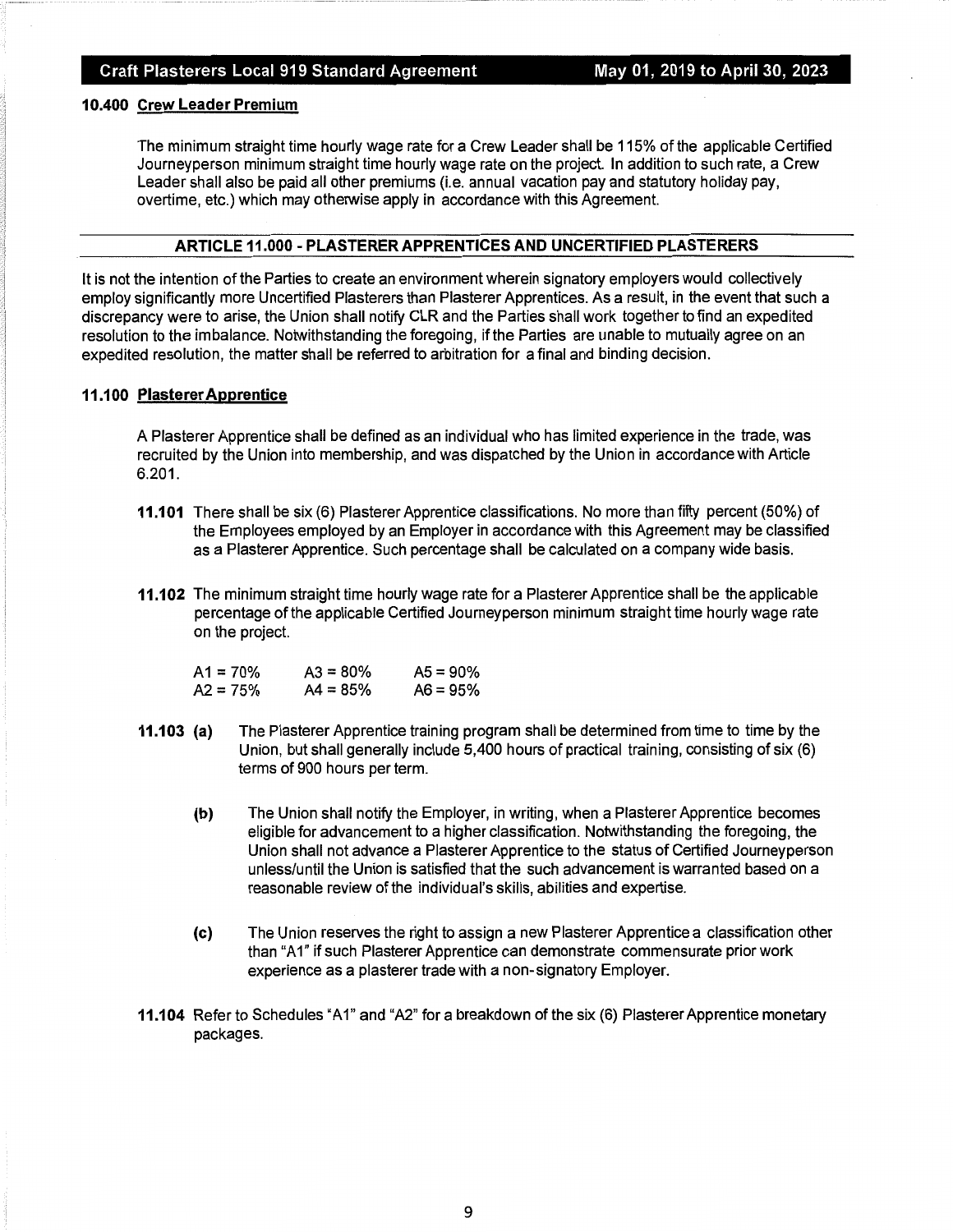#### **11.200 Uncertified Plasterer (UP}**

- **11.201** An Uncertified Plasterer (UP) shall be defined as an individual who does not possess a valid Plasterers TQ certificate and was directly hired by the Employer in accordance with Article 6.202.
- **11.202** There shall be six (6) Uncertified Plasterer (UP) classifications. The Employer shall retain the sole discretion to determine the appropriate classification for each UP after having judged such individual's competency, merit and ability.
- **11.203** The minimum straight time hourly wage rate for an UP shall be the applicable percentage of the applicable Certified Journeyperson minimum straight time hourly wage rate on the project.

| Level $1 = 70%$ | Level $3 = 80\%$ | Level $5 = 90\%$ |
|-----------------|------------------|------------------|
| Level $2 = 75%$ | Level $4 = 85%$  | Level $6 = 95%$  |

**11.204** Effective November 12, 2012, all Union members who have historically worked as a Journeyperson pursuant to the Plasterers Standard ICI Agreement (April 30, 2010 expiry) shall be "grandfathered" as Certified Journeypersons on a go forward basis, regardless of whether or not such member is in fact a certified Plasterer. The Union shall provide a list of such members to CLR on or before December 12, 2012. Thereafter, any individual who is not on such list, and is not a certified Plasterer, shall be paid as an Uncertified Plasterer except as may otherwise be permitted in accordance with the provisions related to the Plasterers Apprenticeship program.

#### **ARTICLE 12.000** - **PRE-APPRENTICES**

#### **12.100 Hiring**

An Employer may hire anyone as a Pre-Apprentice, but such person must join the Union within thirty (30) calendar days of hire and pay Union dues.

#### **12.200 Wages, Benefits, and Union Dues**

- **12.201** The minimum straight time hourly wage rate for a Pre-Apprentice shall be forty- five percent (45%) of the applicable Certified Journeyperson minimum straight time hourly wage rate on the project.
- **12.202** A Pre-Apprentice shall receive annual vacation pay of six percent (6%) and statutory holiday pay of six percent (6%) in accordance with Article 9.100.
- **12.203** No Employer contribution to the Union Benefit Plan and/or Group RRSP shall be required on behalf of a Pre-Apprentice.
- **12.204** The Employer shall deduct and remit Union dues on behalf of a Pre-Apprentice in accordance with Article 18.000.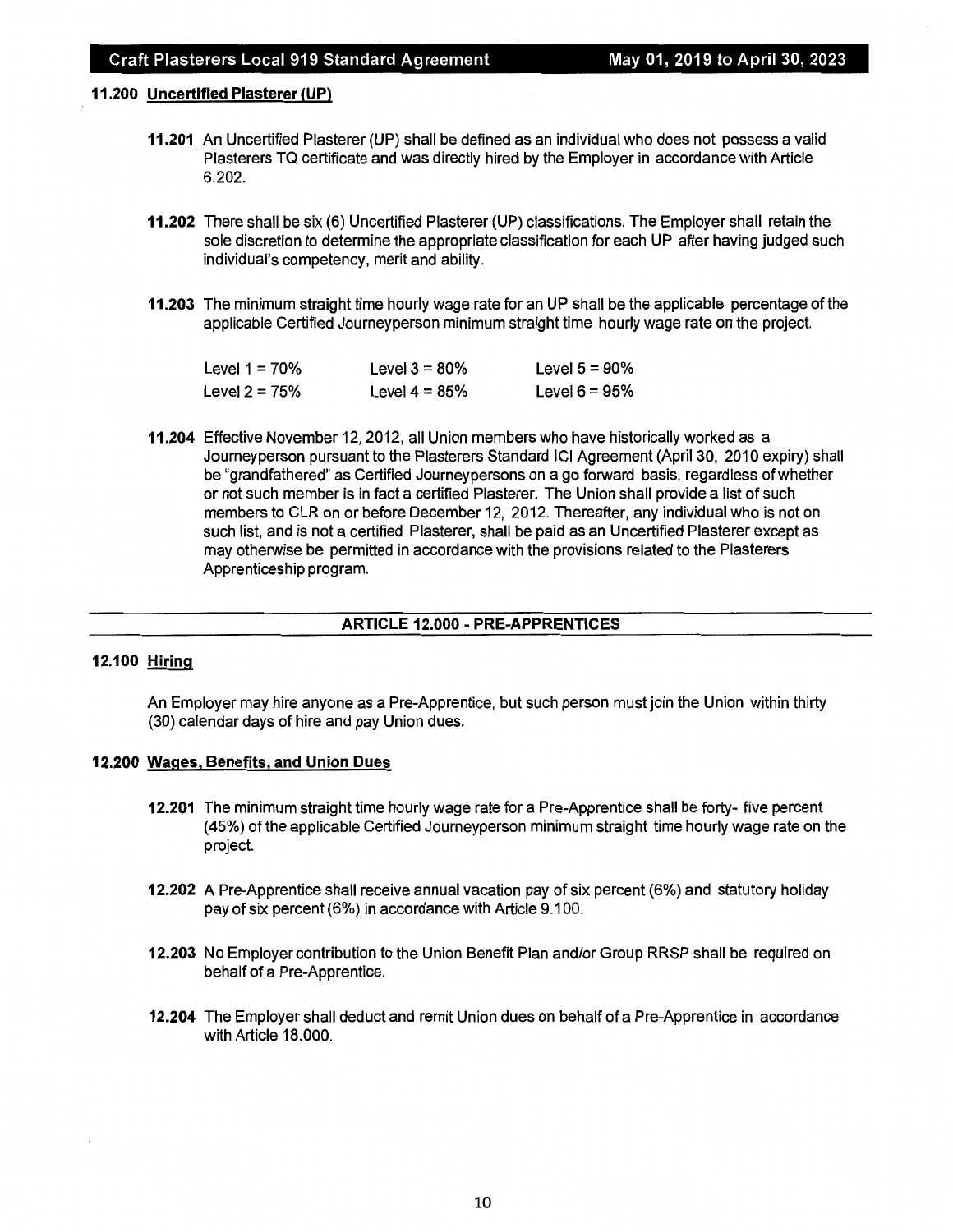#### **12.300 Advancement to Plasterers Apprenticeship Program**

Upon recommendation of the Employer, and with the mutual agreement of the Union and the Pre-Apprentice, such Pre-Apprentice shall be entered into the Plasterers Apprenticeship program.

#### **12.400 General Conditions**

- **12.401** All other terms and conditions of this Agreement not otherwise modified within Article 12.000, shall apply to a Pre-Apprentice.
- **12.402** The parties agree to review Article 12.000 upon the expiry of this Agreement, and to examine its success in terms of increasing the number and improving the quality of individuals joining the Plasterers Apprenticeship program.

#### **ARTICLE 13.000 -JOB STEWARDS AND UNION BUSINESS REPRESENTATIVES**

#### **13.100 Job Stewards**

- **13.101** Job Stewards shall be recognized on all projects and shall not be discriminated against.
- **13.102** Job Stewards shall be appointed or elected by the majority of Union members employed on the project.
- **13.103** The Union shall notify the Employer, in writing, of the name of the Job Steward on each project, and any changes thereafter.
- **13.104** Job Stewards shall refer any/all grievances and/or disputes to the Union.
- **13.105** Job Stewards shall be allowed reasonable time on the project to perform their duties.

#### **13.200 Union Business Representatives**

- **13.201** Union Business Representatives shall have access to all projects at all times, but shall not interfere with the general work pattern.
- **13.202** In the event a Union Business Representative wishes to conduct other than their normal duties on a project, such Representative shall first obtain permission from the Employer.

#### **13.300 Leaves of Absence**

- **13.301** The parties agree to cooperate to facilitate broad and liberal leaves for operations and training military leave for workers who serve as members of the Canadian Forces Reserves, in accordance with provincial and federal law and the "Declaration of Support for the Reserve Forces" signed by the Canadian Office of the Building and Construction Trades Department and the National Construction Labour Relations Alliance, dated May 12, 2010.
- **13.302** Employees shall be entitled to Pregnancy and Parental Leave in accordance with the provisions of the B.C. Employment Standards Act.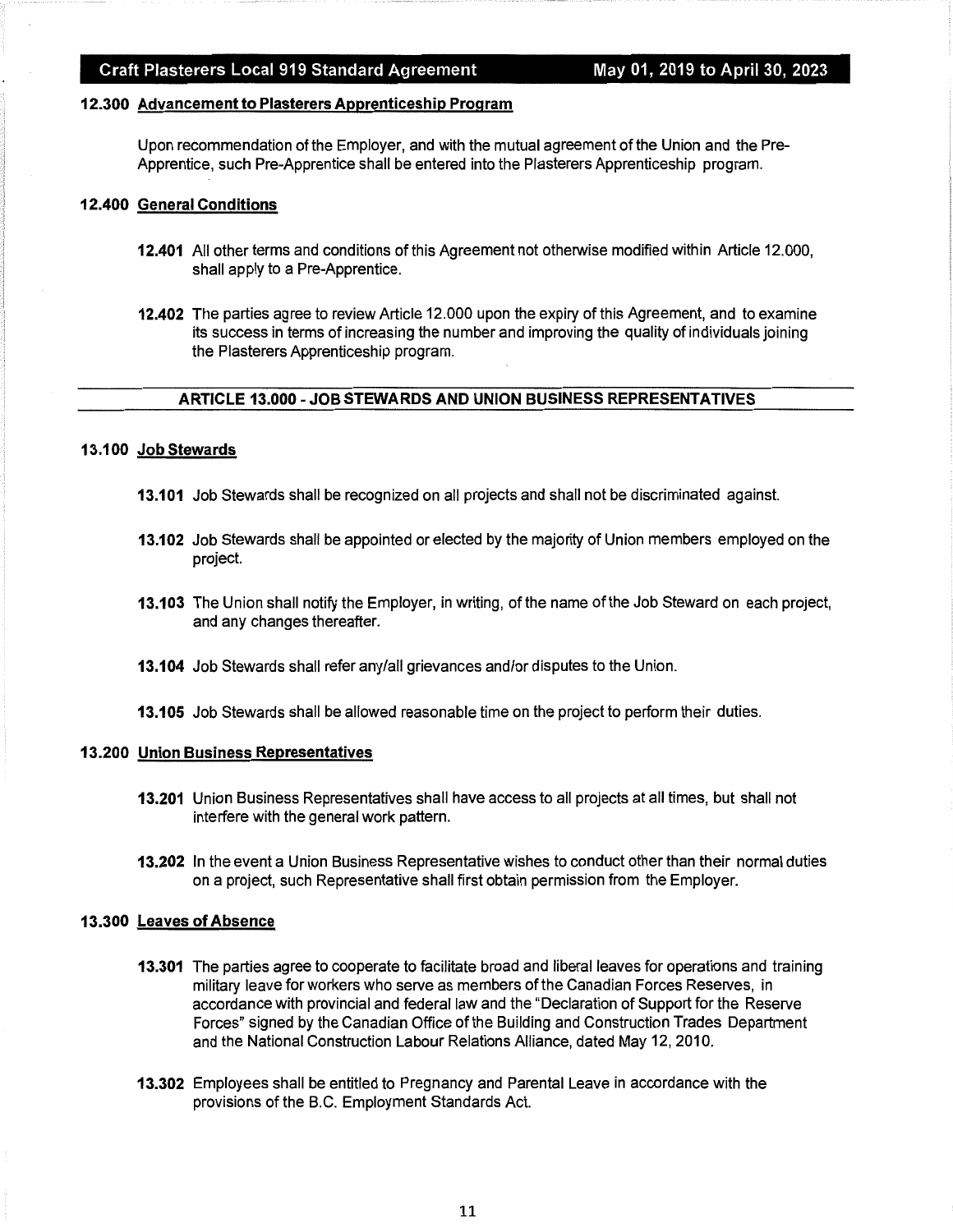#### **ARTICLE 14.000** - **MONTHLY REMITTANCES AND RATE CALCULATIONS**

#### **14.100 Monthly Remittances**

- **14.101** The Employer shall remit to the Union all Employer contributions and Employee deductions required in accordance with this Agreement, on behalf of those Employees working under the terms of this Agreement.
- **14.102 (a)** Such remittance shall be made by a single payment, accompanied by a Plasterers' Remittance Report, and shall be received by the Union not later than the fifteenth (15th) day of the month following that month for which such payment is payable.
	- **(b)** Notwithstanding Article 14.102 (a), with the mutual agreement of the Union, the Employer may electronically process the payment of its monthly remittance and/or the submission of its monthly Remittance Report.
- **14.103 (a)** The Union shall declare an Employer delinquent if the Union has not received said Employer's remittance by the twenty-second (22nd) day of the month following that month for which such payment is payable.
	- **(b)** If the Union declares an Employer delinquent in accordance with Article 14.103 {a), the Union shall notify the Employer, in writing, of such delinquency.
	- **(c)** If the Employer fails to respond within forty-eight (48) hours, exclusive of Saturdays, Sundays and statutory holidays, of receipt of such notification of delinquency, the Union shall have the right to:
		- (i) Demand payment of a penalty in the amount of ten percent ( 10%) of the delinquent payment.
		- (ii) Withdraw its members from the delinquent Employer until such time as all monies owing have been paid in full.
		- (iii) Require the Employer to post a suitable bond. Such bond shall not be of an amount exceeding a three (3) month average of remittances for such Employer, and shall be returned to the Employer, along with any interest earned, after six (6) consecutive months have elapsed without such Employer having again been declared delinquent.

#### **14.200 Monetary Calculations and Monthly Employers' Remittance Report**

- **14.201** The Union and CLR shall mutually agree upon all mathematical calculations involving the calculation of:
	- **(a)** the breakdown of the monetary package,
	- **(b)** Crew Leader, Plasterer Apprentice, Uncertified Plasterer and/or Pre-Apprentice hourly wage rates, and
	- **(c)** all other Employee classifications and/or premiums requiring calculation.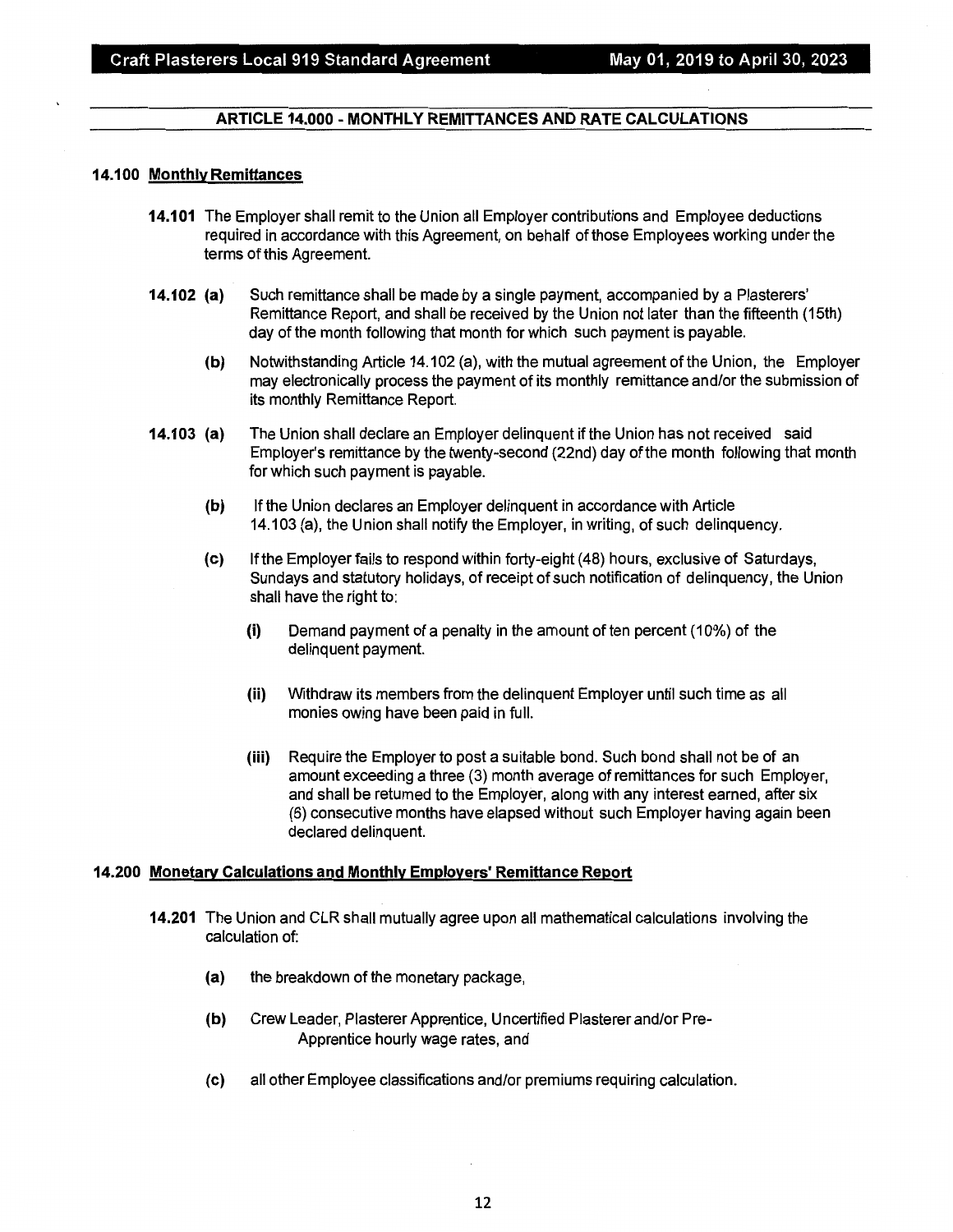**14.202** The Union and CLR shall also mutually agree on the format of a Plasterers' Remittance Report.

- **14.203** Such mutual agreement as provided for in Articles 14.201 and 14.202 shall be reached prior to any corresponding information and/or documents being distributed to the Union membership and/or to any Employer signatory to this Agreement.
- **14.204** Article 14.200 shall not be interpreted to mean that the Union does not retain sole authority to determine the allocation of the monetary package.

#### **ARTICLE 15.000** - **CEMENT MASONS' WELFARE TRUST FUND**

- **15.100** The Employer shall contribute the required amount to the Cement Masons' Welfare Trust Fund in the manner set forth in Article 14.100. Such amount(s) and the effective date(s) applicable thereto, shall be as stipulated within Schedules "B" of this Agreement. Notwithstanding the foregoing, no Employer contribution to the Cement Masons' Welfare Trust Fund shall be required on behalf of a Pre-Apprentice.
- **15.200** The Employer contribution(s) to the Union Benefit Plan and Group RRSP shall be distributed between the two Plans at the sole discretion of the Union, and the Union may alter such distribution by providing CLR with sixty (60) calendar days written notice.
- **15.300** All rates and schedules contained within this Agreement shall not be changed during the life of this Agreement without the prior mutual agreement, in writing, of the parties. Such mutual agreement shall not be unreasonably withheld.
- **15.400** The Cement Masons' Welfare Trust Fund shall be managed by a Board of Trustees appointed by the Union.
- **15.500** The Parties agree to participate in a joint CLR and BCBCBTU affiliate review of the potential benefits of establishing a multi-trade Industry Benefit Fund and to implement such a fund if the Parties mutually agree on the benefits and outcomes of establishing such a Plan and Fund.

#### **ARTICLE 16.000 -GROUP RRSP**

- **16.100 (a)** The Employer shall contribute the required amount to the Group RRSP in the manner set forth in Article 14.100. Such amount(s) and the effective date(s) applicable thereto, shall be as stipulated within Schedules "B" of this Agreement.
	- **(b)** Employer contributions to Group RRSP shall be Ninety percent (90%) of the CJP contribution for all Apprentices and UPs for work on all Industrial projects.
- **16.200** The Employer contribution(s) to the Union Benefit Plan and Group RRSP shall be distributed between the two Plans at the sole discretion of the Union, and the Union may alter such distribution by providing CLR with sixty (60) calendar days written notice.
- **16.300** All rates and schedules contained within this Agreement shall not be changed during the life of this Agreement without the prior mutual agreement, in writing, of the parties. Such mutual agreement shall not be unreasonably withheld.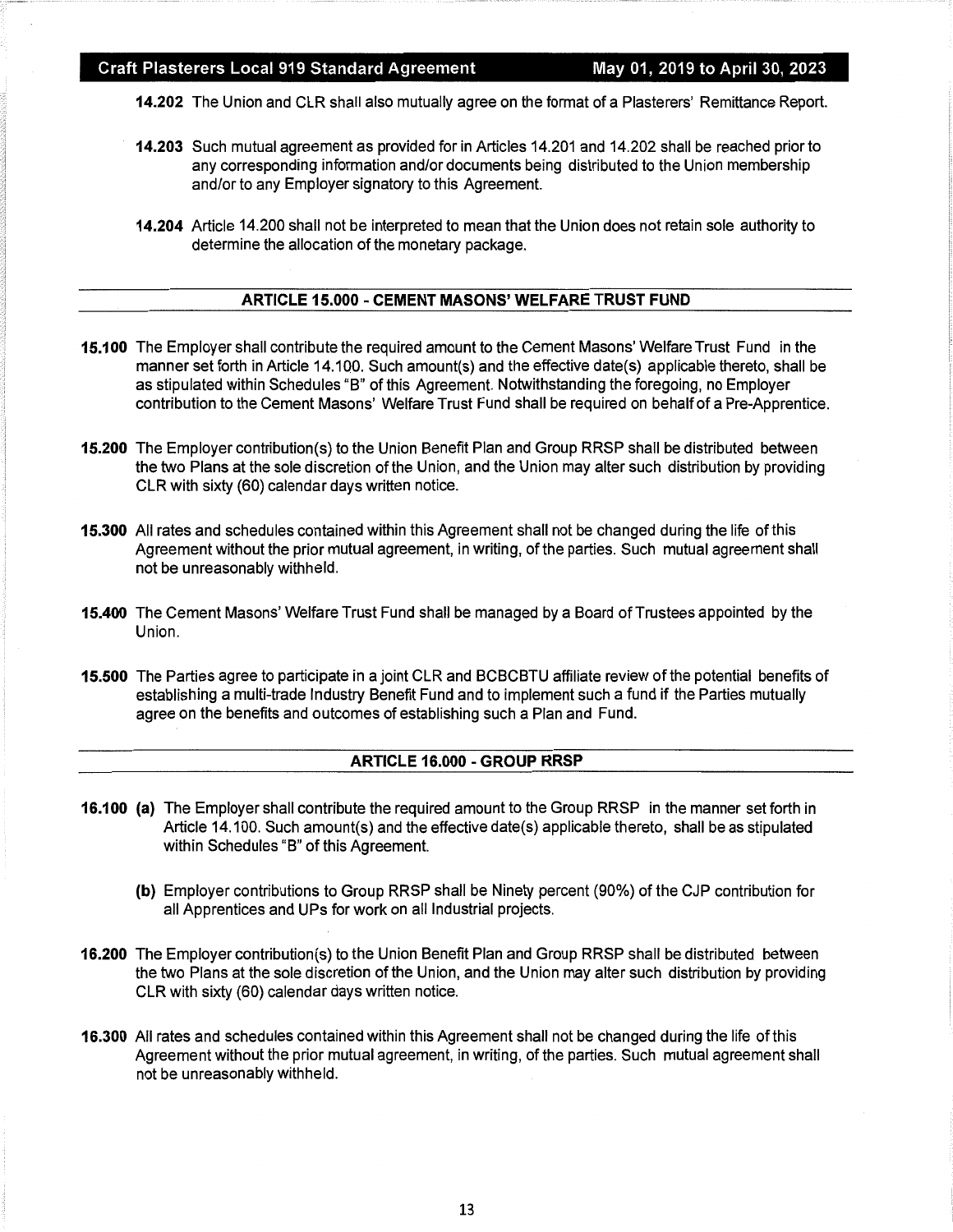#### **ARTICLE 17.000 - INDUSTRY FUNDS**

All rates and schedules contained within this Agreement shall not be changed during the life of this Agreement without the prior mutual agreement, in writing, of the parties. Such mutual agreement shall not be unreasonably withheld.

#### **17.100 Contract Administration Fund**

- **17.101** The Employer shall contribute the amounts set out in schedules "B", inclusive of HST or GST (as the case may be), to the Contract Administration Fund in the manner set forth in Article 14.100. CLR may alter this amount by providing the Union with sixty (60) calendar days written notice.
- **17.102 (a)** The Union shall collect all Employer contributions made to the Contract Administration Fund in accordance with Article 17.101, and in turn shall forward such contributions to CLR, or its successor, not later than the last working day of the month following that for which such contributions were collected.
	- **(b)** The Union shall forward such collected contributions complete with a form, to be mutually agreed upon by the parties, which shall include at least the following information:
		- **(i)** name of each Employer from whom contributions have been collected,
		- (ii) amount collected from each individual Employer,
		- **(iii)** the total amount collected, and
		- **(iv)** the period for which contributions are payable.
	- **(c)** The Union shall be entitled to deduct an amount equal to five percent (5%) of the total Employer contributions collected, to cover administration costs, prior to forwarding such contributions to CLR.

#### **17.200 AWCC Promotional Fund**

- **17.201 The** Employer shall contribute the amounts set out in schedules "B" to the AWCC Promotional Fund in the manner set forth in Article 14.100.
- **17.202 (a)** The Union shall collect all Employer contributions made to the AWCC Promotional Fund in accordance with Article 17.201, and in turn shall forward such contributions to the AWCC not later than the last working day of the month following that for which such contributions were collected.
	- **(b)** The Union shall be entitled to deduct an amount equal to five percent (5%) of the total Employer contributions collected, to cover administration costs, prior to forwarding such contributions to the AWCC.

#### **17.300 OPCMIA Local 919 Plasterers Advancement Fund**

The Employer shall contribute the amounts set out in schedules "B" to the OPCMIA Local 919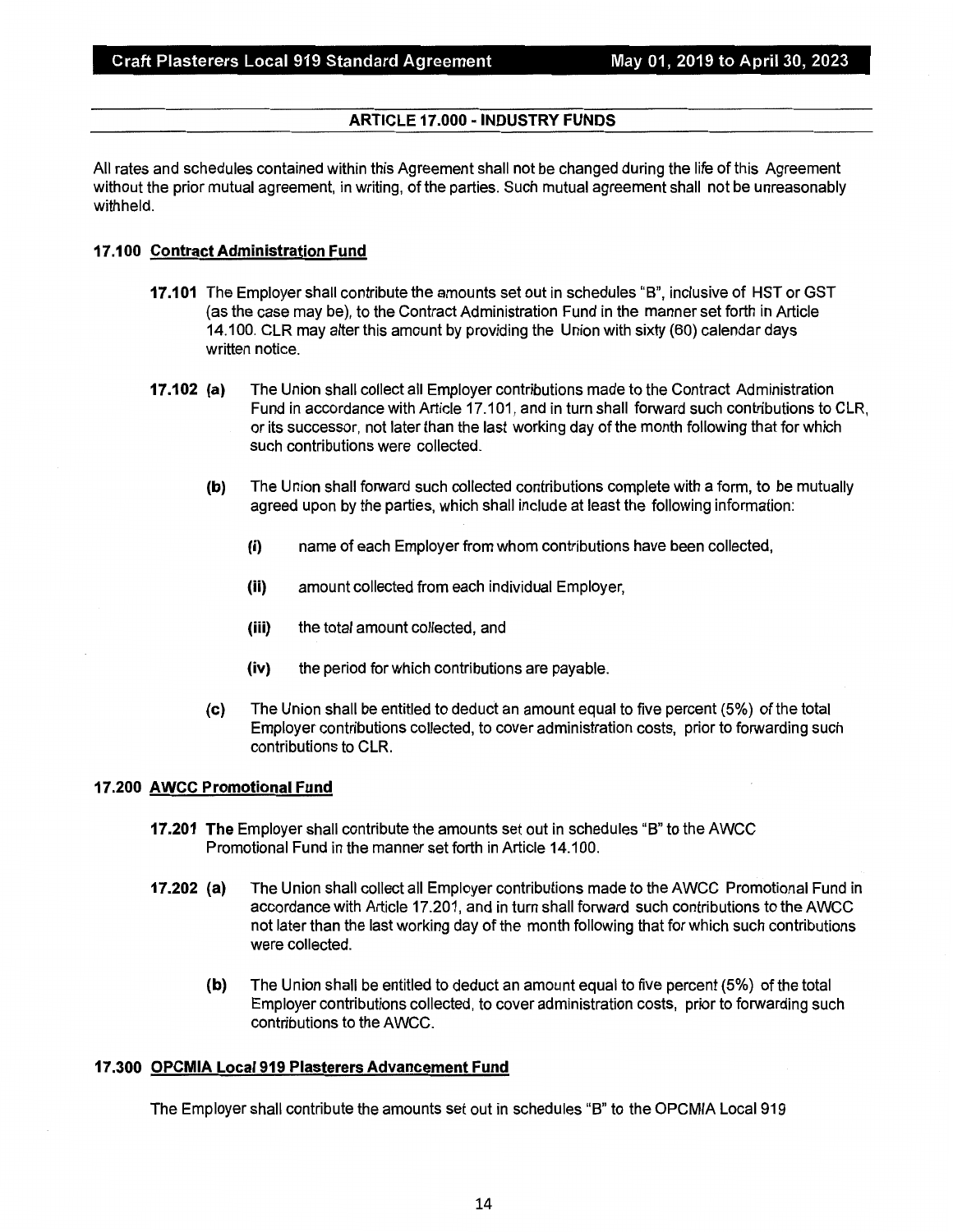Plasterers Advancement Fund in the manner set forth in Article 14.100.

#### **17.400 Rehabilitation Plan**

- **17 .401** The Employer shall contribute the amounts set out in schedules "B" to the BC Construction Industry Rehabilitation Plan in the manner set forth in Article 14.100.
- **17.402** The Employer shall deduct the amounts set out in schedules "B" off of each employee's pay and remit the deduction to the BC Construction Industry Rehabilitation Plan in the manner set forth in Article 14.100.

#### **17.500 BC Jurisdictional Assignment Plan (JAPlan)**

- **17.501** The Employer shall contribute the amounts set out in schedules "B" to the Jurisdictional Assignment Plan Fund in the manner set forth in Article 14.100.
- **17.502** The JAPlan, as agreed to between the BCBT and CLR, shall be binding upon the parties. Notwithstanding the foregoing, where the Employer makes an assignment of work to another constituent union or local union of the BCBCBTU, which is challenged under the JAPlan, the Union shall not make any claim or bring any independent action for back pay or any other damages through the Umpire, arbitration, or the LRB, unless the Union has obtained a ruling from the Umpire in its favour, in which event the Union shall be entitled to claim damages through collective agreement arbitration for non-compliance with the Umpire's ruling for the period subsequent to the ruling.

#### **17.600 BCBCBTU Fund**

The Employer shall contribute the amounts set out in schedules "B" to the BCBCBTU Fund in the manner set forth in Article 14.100. Notwithstanding the foregoing, such requirement shall continue only for as long as the BCBCBTU structure continues to exist pursuant to the Labour Relations Code.

#### **17.700 Drug and Alcohol Policy**

The Employer shall contribute the amounts set out in schedules "B" to the Construction Industry of BC Substance Abuse Testing and Treatment Program (D&A Policy) in the manner set forth in Article 14.100.

#### **ARTICLE 18.000-UNION DUES**

#### **18.100 Employee Deductions**

The hourly working dues shall apply as directed by the Union, plus employee deductions shall be deducted for each hour earned that wages are payable and remitted to the Union not later than the fifteenth (15th) day of each month following the month in which deductions were made (this amount to be calculated to the nearest penny). See schedule "B" for the amounts and types of Employee deductions.

#### **18.200 Increase to Employee Deductions**

The Union shall notify the Employer as to the amount of Union Dues to be deducted and reserves the right to alter the amount of such deductions upon thirty (30) calendar days' notice as determined by the Constitution and By-Laws of the Union, and in accordance with the Labour Relations Code.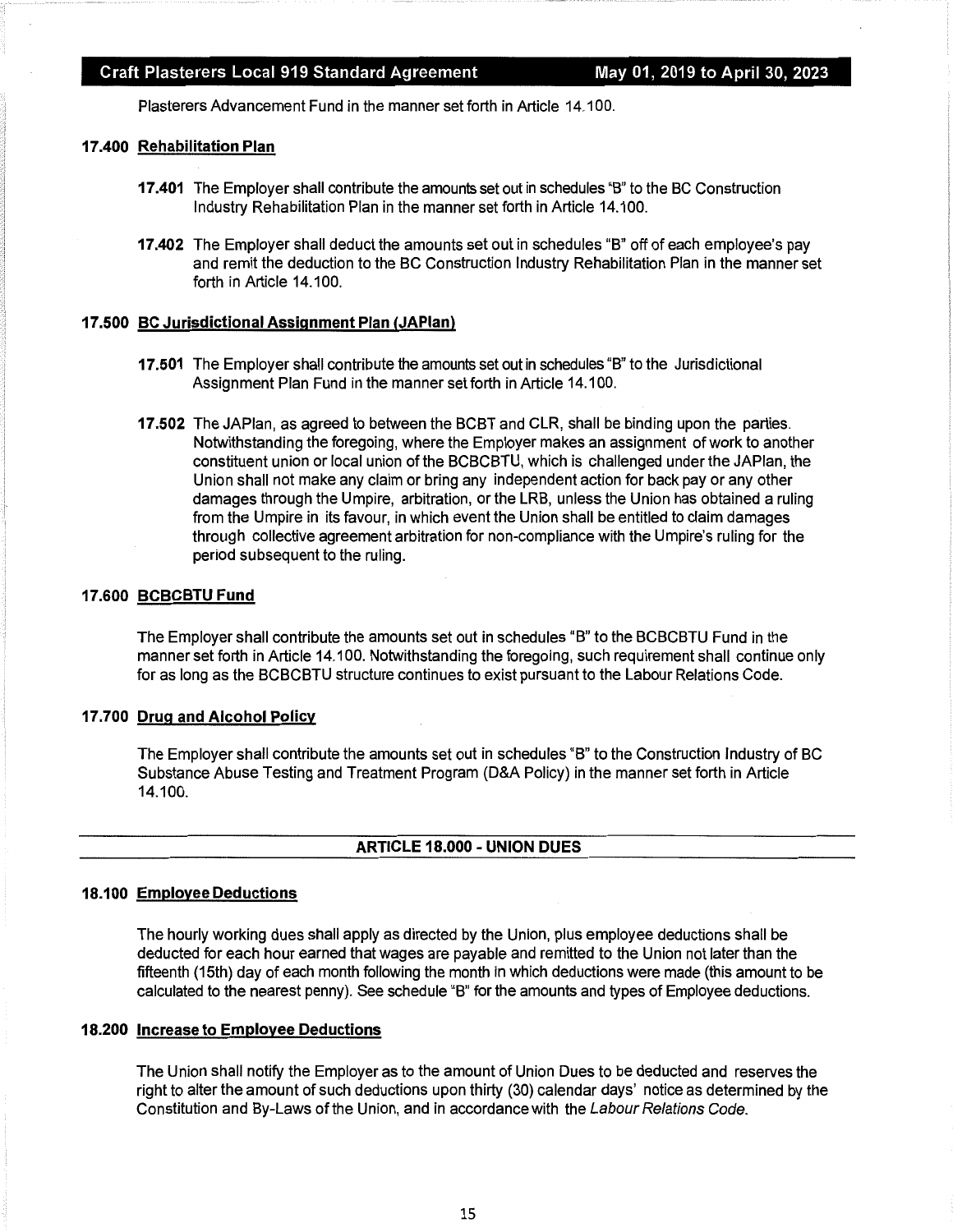#### **18.300 Written Authorization**

Each Employee shall submit a written authorization for such deductions to their Employer as a condition of employment. Such written authorization shall be duly signed by the Employee and submitted to the Employer prior to such deductions being made.

#### **ARTICLE 19.000** - **HOURS OF WORK AND OVERTIME**

#### **19.100 Regular Hours**

Eight (8) hours shall constitute the regular work day and five (5) days, forty (40) hours shall constitute the regular workweek, Monday through Friday. The regular hours of work shall be performed consecutively between the hours of 7:00 am and 5:00 pm daily.

#### **19.200 Overtime**

- **19.201** All hours worked outside of the regular hours, or the accepted variations thereof, and outside the established shift hours, shall be considered overtime until a break of eight (8) hours occurs, and shall be paid for at the applicable overtime rates.
- **19.202** On Industrial Construction projects, the first two (2) hours of overtime, Monday through Friday, shall be paid at one and one-half (11/2) times the otherwise applicable straight time hourly wage rate. All other overtime hours, including all hours worked on Saturdays, Sundays and statutory holidays, shall be payable at two (2) times the otherwise applicable straight time hourly wage rate. **\*Saturday overtime has been sunset for the term of this Agreement at one and one-half (1½) times for the first ten (10) hours. See Appendix "D"** - **LOU re: Saturday Overtime Rates attached to this Agreement for further details.**

#### **19.300 Compressed Work Week**

A compressed work week may be established by the Employer. The terms and conditions of such compressed work week shall supercede any/all contrary provisions of the Agreement.

#### **19.301 Hours of Work**

- **(a)** Ten (10) straight time hours (8:00 am to 6:30 pm, inclusive of a meal break) shall constitute the compressed work week day shift. Forty (40) straight time hours, Monday through Thursday inclusive, or Tuesday through Friday inclusive, shall constitute the regular compressed work week.
- **(b)** Ten (10) straight time hours (6:30 pm to 5:00 am, inclusive of a meal break) shall constitute the compressed work week afternoon shift. Forty (40) straight time hours, Monday through Thursday inclusive, or Tuesday through Friday inclusive shall constitute the regular compressed work week. The applicable shift premium shall apply.
- **(c)** Notwithstanding Articles 19.301 (a) and (b), the scheduled start time of the shift may be varied by up to one (1) hour earlier or later at the discretion of the Employer.

#### **19.302 Overtime**

**(a)** The first ten (10) hours of overtime worked on the Friday of a Monday through Thursday compressed work week, or on the Monday of a Tuesday through Friday compressed work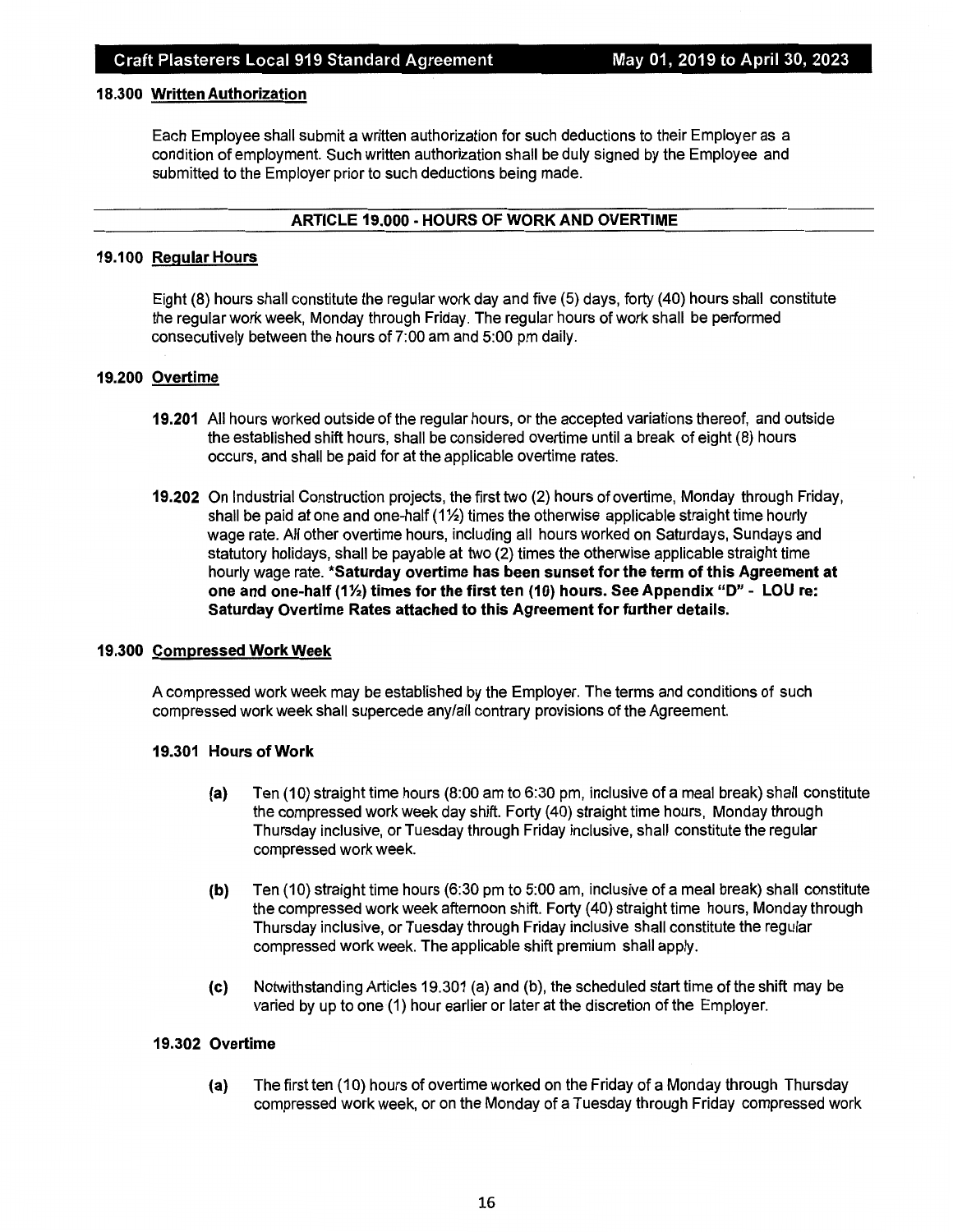week, shall be payable at one and one-half (1½) times the otherwise applicable straight time hourly wage rate.

- **(b)** The first eight (8) hours of overtime worked on the Saturday of a Monday through Thursday compressed work week, or on the Saturday of a Tuesday through Friday compressed work week, shall be payable at one and one-half  $(12)$  times the otherwise applicable straight time hourly wage rate. **\*Saturday overtime has been sunset for the term of this Agreement at one and one-half (1½) times for the first ten (10) hours. See Appendix "D"** - **LOU re: Saturday Overtime Rates attached to this Agreement for further details.**
- **(c)** All other overtime hours, including all hours worked in excess of ten (10) hours per day, all hours worked in excess of eight (8) hours in accordance with paragraph (b) above, and all hours worked on Sundays and statutory holidays, shall be payable at two (2) times the otherwise applicable straight time hourly wage rate.

#### **19.303 Statutory Holidays**

All statutory holidays which occur during a compressed (or alternate) work week shall be observed on the actual day of the statutory holiday, even if such day would otherwise have been a regularly scheduled day off (e.g. the Friday of a Monday to Thursday compressed work week, or a Saturday, or Sunday, etc.). When a statutory holiday is observed in accordance with the foregoing, overtime rates shall not apply on a regular work day in lieu of the statutory holiday. All statutory holidays which occur on the second or third day of a compressed work week schedule may be rescheduled by prior mutual agreement of the Employer and the Union.

#### **19.400 Rest Breaks**

- **19.401** Two (2) rest breaks of ten (10) minutes duration each shall be provided during a scheduled eight (8) hour or nine (9) hour shift. Notwithstanding the foregoing, a third rest break of ten (10) minutes duration shall be provided after eight (8) hours if the shift is subsequently extended beyond eight (8) hours or nine (9) hours up to a maximum of ten ( 10) hours.
- **19.402** Notwithstanding Article 19.401, only two (2) rest breaks shall be provided on a scheduled shift often (10) hours, however each such rest break shall be of fifteen (15) minutes duration. The parties agree that a shift of ten (10) hours shall not be deemed to be a scheduled shift of ten (10) hours unless the employees have been so advised prior to the completion of the previous days' shift.
- **19.403** Rest breaks shall be taken at a location determined by mutual agreement between the Employer and the Union.

#### **19.500 Meal Breaks**

#### **19.501 Regularly Scheduled Shifts of Ten (10) Hours or Less**

One (1) meal break of one-half  $\langle\frac{1}{2}\rangle$  hour shall be provided on all scheduled shifts of ten (10) hours or less. Such meal break shall be scheduled as near as is practical to the mid-point of the shift and shall not be considered as time worked.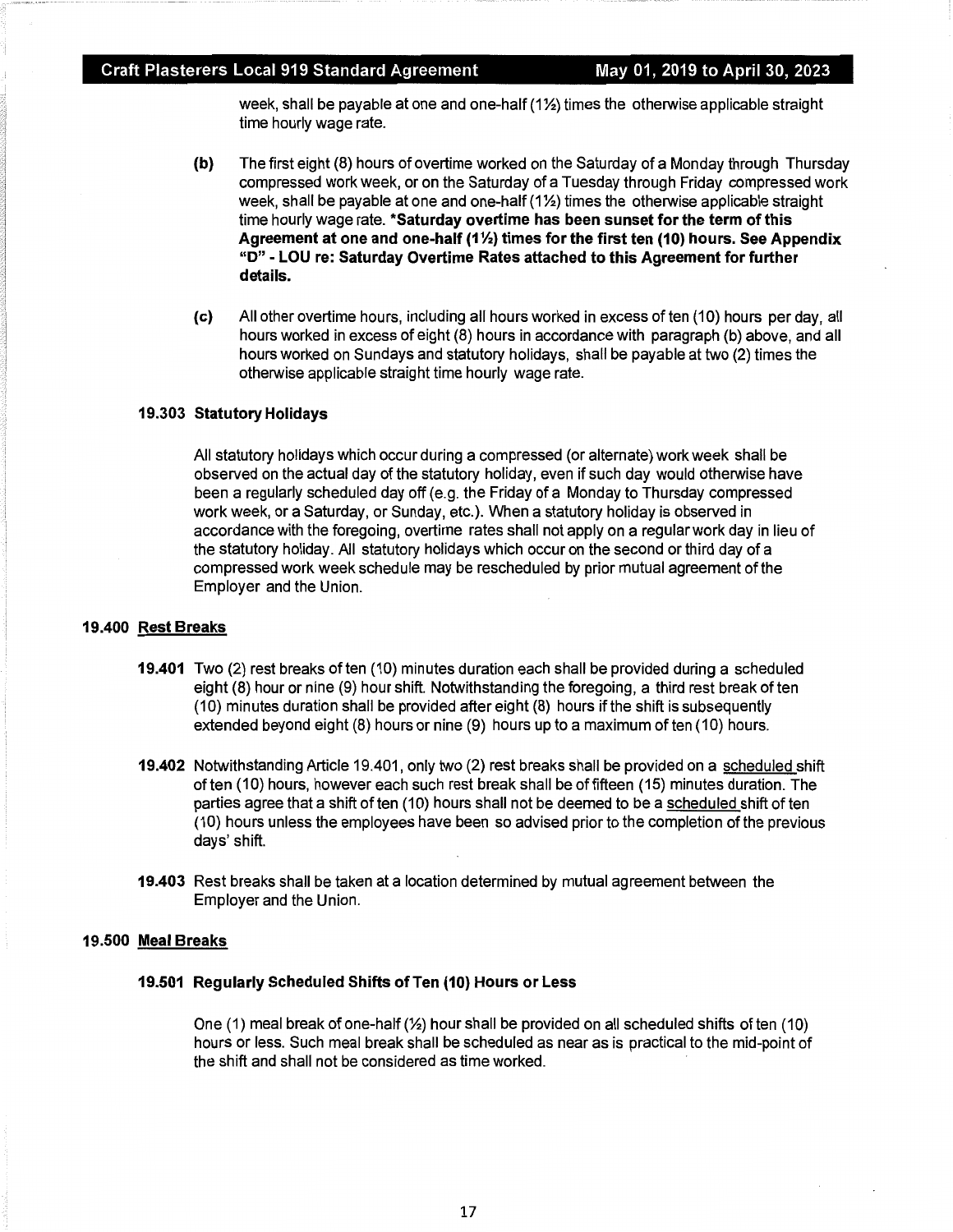#### **19.502 Shifts in Excess of Ten (10) Hours**

Additional meal breaks are required on all shifts in excess of ten (10) hours. The foregoing applies regardless of whether such shifts are scheduled shifts or the result of unscheduled overtime. Refer to the parties' Letter of Understanding Re: Meal Breaks for details. Copies of such Letter of Understanding can be obtained from either the Union or CLR.

#### **19.600 Starting and Stopping Times**

- **19.601** Notwithstanding any other provision of this Agreement, the starting and stopping time may be varied, at the Employer's discretion, by one (1) hour earlier or later than the normal 8:00 am start.
- **19.602** On Industrial Construction projects the starting and stopping times shall be at the tool lock-up, or, on non camp projects, the lunchroom.

#### **ARTICLE 20.000** - **SHIFTS**

- **20.100** The Employer may schedule an afternoon and/or night shift as required. It shall not be necessary for there to be a day shift in order for there to be an afternoon and/or night shift. Two (2) consecutive days shall be necessary to constitute an afternoon shift and three (3) consecutive days shall be necessary to constitute a night shift. Where these shifts are not maintained for these consecutive working days, all time will be paid at overtime rates.
- **20.200** The Employer shall pay a shift premium to any Employee who is employed on an afternoon or night shift. This premium shall not attract Vacation and Holiday pay and shall not be paid on any hour paid at overtime rates. The premium shall be adjusted for all other classifications based on their percentage of the equivalent Journeyperson rate. Second and subsequent meal breaks shall not be considered hours worked.

| Day Shift | No shift premium. |
|-----------|-------------------|
|-----------|-------------------|

- **Afternoon Shift** The Journeyperson rate shall be increased by four dollars (\$4.00) per hour worked on any shift which commences on or after 3:30 pm but before 8:30 pm.
- **Night Shift**  The Journeyperson rate shall be increased by four dollars (\$4.00) per hour worked on any shift which commences on or after 8:30 pm but before 1 :01 am.

#### **ARTICLE 21.000** - **TRAVEL ALLOWANCES**

#### **21.100 Daily Travel Allowance**

**21.101** No daily travel allowance shall be payable to any local resident employee on any project located inside the Lower Mainland/Fraser Valley. A daily travel allowance, pursuant to the following schedule, shall be paid to any local resident employee who uses their own vehicle to travel daily from their residence to a project located outside of the Lower Mainland/Fraser Valley. A local resident shall be defined as any employee who resides within one hundred (100) road kilometres of the project or, where ferry travel is involved, within seventy-five (75) minutes travel time, including ferry travel and road kilometres.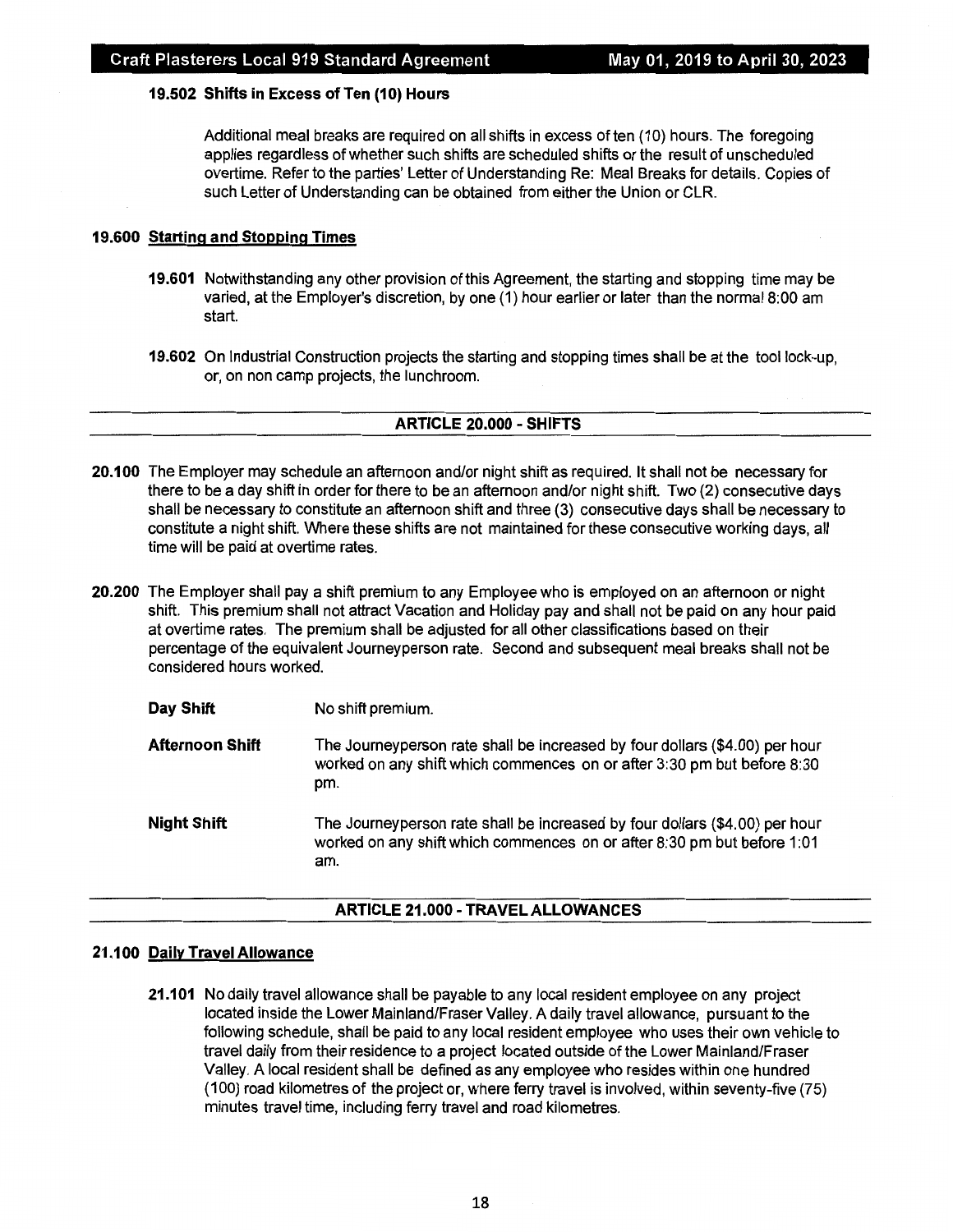#### Craft Plasterers Local 919 Standard Agreement May 01, 2019 to April 30, 2023

First forty (40) road kilometres, each way, each day - not applicable All additional road kilometres, each way, each day- CRA Maximum Tax~Free Rate

#### **ARTICLE 22.000** - **OUT OF TOWN PROJECTS**

#### **22.100 Local Residents**

- **22.101** The Employer may employ local residents on an out of town project.
- **22.102** A local resident shall not be entitled to receive first classroom and board, and/or living out allowance, and/or camp accommodation, provided by the Employer in accordance with Article 22.200.

#### **22.200 Room and Board**

**22.201** Article 22.200 shall apply to Employees who are not local residents of the area where the work is being performed, or is to be performed. A local resident shall be defined to mean any person residing within one hundred (100) kilometres by road of the project or, where ferry travel is involved, within seventy-five (75) minutes travel time including ferry travel and road kilometres.

#### **22.202 Industrial Construction Projects**

Each Employee shall select one ( 1) of the following options prior to commencing work on an out-of-town project, and such selection shall apply for the duration of the Employee's employment on such project. The choice of options shall be at the sole discretion of the Employee, and the Employee shall provide the Employer with written notice of their selection upon request. Both options shall be payable on the basis of seven (7) days per week.

#### **Option #1**

The Employer shall provide the Employee with a daily lump sum Living Out Allowance (LOA) based on the following schedule:

May 1, 2018 - \$145.00 May 1, 2020 -\$150.00 May 1, 2022-\$155.00

No daily travel allowance and/or daily travel time shall be paid to an Employee who selects Option #1, nor shall Employer supplied transportation be provided.

#### **Option #2**

The Employer shall provide the Employee with a single room plus \$65.00 daily meal allowance. Effective May 1, 2020 this amount shall be increased to \$67.50. Effective May 1, 2022 this amount shall be increased to \$70.00.

No daily travel time shall be paid to an Employee who selects Option #2, however the following terms and conditions shall be applicable.

**(a)** If the Employer provided room is forty (40) road kilometers or less from the project, no daily travel allowance shall be paid.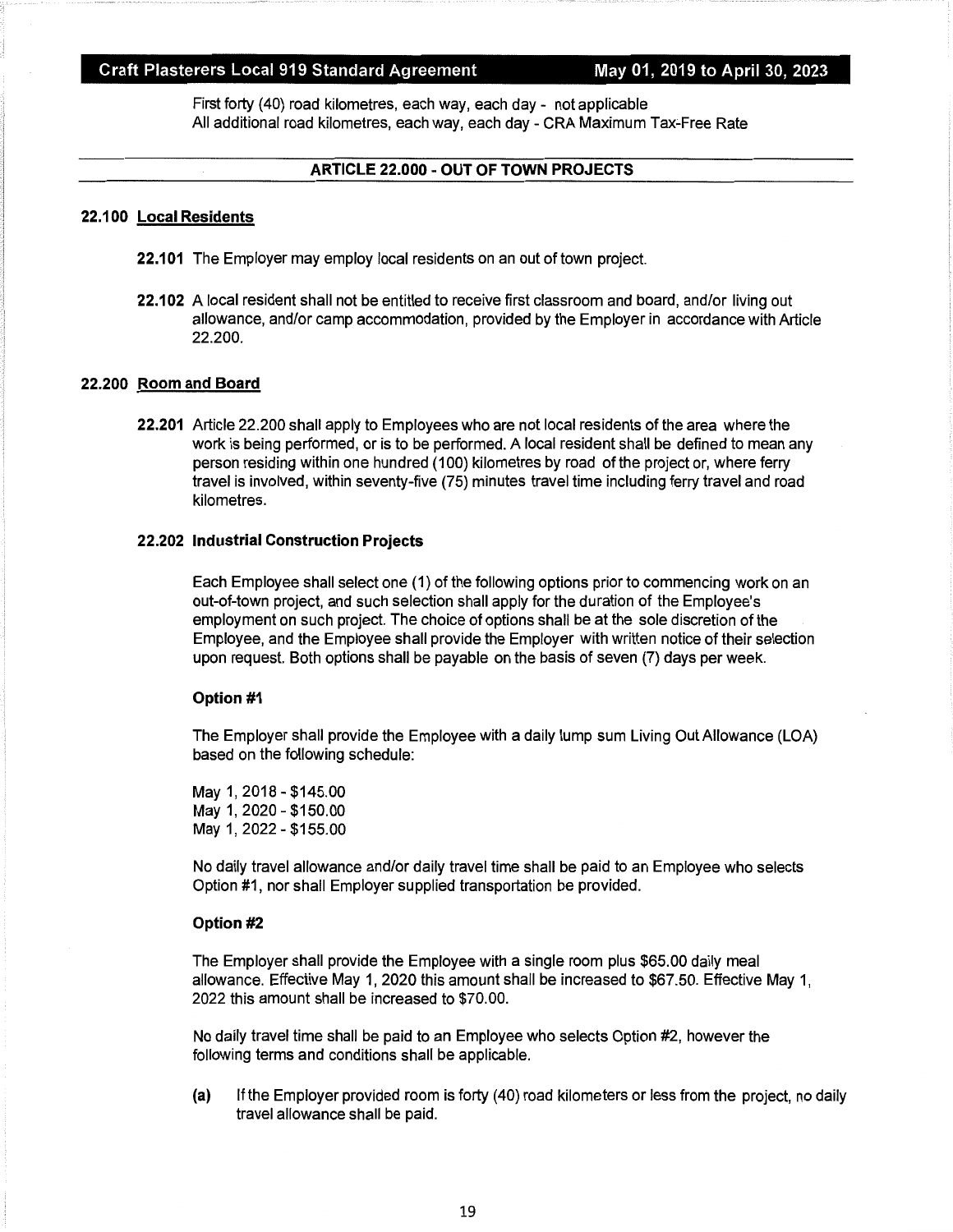- **(b}** If the Employer provided room is more than forty (40) road kilometers from the project, a daily travel allowance per road kilometre shall be paid, each way, to/from the forty (40) kilometre boundary. The "per road kilometer" amount payable shall the maximum allowable tax-free rate for mileage expense reimbursement as published annually by the Canada Revenue Agency.
- **(c}** If the Employee(s) requested to use air travel to the project in accordance with Article 22.603, Employer supplied transportation shall be provided to the Employee(s) to/from the project on a daily basis.
- **(d)** If the Employee(s) did not request to use air travel to the project in accordance with Article 22.603, no Employer supplied transportation shall be provided to the Employee(s) to/from the project on a daily basis, and the Employee shall therefore assume all responsibility for traveling to/from the project on a daily basis.
- **(e}** Notwithstanding any/all contrary provisions of this Agreement, any Employee(s) who makes use of Employer supplied transportation to travel to/from a project shall not be paid a daily travel allowance for that day(s).

#### **22.300 Camp Projects**

#### **22.301 Accommodations**

- **(a}** Camp accommodations, when supplied, shall meet the standards and requirements of the applicable Construction Camp Rules and Regulations Agreement by and between BCBT and CLR. An Employee may refuse to live in accommodations which do not meet such standards.
- **(b}** Unless otherwise arranged at a pre-tender and/or pre-job conference, on projects where a camp is provided Employees shall occupy the camp, and room and board shall be supplied in such camp seven (7) days a week, at no cost to the Employee.

#### **22.302 Weekend Checkout**

Any Employee who is living in camp accommodations paid by the Employer may, on any weekend, vacate or check out of such accommodation and the Employer shall pay such Employee twenty dollars (\$20.00) per day.

- **(a}** The Employee must turn in their meal ticket or sign a checkout in advance.
- **(b}** To qualify, an Employee must work their scheduled shift prior to the weekend and/or statutory holiday and their scheduled shift after the weekend and/or statutory holiday.

#### **22.400 Periodic Leave**

- **22.401 (a)** On out of town projects of over fifty (50) calendar days duration, a periodic leave shall be made available to Employees every forty (40) calendar days.
	- **(b}** When leave is desired in accordance with Article 22.401 (a), an allowance for periodic leave shall be provided by the Employer on a "use it or lose it" basis, in accordance with the following formula. Such allowance shall be paid only once for each periodic leave.

O km to 249 kmn/a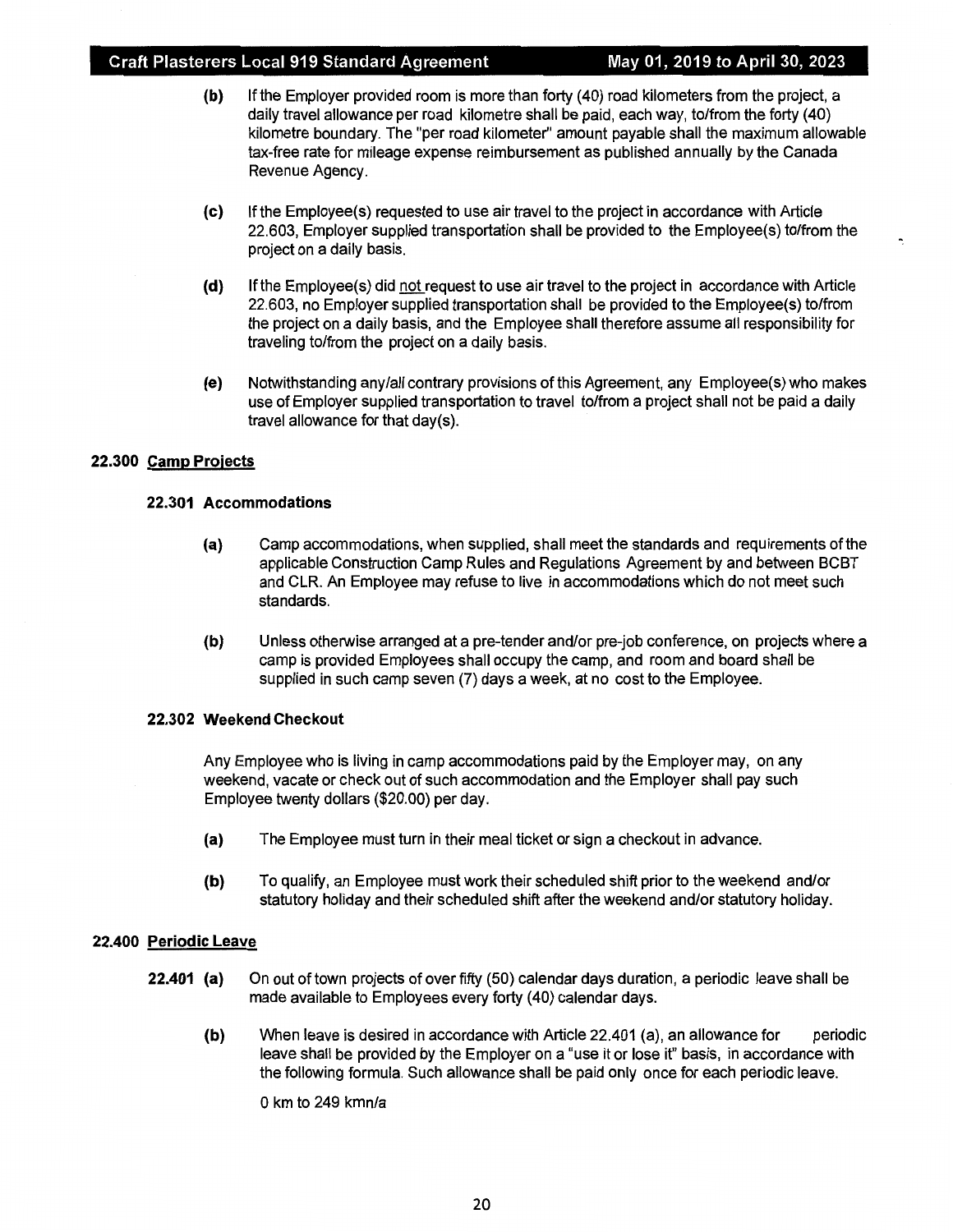#### **Craft Plasterers Local 919 Standard Agreement May 01, 2019 to April 30, 2023**

250 km to 500 km \$ 175.00 501 km to 750 km \$ 275.00 751 km to 1,000 km \$ 375.00 over 1,000 km \$ 475.00

The kilometers shall be computed from the project to the Employee's point of departure.

- **22.402 (a)** The duration of such periodic leave shall be for a minimum of five (5) days to a maximum of one (1) week, or such other number of days as may be mutually agreed between the Employer and the Employee.
	- **(b)** The timing of such periodic leave shall be decided by mutual agreement. In no event shall an Employee receive leave unless they actually return to their point of departure. Living out allowances shall not be paid during leave periods.
- **22.403 (a)** For the purposes of Article 22.400, the term "out of town project" shall be defined as meaning any project that is accessible by air or boat only, excluding ferries, or is greater than three hundred and twenty (320) kilometres and/or four (4) hours travel, including ferry travel, to the transportation terminal nearest the Employee's domicile.
	- **(b}** Employees residing within these limits shall be entitled to a mutually agreed leave of absence, at no cost to the Employer, of five (5) or seven (7) calendar days, to be arranged between the Employee and Employer subject to the same qualifiers provided in the periodic leave.
- **22.404** Employees qualifying for leave shall return to the transportation terminal nearest the Employee's point of departure.
- **22.405** There shall be no cash payment in lieu of periodic leave, unless otherwise mutually agreed between the Union and the Employer.
- **22.406** Interpretations contained within Article 22.400 shall not be applied to any other provision contained within this Agreement.

#### **22.500 Marshalling Points**

On camp projects, no walking time shall be paid up to 2,500 feet from the work site. Beyond 2,500 feet, up to thirty (30) minutes travel each way, the Employer shall supply transportation. Travel time shall be paid at prevailing rates for time in excess of thirty (30) minutes.

#### **22.600 Initial and Terminal Travel**

#### **22.601 Allowance**

The Employer shall pay an initial and terminal travel allowance per road kilometer to any Employee who is directed or dispatched to an out-of-town project. Such allowance shall be payable each way, and the distance traveled shall be calculated from the Employee's residence in B.C. or the Yukon Territory to the project via the most direct route. For Employees who reside outside of B.C. or the Yukon Territory, the distance will be measured from the point the employee first enters the Province of British Columbia or the Yukon Territory while following the most direct route to the jobsite.. The "per road kilometer" amount payable shall the maximum allowable taxfree rate for mileage expense reimbursement as published annually by the Canada Revenue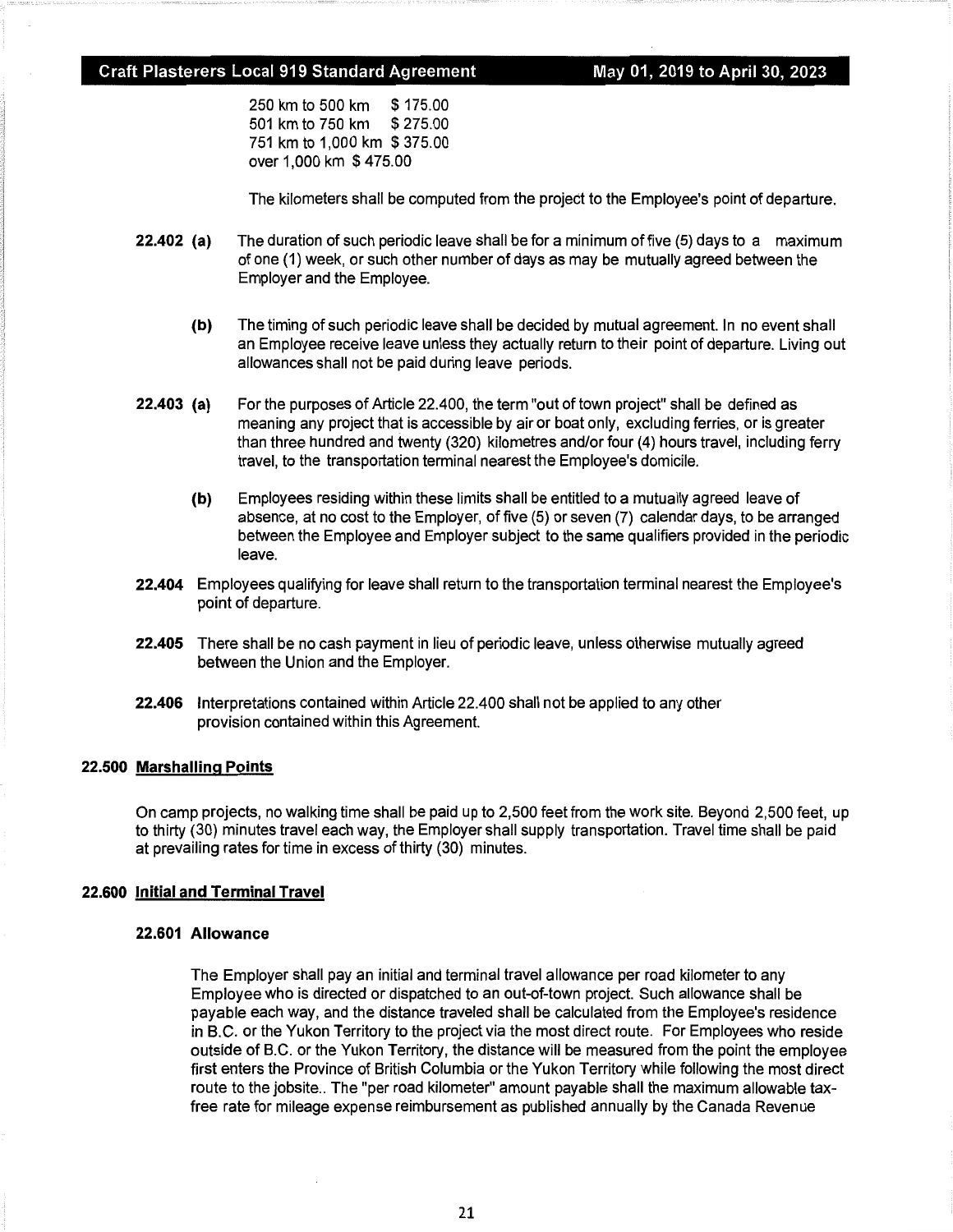Agency.

#### **22.602 Ferry Fares and Tolls**

Notwithstanding Article 22.601, the Employer shall reimburse an employee, upon the submission of the appropriate receipts, for any/all ferry fares ( car and driver) which are incurred in the course of initial and terminal travel. Such ferry fares shall be limited to one (1) standard length/height vehicle plus driver, each way. Tolls shall not be a reimbursable expense.

#### **22.603 Air Travel**

Notwithstanding Article 22.601, where an Employee requests to use air travel to travel to the project, the following terms and conditions shall prevail.

- **(a)** The Employer shall pay for airfare, inclusive of any/all related fees and taxes, plus taxi fare to/from the project from the airport located nearest thereto. Notwithstanding the foregoing, taxi fare shall not be payable where Employer (or Owner) supplied transportation is provided.
- **(b)** The Employer may pre-arrange the air travel to/from the airport nearest the Employee's point of residence. The air carrier and class of ticket shall be at the discretion of the Employer, but shall be via a regularly scheduled carrier. Notwithstanding the foregoing, the Employer shall not direct an Employee to fly "standby".
- **(c)** The Employee shall provide the Employer with the Boarding Pass and proper ground transportation receipts if requested to do so by the Employer.

#### **22.604 Standard "Lump Sum" Amount Option**

Notwithstanding any/all contrary provision(s) of this Article, where a variety of travel distances exist for Employees to a particular project, the Employer and the Union may agree upon a standard initial and terminal travel allowance "lump sum" amount which shall be paid to all applicable Employees on the project. Such agreement shall be reached prior to the commencement of work on the project, and prior to date of tender if possible.

#### **22.605 Timing of Payment**

The Employer shall ensure that an Employee receives payment for the applicable initial travel allowance and any/all applicable reimbursements for incurred expenses (i. e. ferry fares, etc.) within seven (7) calendar days of the Employee's first shift on the project. Notwithstanding the foregoing, the Union and the Employer may mutually agree to vary this requirement. Such agreement shall be reached prior to the commencement of work on the project, and prior to date of tender if possible.

#### **22.606 Termination of Employment**

Notwithstanding any/all contrary provision(s) of this Article, in the event an Employee voluntarily terminates their own employment after having been on the project for less than fifteen ( 15) calendar days, the Employer shall not be required to pay the Employee's terminal travel allowance, and shall additionally be entitled to deduct the initial travel allowance already paid from the Employee's final pay cheque.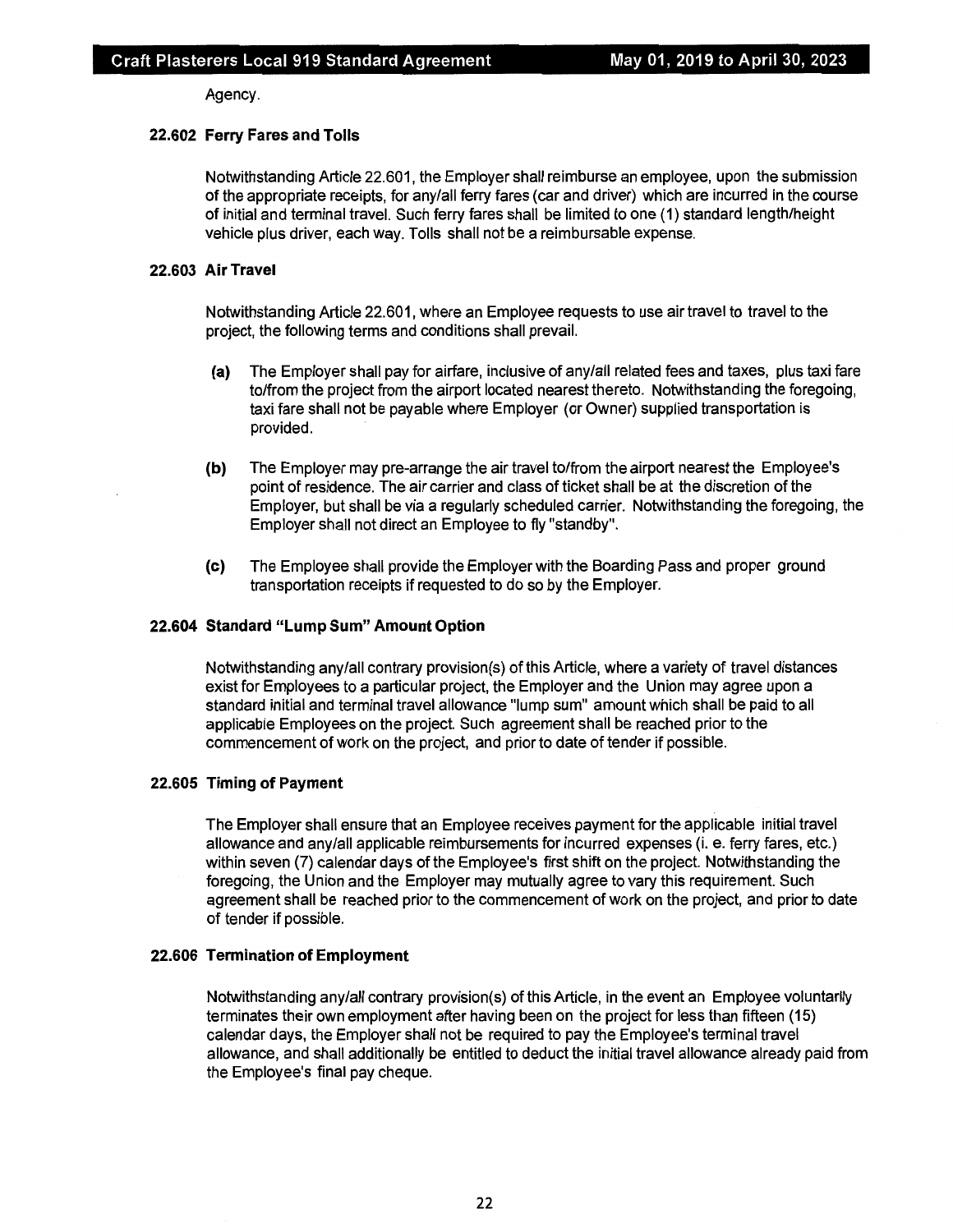#### **ARTICLE 23.000** - **WORKING CONDITIONS**

#### **23.100 Certifications and Personal Protective Equipment**

The following provisions shall apply to all Employees, whether they are reporting for work or are already employed on a project.

#### **23.101 Certifications**

Employees shall be responsible for ensuring they possess all health and safety related required certifications (e.g. Workplace Hazardous Materials Information System training, Record of Hearing Test, etc.) and that such certifications are valid. Proof of such certifications shall be provided to the Employer upon request.

#### **23.102 Personal Protective Equipment**

The employee is responsible for providing clothing needed for protection against the natural elements, general purpose work gloves and appropriate footwear, including safety footwear. The Employer shall provide, at no cost to the employee, safety headgear and all other items of personal protective equipment required pursuant to WSBC regulations. The Employer may deduct the cost of Employer supplied personal protective equipment from an employee's pay cheque if such equipment is not returned. Any refusal by an employee to abide by known WSBC regulations or posted Employer safety regulations, after being duly warned, may be sufficient cause for discipline up to and including dismissal. Employees shall abide by any/all project site rules at all times. Failure to do so shall constitute just cause for discipline up to and including termination.

- **23.103 (a)** Employers shall be permitted to refuse work to any Employee who does not fulfil such provisions as stipulated in Article 23.100.
	- **(b)** Notwithstanding Article 8.200, if an Employee is refused work in accordance with Article 23.103 (a), the Employer shall be required to pay the Employee only for actual time worked, if any.

#### **23.200 Safety**

- **23.201** Employers and Employees shall at all times comply with the accident prevention regulations of the Workers Compensation Act, and any refusal on the part of an Employee to work in contravention of such regulations shall not be deemed to be a violation of this Agreement.
- **23.202** An Employee may refuse to perform work where, in such Employee's opinion, adequate safety precautions have not been provided.
- **23.203 (a)** No Employee shall be terminated for refusing to perform work under conditions not consistent with those required by the WorkSafe BC.
	- **(b)** Notwithstanding Article 23.203 (a), refusal by Employee to abide by WorkSafe BC regulations, and/or the Employer's posted safety regulations, after being duly warned, shall be sufficient cause for termination.
- **23.204 (a)** The operator of a piece of equipment may refuse to operate such equipment if, in the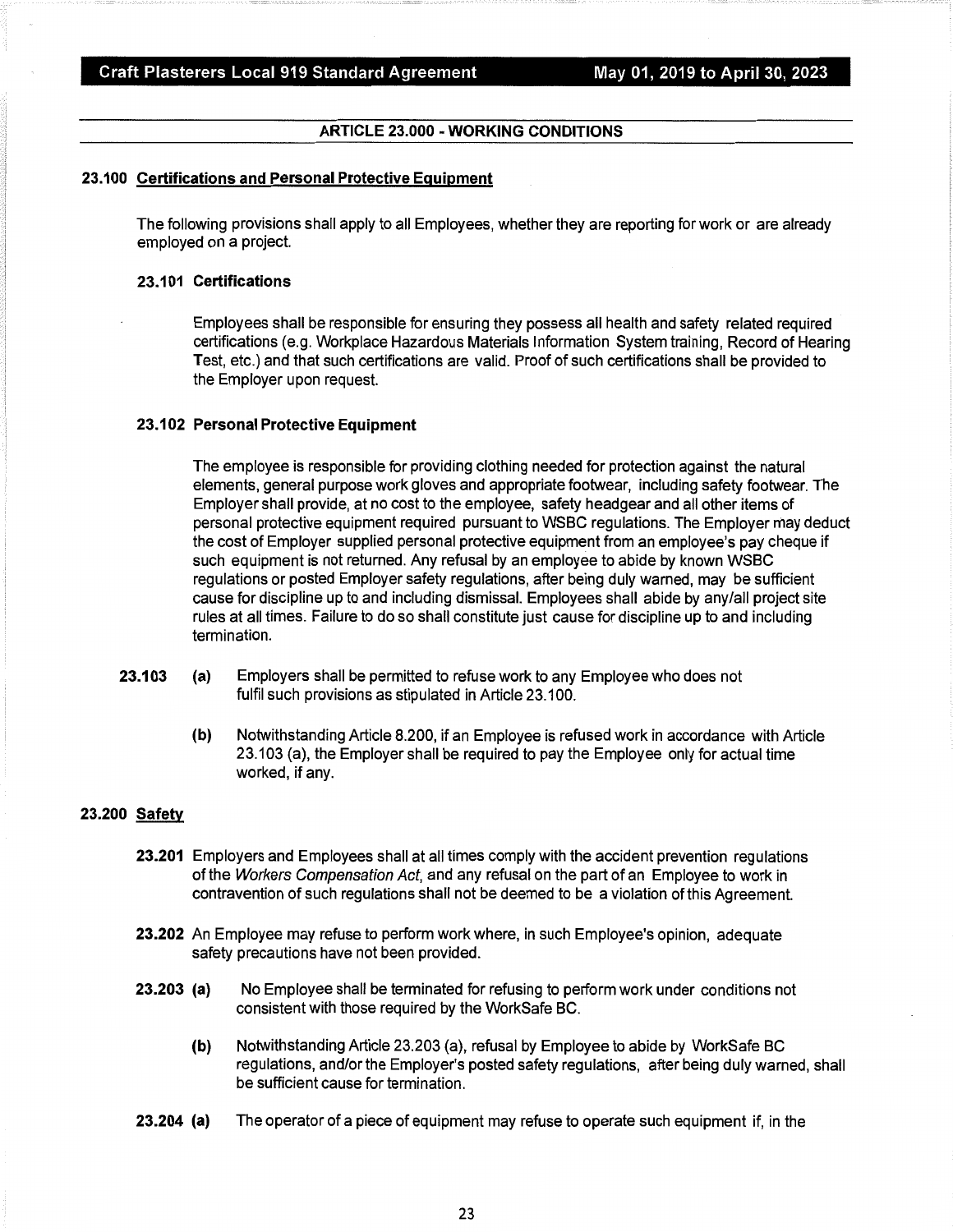operator's opinion, there is a reasonable doubt as to the equipment's safety.

- **(b)** The operator shall not be required to operate such equipment until such time as the operator is satisfied the equipment is safe.
- **23.205 (a)** An Employee shall not perform work where open salamanders, gasoline or oil, or any torch injurious to health is used.
	- **(b)** Salamanders, in particular, shall be piped to a flue or outside opening.

Article 23.205 is intended to govern any plastering mixers or plastering machines of any type when used inside a building.

- **23.206** The Employer shall supply respiratory masks consistent with WorkSafe BC regulations to any Employee working with compounds containing asbestos or other fibrous materials.
- **23.207 (a)** The Employer shall pay the equivalent of a full shift at the otherwise wage rate to an Employee who: applicable hourly
	- (i) requires off-site medical attention which necessitates no return to work on that day, and/or
	- (ii) is recommended to rest until the next day by a qualified industrial first aid attendant.
	- **(b)** The Employer shall pay the equivalent of a full shift at the otherwise applicable hourly wage rate to an Employee who accompanies a fellow Employee to a hospital or other medical facility.
	- **(c)** The Employer shall be responsible for providing an Employee with transportation to a hospital or other medical facility where such transportation is required.
- **23.208** The Safety Training and Advocacy Committee is continued and shall make recommendations to the Parties, who shall jointly consider the Committee's mutually agreed recommendations, if any.

#### **23.300 General Conditions**

#### **23.301 Telephone**

A telephone(s) shall be made available to all employees at all times for incoming or outgoing emergency purposes, and incoming messages of an emergency nature shall be relayed immediately. No employee shall be permitted to use a personal cell phone during working hours, excluding rest and meal breaks, except in case of an emergency. Repeated violations of the foregoing shall constitute just cause for discipline, up to and including termination.

#### **Cell Phone Apps**

No employee shall be required to install any app on their personal phone as a condition of employment.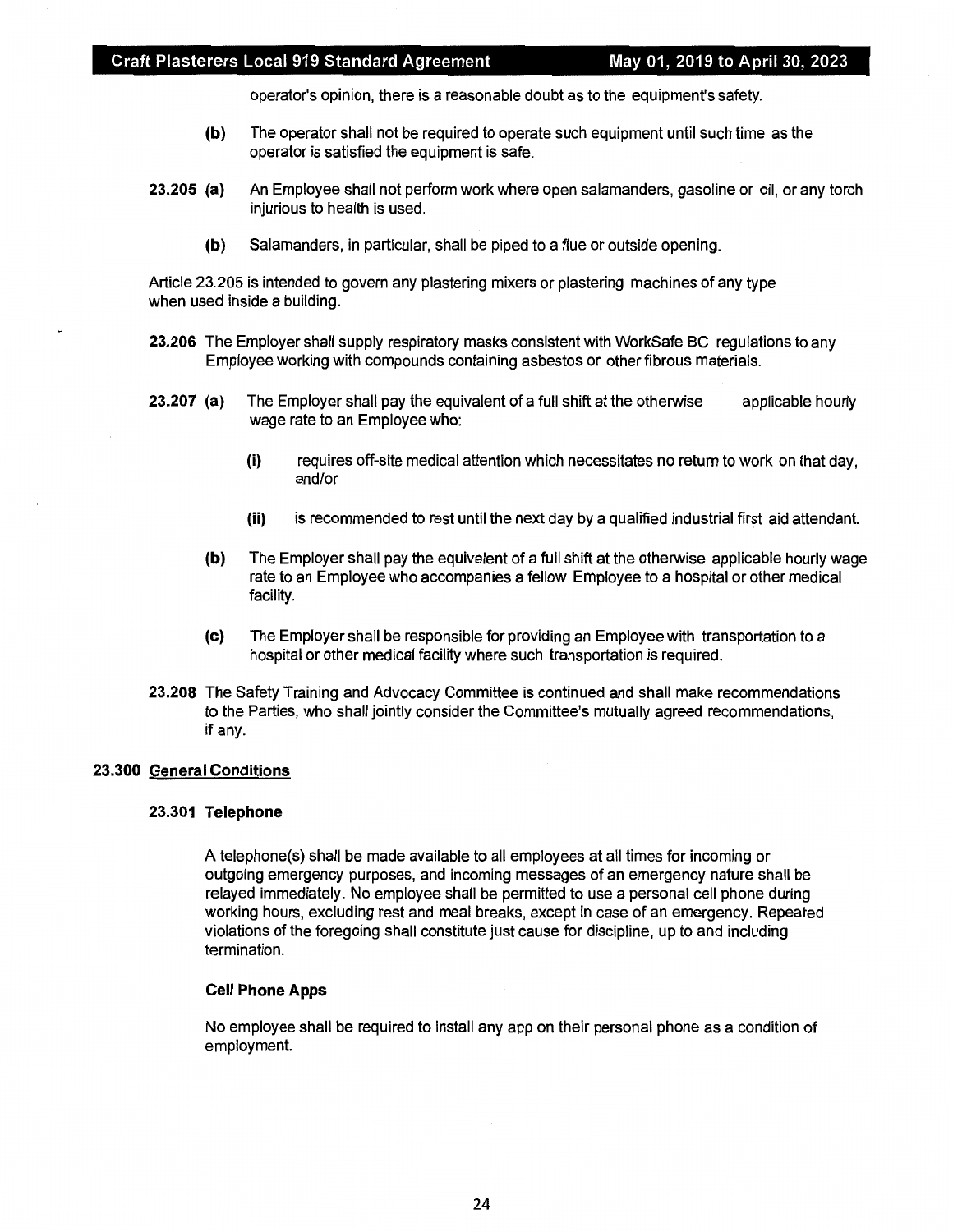#### **23.302 Drinking Water**

The Employer shall supply, at no cost to the Employees, paper cups and salt tablets. In addition, if there is no running tap water available, the Employer shall also supply, at no cost to the Employees, cool drinking water in an approved sanitary container.

#### **23.303 Harassment**

The Union and the Employer recognize the right of employees to work in an environment free from harassment.

#### **23.304 Discrimination**

The Parties agree that discrimination under the prohibited grounds of the BC Human Rights Code shall not be tolerated within the open and inclusive craft building trades construction industry.

#### **23.400 Drug and Alcohol Testing**

The parties agree to be bound by the D&A Policy Committee decisions relative to the Construction Industry Substance Abuse Testing and Treatment Program Policy including with respect to implementation of an EFAP.

#### **ARTICLE 24.000** - **EMPLOYEE SUPPLIED TOOLS**

#### **24.100 Required Tools**

- **24.101** An Employee shall ensure that their tools are in good condition prior to commencing work on a project.
- **24.102** An Employee's tool kit shall include the following:

| dash brush     |
|----------------|
| scratch brush  |
| dash scoop     |
| hammer         |
| darby          |
| spirit level   |
| tin snips      |
| measuring tape |
|                |

**24.103** When an Employee is performing wallboard taping and filling work in accordance with Article 2.400, such Employee's tool kit, in addition to those tools required in accordance with Article 24.102, shall include the following:

| broad knives six (6) inches and smaller | sander              |
|-----------------------------------------|---------------------|
| mud pan                                 | stilts              |
| gyproc knife                            | appropriate trowels |

**24.104** If an Employee does not have the basic tools required in accordance with Articles 24.102 and 24.103, the Employer may supply and charge such tools to the Employee at cost.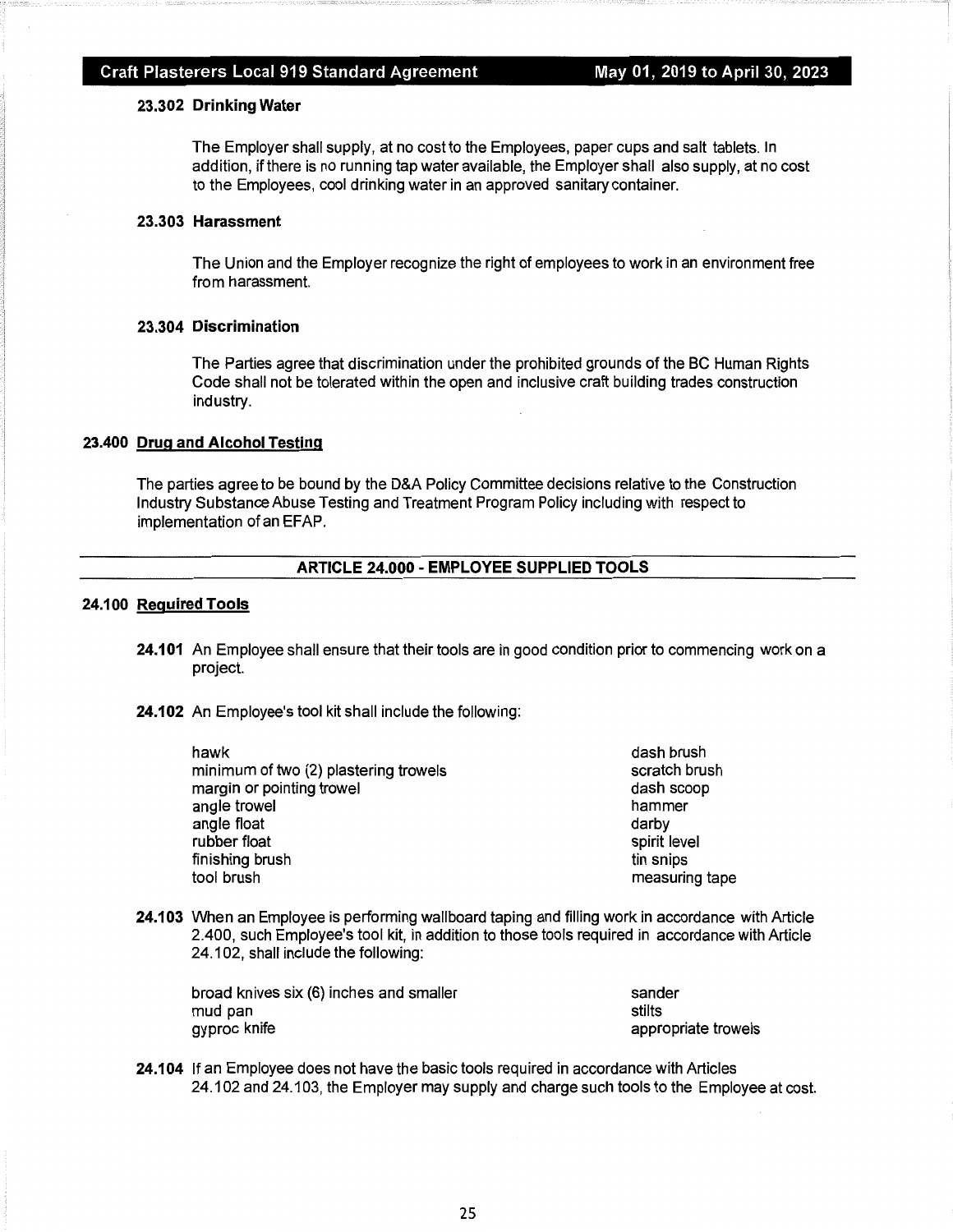#### **24.200 Tool Insurance**

#### **24.201 Coverage**

Employees are guaranteed that while employed on a job site, project, or place of business of the Employer, the Employees' tools shall be insured. Such insurance shall include coverage for fire and burglary, or loss when working over water and/or in such other areas where tools cannot be retrieved. In the event of loss, the Employer agrees to replace the tools.

#### **24.202 Inventory List**

Upon commencement of employment on a project, the Employee shall submit to the Employer an inventory list of the tools brought onto the project. Such inventory list shall be signed by both the Employer and the Employee, and coverage shall commence at the date of the filing of the inventory list with the Employer. The Employee shall ensure that the inventory list is kept up-to-date.

#### **24.203 Affidavit of Loss**

The Employer may require an Employee claiming a loss to submit an affidavit of loss.

#### **24.300 Tool Lockup**

The Employer shall provide a suitable tool lockup, for the use of the Employees, on all projects. Such tool lockup shall be equipped with heat in the winter.

#### **ARTICLE 25.000** - **GRIEVANCE PROCEDURE**

#### **25.100 Definition of Grievance**

A grievance shall be defined as a dispute between the Employer and the Union, or between the Employer and an Employee(s), concerning the interpretation, application, and/or operation of this Agreement, or any alleged violation thereof.

#### **25.200 General Conditions**

The parties to a grievance shall promptly discuss the particulars thereof, and shall diligently cooperate in an effort to resolve such grievance at the earliest possible time, without stoppage of work, unless otherwise provided for in this Agreement. Notice of any grievance shall be given to the Employer within thirty (30) calendar days of such grievance occurring.

#### **25.300 Resolution Process**

All grievances, excepting those that can be settled under Section 87 of the Labour Relations Code, shall be resolved in the following manner:

**25.301** Where an Employee has a grievance, such Employee shall first either personally, or accompanied by such other person(s) as he may choose, discuss the grievance with the Crew Leader or project supervisor. If a resolution is reached, such resolution shall be considered final.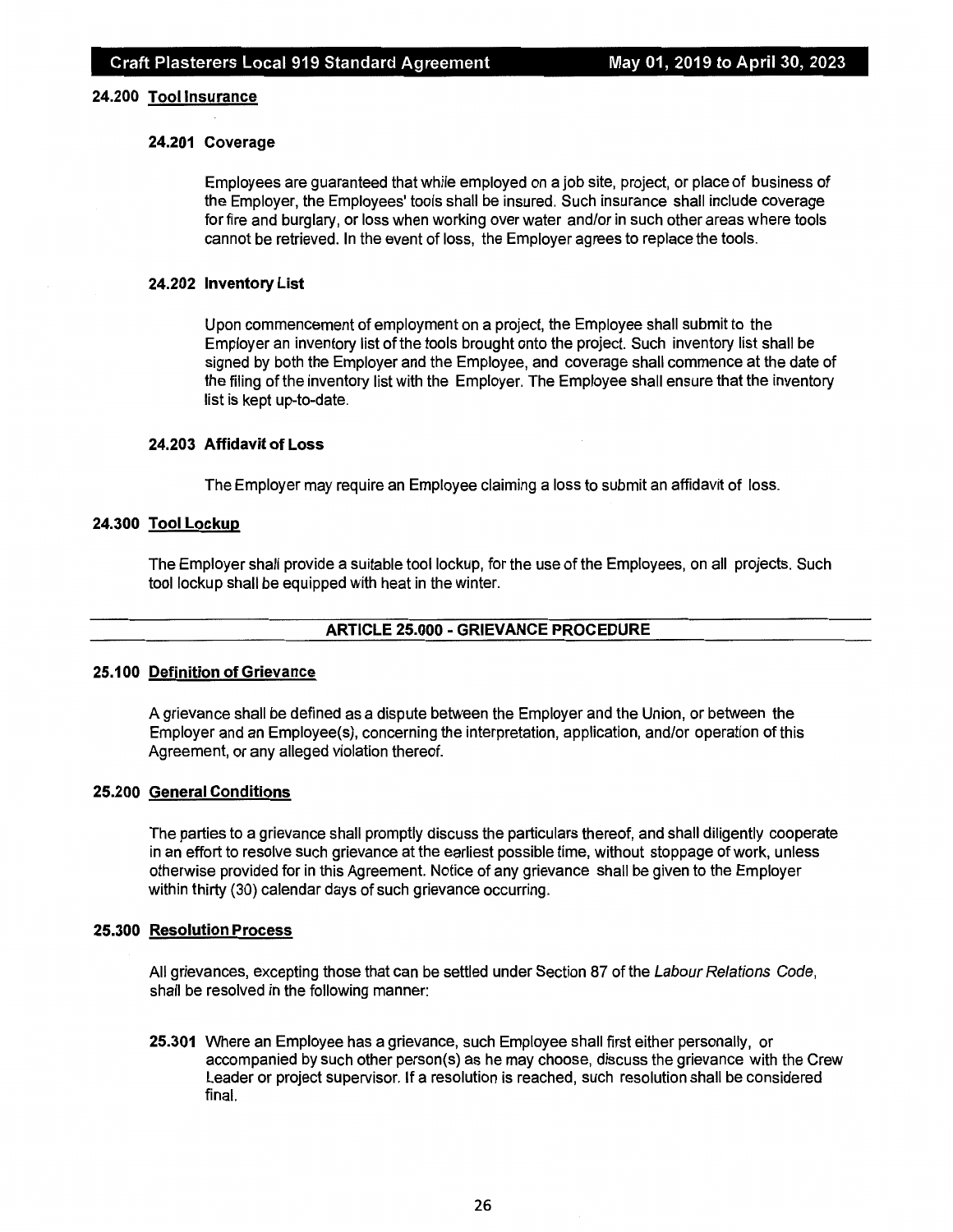#### Craft Plasterers Local 919 Standard Agreement May 01, 2019 to April 30, 2023

- **25.302** If a grievance has not been resolved in accordance with Article 25.301 within seven (7) calendar days or such longer time as the parties may mutually agree to, or in instances of any other grievance, the particulars thereof shall be set out, in writing, by the party resorting to this procedure, and shall be delivered to the other party. Both parties shall then confer forthwith upon the matter, and if a resolution is reached, such resolution shall be considered final.
- **25.303** If the Parties are unable to resolve a dispute within ten (10) working days from when a formal grievance is filed in writing as set out in Article 25.302 , then the dispute shall be referred to a three-person arbitration panel. One panel representative shall be appointed by the Employer, and one panel representative shall be appointed by the Union, and the Panel Chair shall be one of the following three preselected Arbitrators: Mr. Stan Landon, Mr. Vince Ready and Mr. Ken Saunders. All appointments shall be made within five (5) working days of the dispute being referred to the panel, and the Parties shall use whichever pre-selected Arbitrator is available first. Such process shall apply on all unresolved disputes.
- **25.304** Each party shall pay its own costs and expenses of arbitration, including the compensation and disbursements of its appointee to the arbitration board, plus one-half(½) of the compensation and disbursements of the Chair, and one-half (½) of any other expenses incurred (i.e. secretarial services, meeting rooms, etc.).
- **25.305** Matters to be dealt with under Article 25.300 shall normally be discussed during working hours, provided however, that lengthy negotiations for the settlement of any disputes shall be discussed outside of working hours.
- **25.306** Notwithstanding Article 25.303, the parties may, at their discretion, mutually agree that instead of appointing a three (3) person arbitration panel they shall instead appoint a single arbitrator.
	- **(a)** Such single arbitrator shall be selected by mutual agreement of the parties.
	- **(b)** Article 25.304 shall also be applicable where a single arbitrator has been appointed.
	- **(c)** If such mutual agreement to appoint a single arbitrator cannot be reached within twenty four (24) hours, or such other time as may be mutually agreed upon, a three (3) person arbitration panel shall be appointed in accordance with Article 25.303.

#### **ARTICLE 26.100** - **INDEPENDENT AGREEMENTS**

#### **26.100 lndependentAgreements**

The Plasterers Local 919 Poly Party Standard ICI Agreement by and between the Union and CLR may not be used for the purpose contemplated by Article 26.101.

- **26.101** Should the Union enter into any Agreement other than this Agreement and/or the Pacific Region Maintenance Council Agreement, with any individual Employer and/or group of Employers performing work covered by the terms of this Agreement, and such other Agreement provides for wages and/or any other terms and/or conditions, in whole or in part, which the Employers signatory to this Agreement consider to be more favorable, such wages and/or terms and/or conditions shall automatically become part of this Agreement, and shall replace, as required, any/all corresponding provisions of this Agreement.
- **26.102** CLR shall notify the Union, in writing, prior to any Employer(s) implementing such more favorable wages and/or terms and/or conditions.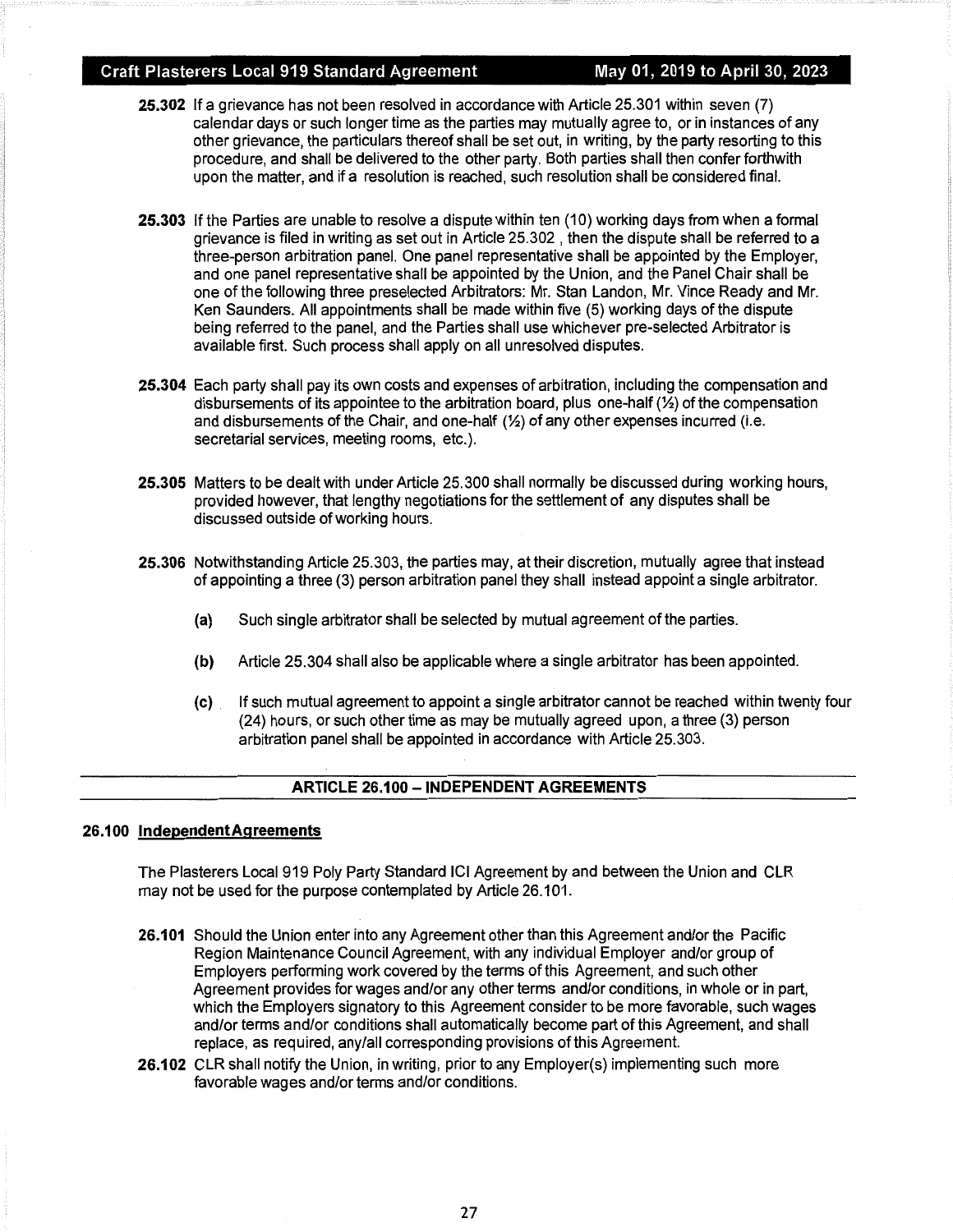#### **26.200 Confirmation of Signatory Contractors**

- **26.201** The Union shall provide CLR, within five (5) working days of signing this Agreement, a list of any/all other Employers signatory to this Agreement who are not members of CLR.
- **26.202** Such list shall include each Employer's name, address and phone number, and shall consist of all Employers signatory to this Agreement, regardless of whether such Employers are themselves members of CLR.
- **26.203** The Union shall also ensure that such list is kept up-to-date by providing to CLR, within five (5) working days of such signing, the name, address and phone number of any Employer who subsequently becomes signatory to this Agreement.

#### **26.300 Copies of Agreements**

- **26.301** The Union shall provide CLR with a true and complete copy of any Agreement, other than this Agreement, which the Union has entered into as of the date this Agreement is signed, or subsequently enters into with any individual Employer or group of Employers, regardless of whether such Employer(s) is/are themselves a member of CLR.
- **26.302** The Union shall also provide CLR with a list of all Employers signatory to such other Agreement(s) as per the terms of Article 26.200.
- **26.303** Article 26.300 shall apply only to such other Agreements (i.e. Standard, Industrial, Commercial, Institutional, Residential, Project, Enabling, or combination thereof, etc.), which, in whole or in part, govern the performance of work also covered by the terms of this Agreement.

#### **ARTICLE 27.000 - SAVINGS CLAUSE**

#### **27 .100 Savings Clause**

- **27.101** It is assumed and contemplated by the parties signatory to this Agreement that each and every provision of this Agreement, whether read individually or in any combination, is and are in conformity with all laws of Canada and BC.
- **27.102** In the event that amendment of such laws or interpretation of such laws by a court or tribunal of competent jurisdiction should result in any part or parts of this Agreement being rendered invalid, illegal or unenforceable, then such part or parts of this Agreement shall be deemed to be severed and of no further force and effect, but the remainder of this Agreement shall continue and remain in full force and effect and remain binding upon the parties signatory to this Agreement, for the duration of this Agreement.
- **27 .103 {a)** The parties signatory to this Agreement agree to negotiate any part or parts of this Agreement rendered invalid, illegal or unenforceable, for the purpose of attempting to agree upon lawful replacements.
	- **{b)** In the absence of agreement, replacement provisions shall be subject to the grievance and arbitration procedure, as provided for in Article 25.000, without stoppage of work, providing however, that negotiations and grievance and arbitration procedures shall be limited to replacements having the same purpose, object or intent as the part or parts severed and not to new issues or matters.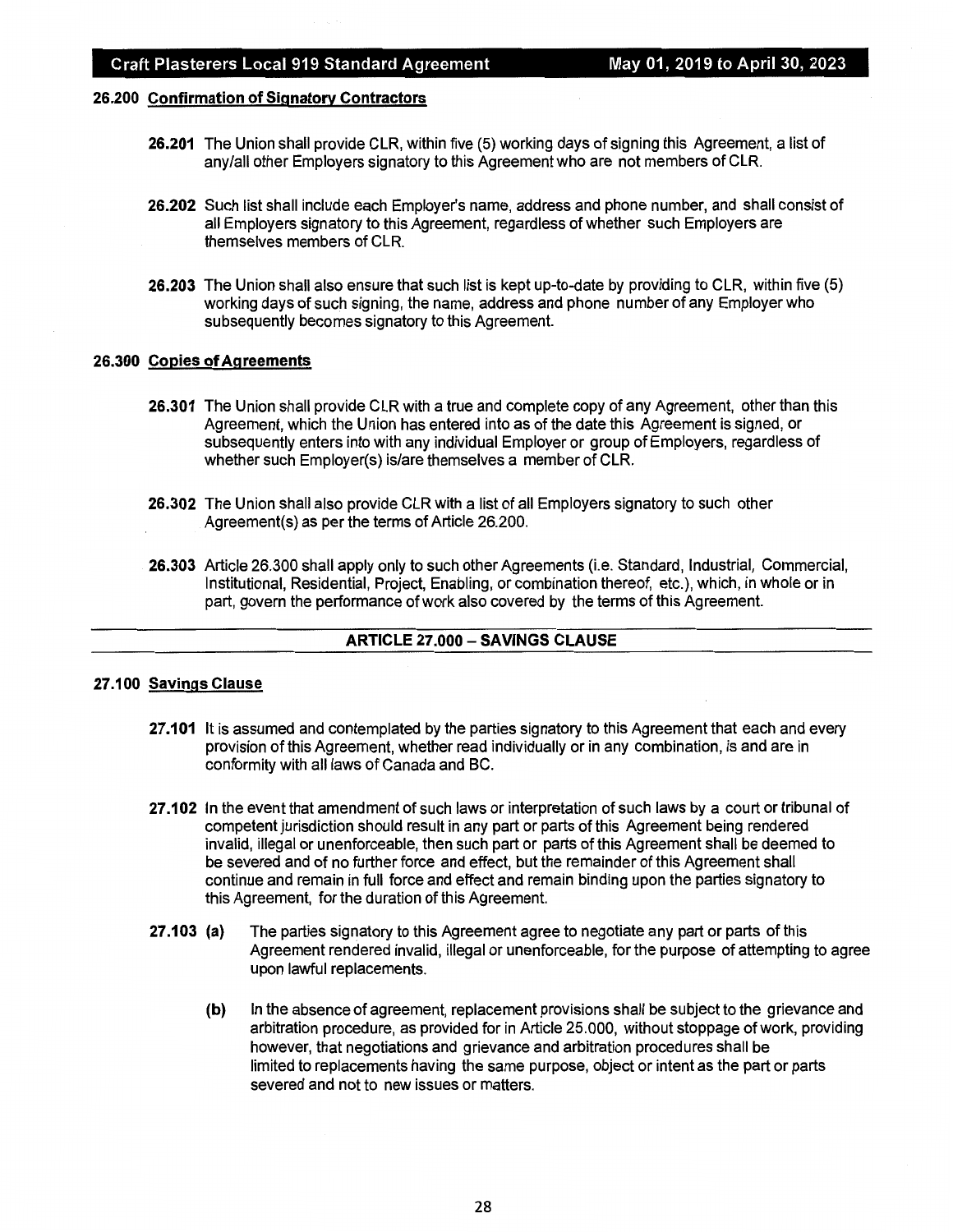#### Craft Plasterers Local 919 Standard Agreement May 01, 2019 to April 30, 2023

#### **ARTICLE 28.000 - ENABLING**

#### **28.100 Enabling**

In recognition of the close working relationship on projects between the Union and other BCBT and/or BC BC BTU affiliates, the parties acknowledge the need for enabling relief to be generally consistent. As a result, the parties agree to work towards achieving this objective wherever possible. Notwithstanding the foregoing, the parties also acknowledge the individual autonomy of OPCMIA Plasterers Local 919, and agree that nothing herein shall be interpreted as an agreement to restrict that autonomy in any way.

- **28.101** The Union, upon request by CLR and/or an Employer(s) tendering a project, may determine on a project-by-project basis if special dispensation is required in order for such Employer to tender competitively.
- **28.102** If the Union decides such special dispensation as provided for in Article 26.501 is required, the Union may, in writing, and with the mutual agreement of CLR and/or the Employer, amend, delete, add, and/or otherwise modify any terms and/or conditions of this Agreement for the duration of the project.
- **28.103** Notwithstanding any/all contrary provisions of this Agreement, Joint Industry Funds negotiated between the BCBCBTU and CLR (e.g. Rehabilitation Fund, etc.), and/or individual dues to umbrella organizations, shall not be subject to reduction and/or elimination via enabling without the prior written consent of the BCBCBTU and CLR.

#### **ARTICLE 29.000 - MUL Tl-EMPLOYER CERTIFICATIONS**

The parties shall cooperate in, and support in every way, the institution, at the initiative of the Union, of multi-Employer certifications. Such multi-Employer certifications shall be instituted along traditional trade lines and shall not be used in any way to resolve jurisdiction or to affect the present (July 1980) status quo between trades.

#### **ARTICLE 30.000 - STRIKES AND LOCKOUTS**

- **30.100** Continuous, uninterrupted operation of the Employer's business in accordance with the schedule established by the Employer with consequent assurance of the opportunity for gainful employment of the Employer's Employees is hereby declared to be the essence of this Agreement.
- **30.200** Notwithstanding any contrary provision contained within this Agreement, during the term of this Agreement there shall be no lockout for any reason by the Employer or any strike, sitdown, slowdown, work stoppage or suspension of work either complete or partial for any reason by the Union and/or the Employees.
- **30.300** It shall not be a violation of this Agreement for Union members to refuse to cross a legal picket line which has been sanctioned by the BCBT.

#### **ARTICLE 31.000 - EFFECTIVE DATE AND DURATION**

**31.100** This Agreement shall be in full force and effect from and including May 1, 2019 to and including April 30, 2023, and shall continue in full force and effect from year to year thereafter, subject to the right of either party to this Agreement to, within four (4) months immediately preceding the expiry date of this Agreement, April 30, 2023, or immediately preceding the last day of April in any year thereafter, by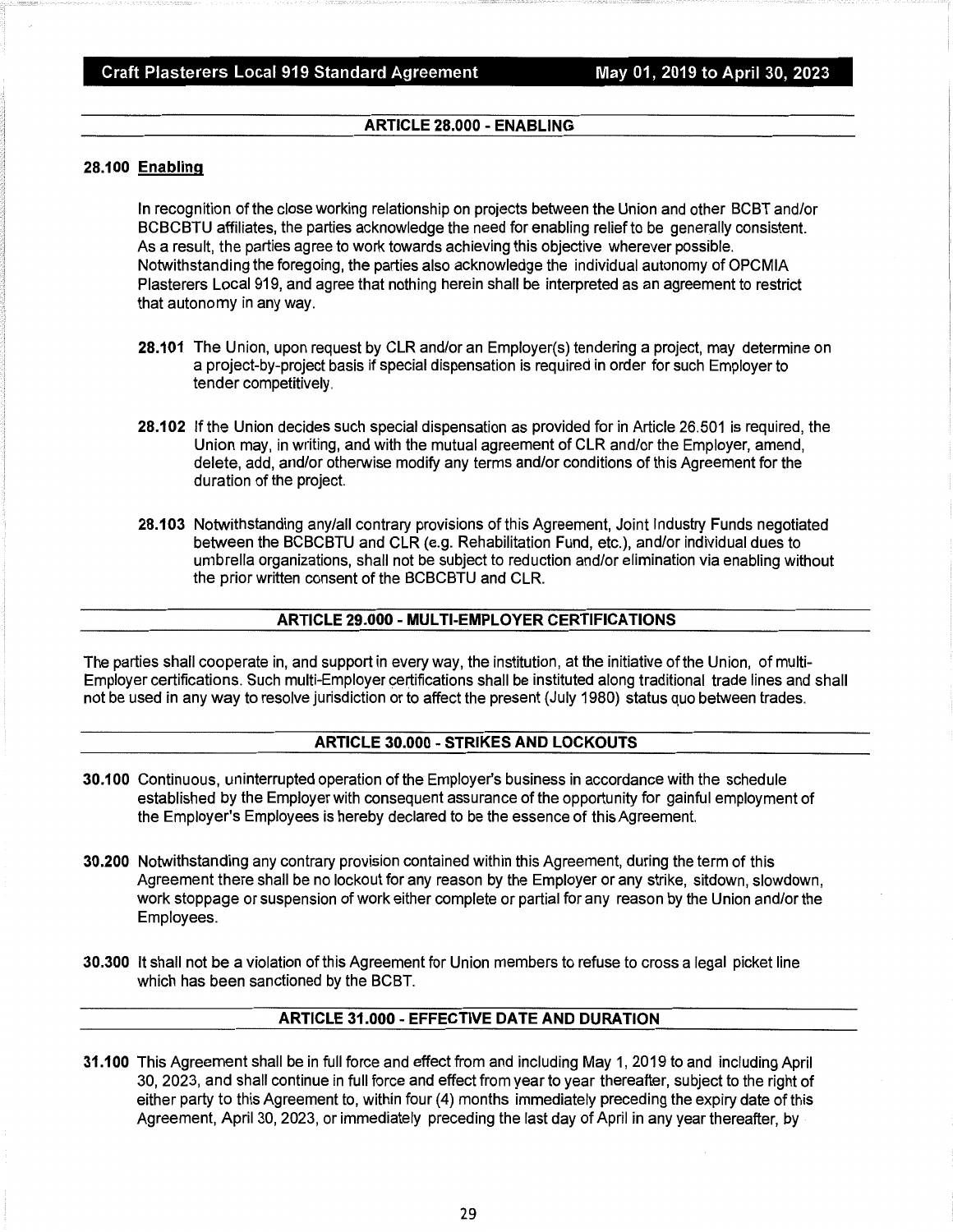#### Craft Plasterers Local 919 Standard Agreement May 01, 2019 to April 30, 2023

written notice, require the other party to this Agreement to commence collective bargaining.

- **31 .200** Should either party give written notice to the other party pursuant hereto, this Agreement shall thereafter continue in full force until the Union shall give notice of strike, or the Employer shall give notice of lockout, or the parties shall conclude a renewal or revision of this Agreement or a new Agreement.
- **31.300** The operation of Section 50 (2) and 50 (3) of the Labour Relations Code are hereby excluded, and consequently shall not apply to this Agreement.

#### **SIGNATURE OF PARTIES**

**Dated this <sup>~</sup> - day of February, 2020.** 

**Signed on behalf of: Construction Labour Relations Association of BC** 

 $\overline{\phantom{a}}$ 

**Dated this** *J/* **day of February, 2020.** 

**Signed on behalf of: OPCMIA Plasterers Local 919**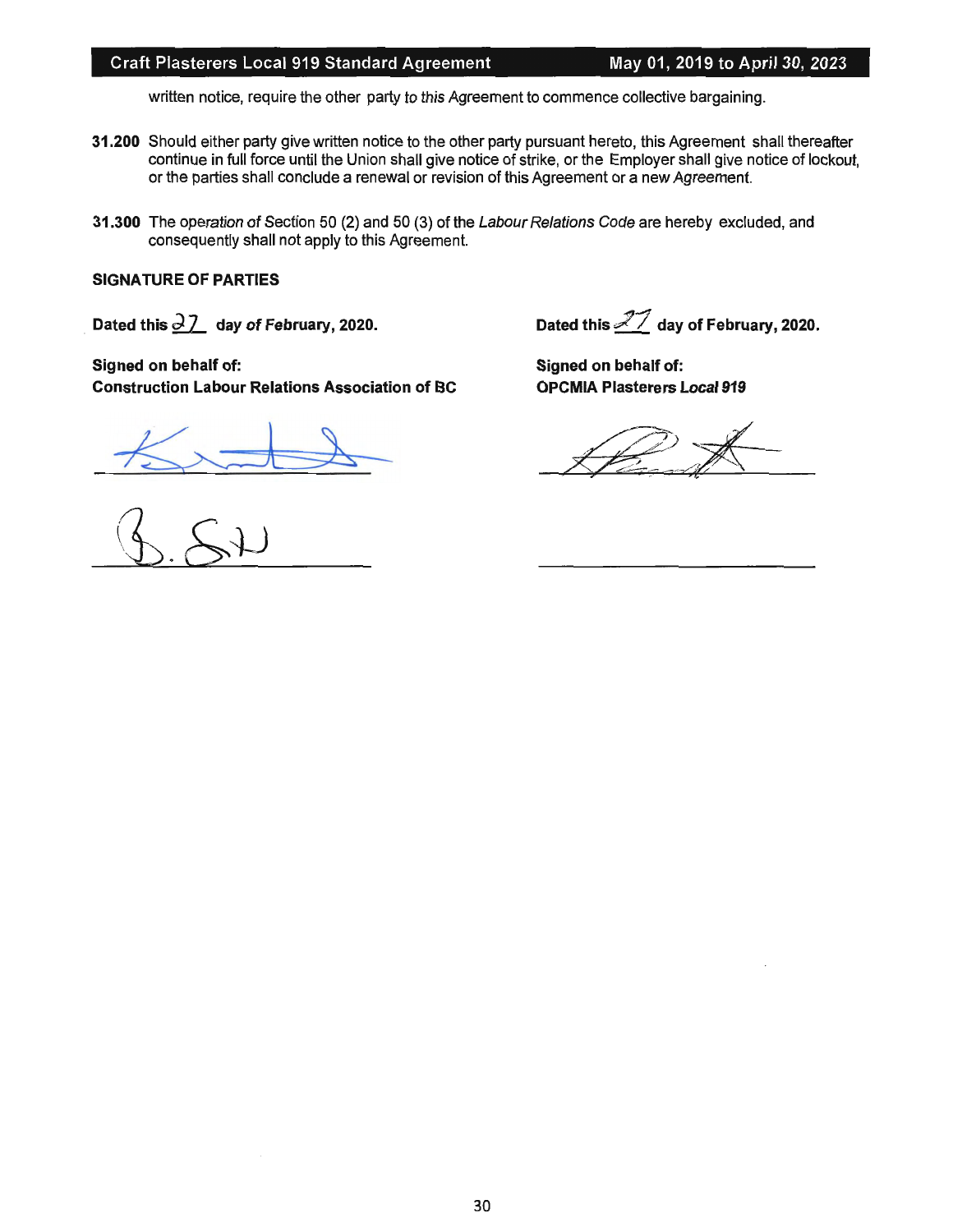### **MINIMUM** STRAIGHT TIME HOURLY WAGE RATES BREAKDOWN OF MONETARY PACKAGE

Schedule "Al.1" shall apply to all industrial projects located inside the Lower Mainland/Fraser Valley

| "Inside" Lower Mainland/Fraser Valley |  |  |  |  |  |
|---------------------------------------|--|--|--|--|--|
|---------------------------------------|--|--|--|--|--|

|                                                           |      |                  | <b>VP/SHP</b> | <b>Benefit</b> |             |            |           |             |             |          |                |      | Total<br><b>Monetary</b> |
|-----------------------------------------------------------|------|------------------|---------------|----------------|-------------|------------|-----------|-------------|-------------|----------|----------------|------|--------------------------|
| <b>Employee Classifications:</b>                          | %    | <b>Base Rate</b> | 12%           | Plan           | <b>RRSP</b> | <b>CAF</b> | Adv. Fund | <b>AWCC</b> | <b>CIRP</b> | ‡ JAPlan | <b>BCBCBTU</b> | D&A  | Pacakage                 |
| Journeyperson                                             |      |                  |               |                |             |            |           |             |             |          |                |      |                          |
| Crew Leader (CL)                                          | 115% | 48.44            | 5.813         | 2.55           | 2.560       | 0.13       | 0.100     | 0.05        | 0.04        | n/a      | 0.05           | 0.01 | 59.743                   |
| Certified (CJP)                                           | 100% | 42.12            | 5.054         | 2.55           | 2.560       | 0.13       | 0.100     | 0.05        | 0.04        | n/a      | 0.05           | 0.01 | 52.664                   |
| <b>Plasterer Apprentice or Uncertified Plasterer (UP)</b> |      |                  |               |                |             |            |           |             |             |          |                |      |                          |
| 6th Term or Level 6                                       | 95%  | 40.01            | 4.801         | 2.55           | 2.304       | 0.13       | 0.100     | 0.05        | 0.04        | n/a      | 0.05           | 0.01 | 50.045                   |
| 5th Term or Level 5                                       | 90%  | 37.91            | 4.549         | 2.55           | 2.304       | 0.13       | 0.100     | 0.05        | 0.04        | n/a      | 0.05           | 0.01 | 47.693                   |
| 4th Term or Level 4                                       | 85%  | 35,80            | 4.296         | 2.55           | 2.304       | 0.13       | 0.100     | 0.05        | 0.04        | n/a      | 0.05           | 0.01 | 45.330                   |
| 3rd Term or Level 3                                       | 80%  | 33.70            | 4.044         | 2.55           | 2.304       | 0.13       | 0.100     | 0.05        | 0.04        | n/a      | 0.05           | 0.01 | 42.978                   |
| 2nd Term or Level 2                                       | 75%  | 31.59            | 3.791         | 2.55           | 2.304       | 0.13       | 0.100     | 0.05        | 0.04        | n/a      | 0.05           | 0.01 | 40.615                   |
| 1st Term or Level 1                                       | 70%  | 29.48            | 3.538         | 2.55           | 2.304       | 0.13       | 0.100     | 0.05        | 0.04        | n/a      | 0.05           | 0.01 | 38.252                   |
| <b>Pre-Apprentice</b>                                     | 45%  | 18.95            | 2.274         | n/a            | n/a         | 0.13       | 0.100     | 0.05        | 0.04        | n/a      | 0.05           | 0.01 | 21.604                   |

\* JAPlan contributions have been temporarily suspended effective May 1, 2018.

 $\sim$   $\sim$   $\sim$   $\sim$ 

 $\alpha = \alpha + \beta = 1$  , and  $\alpha = 1$ 

 $\mathcal{A}^{\mathcal{A}}$  , and  $\mathcal{A}^{\mathcal{A}}$  is a subsequent to (

SCHEDULE "A1.1" INDUSTRIAL

Effective June 17, 2019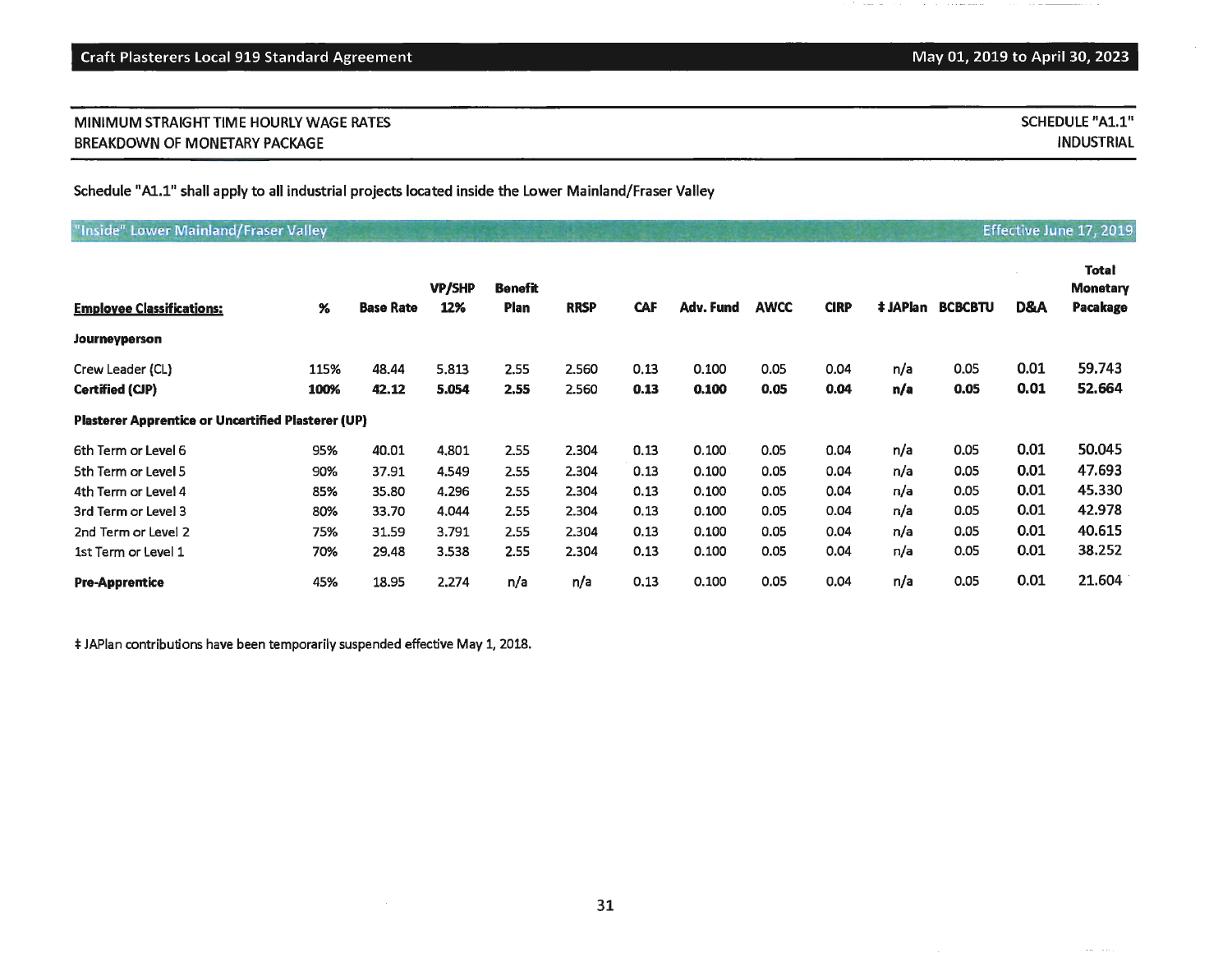| MINIMUM STRAIGHT TIME HOURLY WAGE RATES | SCHEDULE "A2.1"   |
|-----------------------------------------|-------------------|
| <b>BREAKDOWN OF MONETARY PACKAGE</b>    | <b>INDUSTRIAL</b> |

Schedule "A2.1" shall apply to all industrial projects located outside the Lower Mainland/Fraser Valley

## "Outside" Lower Mainland/Fraser Valley

| <b>Employee Classifications:</b>                   | %    | <b>Base Rate</b> | <b>VP/SHP</b><br>12% | <b>Benefit</b><br>Plan | <b>RRSP</b> | <b>CAF</b> | Adv. Fund | <b>AWCC</b> | <b>CIRP</b> |     | <b>‡JAPlan BCBCBTU</b> | D&A  | Total<br><b>Monetary</b><br>Pacakage |
|----------------------------------------------------|------|------------------|----------------------|------------------------|-------------|------------|-----------|-------------|-------------|-----|------------------------|------|--------------------------------------|
| Journeyperson                                      |      |                  |                      |                        |             |            |           |             |             |     |                        |      |                                      |
| Crew Leader (CL)                                   | 115% | 47.29            | 5.675                | 2.55                   | 2.560       | 0.13       | 0.100     | 0.05        | 0.04        | n/a | 0.05                   | 0.01 | 58,455                               |
| Certified (CJP)                                    | 100% | 41.12            | 4.934                | 2.55                   | 2.560       | 0.13       | 0.100     | 0.05        | 0.04        | n/a | 0.05                   | 0.01 | 51.544                               |
| Plasterer Apprentice or Uncertified Plasterer (UP) |      |                  |                      |                        |             |            |           |             |             |     |                        |      |                                      |
| 6th Term or Level 6                                | 95%  | 39.06            | 4.687                | 2.55                   | 2.304       | 0.13       | 0.100     | 0.05        | 0.04        | n/a | 0.05                   | 0.01 | 48.981                               |
| 5th Term or Level 5                                | 90%  | 37.01            | 4.441                | 2.55                   | 2.304       | 0.13       | 0.100     | 0.05        | 0.04        | n/a | 0.05                   | 0.01 | 46.685                               |
| 4th Term or Level 4                                | 85%  | 34.95            | 4.194                | 2.55                   | 2.304       | 0.13       | 0.100     | 0.05        | 0.04        | n/a | 0.05                   | 0.01 | 44.378                               |
| 3rd Term or Level 3                                | 80%  | 32.90            | 3.948                | 2.55                   | 2.304       | 0.13       | 0.100     | 0.05        | 0.04        | n/a | 0.05                   | 0.01 | 42.082                               |
| 2nd Term or Level 2                                | 75%  | 30.84            | 3.701                | 2.55                   | 2.304       | 0.13       | 0.100     | 0.05        | 0.04        | n/a | 0.05                   | 0.01 | 39.775                               |
| 1st Term or Level 1                                | 70%  | 28.78            | 3.454                | 2.55                   | 2.304       | 0.13       | 0.100     | 0.05        | 0.04        | n/a | 0.05                   | 0.01 | 37.468                               |
| <b>Pre-Apprentice</b>                              | 45%  | 18.50            | 2.220                | n/a                    | n/a         | 0.13       | 0.100     | 0.05        | 0.04        | n/a | 0.05                   | 0.01 | 21.100                               |

\* JAPlan contributions have been temporarily suspended effective May 1, 2018.

Effective June 17, 2019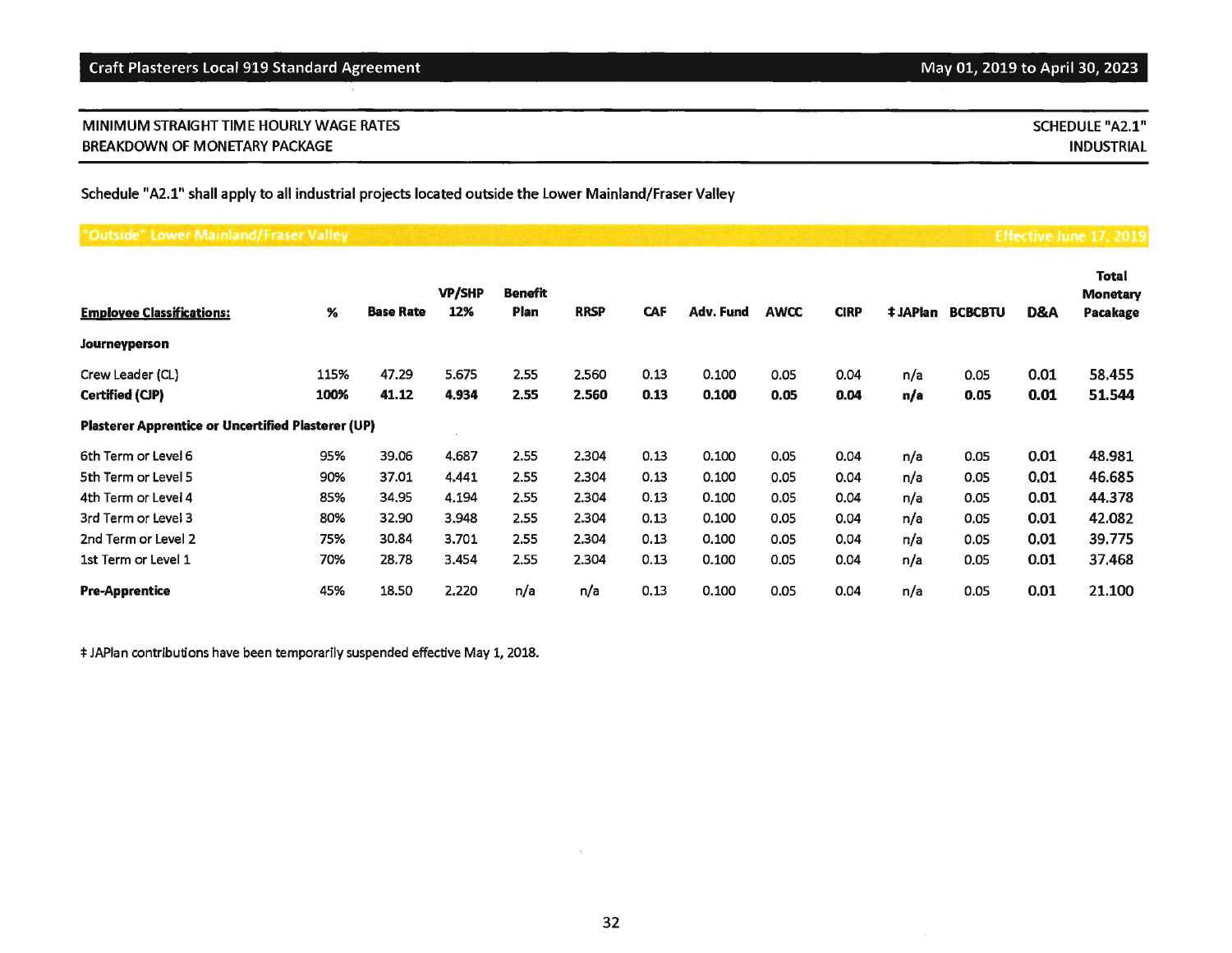| <b>Craft Plasterers Local 919 Standard Agreement</b> |  |
|------------------------------------------------------|--|
|------------------------------------------------------|--|

Schedule "B1.1" shall apply to. industrial projects located inside the Lower Mainland/Fraser Valley

| Inside" Lower Mainland/Fraser Valley      |                  |                                 |        |        |        |        |        |        | Effective June 17, 2019 |       |
|-------------------------------------------|------------------|---------------------------------|--------|--------|--------|--------|--------|--------|-------------------------|-------|
|                                           |                  | <b>Employee Classifications</b> |        |        |        |        |        |        |                         |       |
| <b>Employer Contributions:</b>            |                  | CL                              | CP     | 6      | 5      | 4      | 3      | 2      | $\mathbf{1}$            | PA    |
| *Cement Masons' Welfare Trust Fund        |                  | 2.550                           | 2.550  | 2.550  | 2.550  | 2.550  | 2.550  | 2.550  | 2.550                   | n/a   |
| *Group RRSP                               |                  | 2.560                           | 2.560  | 2.304  | 2.304  | 2.304  | 2,304  | 2,304  | 2.304                   | n/a   |
| <sup>†</sup> Contract Administration Fund |                  | 0.130                           | 0.130  | 0.130  | 0.130  | 0.130  | 0.130  | 0.130  | 0.130                   | 0.130 |
| † OPCMIA Plasterers Advancement Fund      |                  | 0.100                           | 0.100  | 0.100  | 0.100  | 0.100  | 0.100  | 0.100  | 0.100                   | 0.100 |
| <sup>t</sup> AWCC Promotion Fund          |                  | 0.050                           | 0.050  | 0.050  | 0.050  | 0.050  | 0.050  | 0.050  | 0.050                   | 0.050 |
| <sup>†</sup> Rehabilitation Plan          |                  | 0.040                           | 0.040  | 0.040  | 0.040  | 0.040  | 0.040  | 0.040  | 0.040                   | 0.040 |
| + JAPlan                                  |                  | n/a                             | n/a    | n/a    | n/a    | n/a    | n/a    | n/a    | n/a                     | n/a   |
| <b>† BCBCBTU</b>                          |                  | 0.050                           | 0.050  | 0.050  | 0.050  | 0.050  | 0.050  | 0.050  | 0.050                   | 0.050 |
| <sup>t</sup> D&A Policy                   |                  | 0.010                           | 0.010  | 0.010  | 0.010  | 0.010  | 0.010  | 0.010  | 0.010                   | 0.010 |
| <b>Total Employer Contributions</b>       |                  | 5.490                           | 5.490  | 5.234  | 5.234  | 5.234  | 5.234  | 5.234  | 5.234                   | 0.380 |
| <b>Employee Deductions:</b>               |                  | CL                              | CP     | 6      | 5      | 4      | 3      | 2      | $\mathbf{1}$            | PA    |
| *Field Dues (Local + International)       |                  | 1.590                           | 1.590  | 1.350  | 1.350  | 1.350  | 1.350  | 1.350  | 1.350                   | 0.660 |
| *BCYT                                     |                  | 0.100                           | 0.100  | 0.100  | 0.100  | 0.100  | 0.100  | 0.100  | 0.100                   | 0.100 |
| *Canadian Building Trades                 |                  | 0.010                           | 0.010  | 0.010  | 0.010  | 0.010  | 0.010  | 0.010  | 0.010                   | 0.010 |
| <sup>†</sup> Rehabilitation Plan          |                  | 0.040                           | 0.040  | 0.040  | 0.040  | 0.040  | 0.040  | 0.040  | 0.040                   | 0.040 |
| <b>Total Employee Deductions</b>          |                  | 1.740                           | 1.740  | 1.500  | 1.500  | 1.500  | 1.500  | 1.500  | 1.500                   | 0.810 |
| <b>Total Hourly Remittance</b>            | <b>ST</b>        | 7.230                           | 7.230  | 6.734  | 6.734  | 6.734  | 6.734  | 6.734  | 6.734                   | 1.190 |
|                                           | <b>1.5X OT</b>   | 10.635                          | 10.635 | 9.891  | 9.891  | 9.891  | 9.891  | 9.891  | 9.891                   | 1.575 |
|                                           | 2X <sub>OT</sub> | 14.040                          | 14.040 | 13.048 | 13.048 | 13.048 | 13.048 | 13.048 | 13.048                  | 1.960 |

 $\sim$ 

\* Employer contributions and employee deductions which are calculated on the basis of "hours earned".

t Employer contritbutions and employee deductions which are calculated on the basis of "hours worked".

## May 01, 2019 to April 30, 2023

SCHEDULE "B1.1" INDUSTRIAL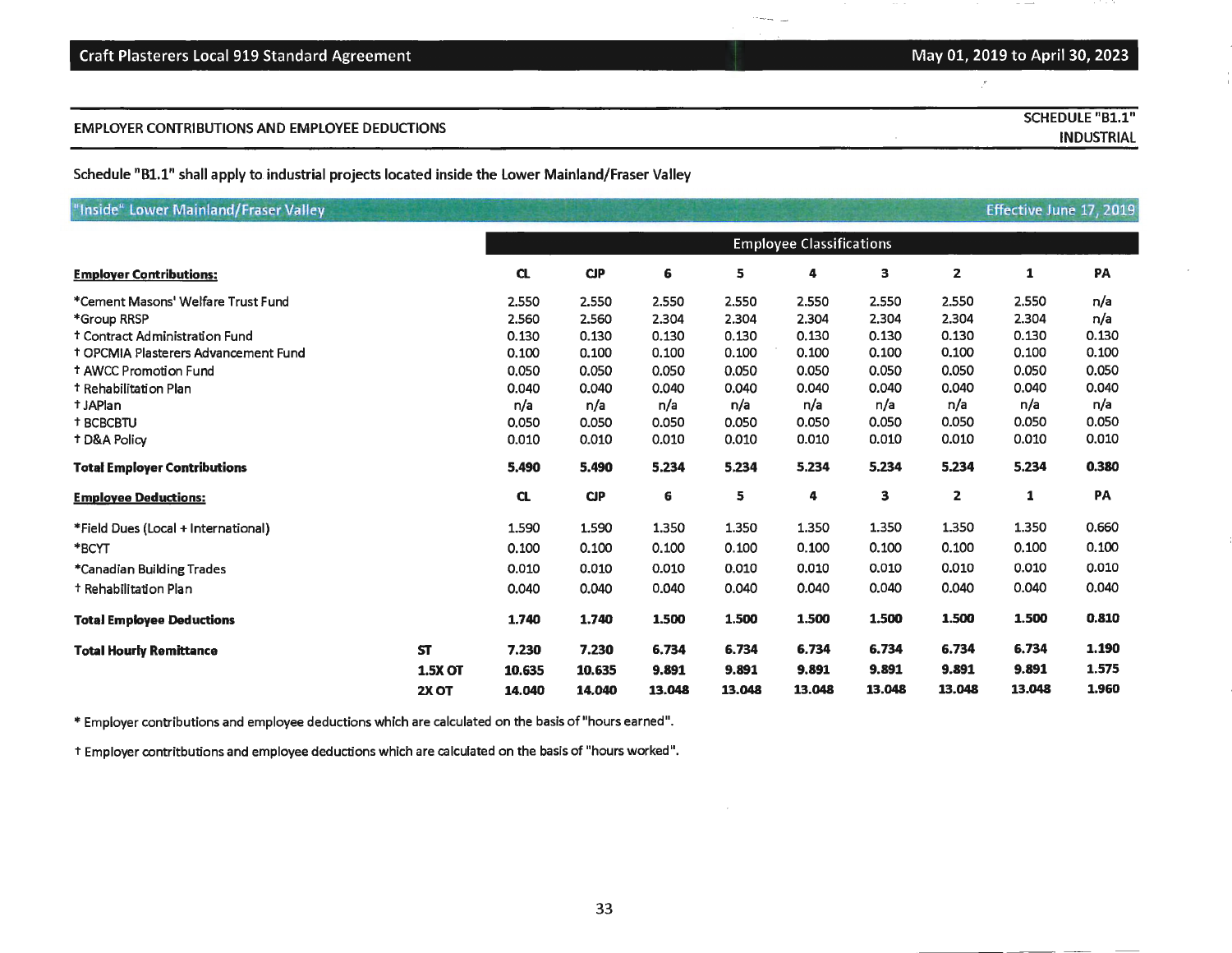|                                                | <b>SCHEDULE "B2.1"</b> |
|------------------------------------------------|------------------------|
| EMPLOYER CONTRIBUTIONS AND EMPLOYEE DEDUCTIONS | INDUSTRIAL             |
|                                                |                        |

Schedule "82.1" shall apply to industrial projects located outside the Lower Mainland/Fraser Valley

| 'Outside" Lower Mainland/Fraser Valley     |                |                                 |        |        |        |        |        |        | Effective June 17, 2019 |       |
|--------------------------------------------|----------------|---------------------------------|--------|--------|--------|--------|--------|--------|-------------------------|-------|
|                                            |                | <b>Employee Classifications</b> |        |        |        |        |        |        |                         |       |
| <b>Employer Contributions:</b>             |                | CL                              | CP     | 6      | 5      | 4      | 3      | 2      | 1                       | PA    |
| *Cement Masons' Welfare Trust Fund         |                | 2.550                           | 2.550  | 2.550  | 2.550  | 2.550  | 2.550  | 2.550  | 2.550                   | n/a   |
| *Group RRSP                                |                | 2.560                           | 2.560  | 2.304  | 2.304  | 2.304  | 2.304  | 2.304  | 2.304                   | n/a   |
| <b>†Contract Administration Fund</b>       |                | 0.130                           | 0.130  | 0.130  | 0.130  | 0.130  | 0.130  | 0.130  | 0.130                   | 0.130 |
| <b>TOPCMIA Plasterers Advancement Fund</b> |                | 0.100                           | 0.100  | 0.100  | 0.100  | 0.100  | 0.100  | 0,100  | 0.100                   | 0.100 |
| <b>†AWCC Promotion Fund</b>                |                | 0.050                           | 0.050  | 0.050  | 0.050  | 0.050  | 0.050  | 0.050  | 0.050                   | 0.050 |
| <b>+Rehabilitation Plan</b>                |                | 0.040                           | 0.040  | 0.040  | 0.040  | 0.040  | 0.040  | 0.040  | 0.040                   | 0.040 |
| <b>+JAPlan</b>                             |                | n/a                             | n/a    | n/a    | n/a    | n/a    | n/a    | n/a    | n/a                     | n/a   |
| <b>+BCBCBTU</b>                            |                | 0.050                           | 0.050  | 0.050  | 0.050  | 0.050  | 0.050  | 0.050  | 0.050                   | 0.050 |
| <b>+D&amp;A Policy</b>                     |                | 0.010                           | 0.010  | 0.010  | 0.010  | 0.010  | 0.010  | 0.010  | 0.010                   | 0.010 |
| <b>Total Employer Contributions</b>        |                | 5.490                           | 5.490  | 5.234  | 5.234  | 5.234  | 5.234  | 5.234  | 5.234                   | 0.380 |
| <b>Employee Deductions:</b>                |                | <b>CL</b>                       | CP     | 6      | 5      | 4      | 3      | 2      | 1                       | PA    |
| *Field Dues (Local + International)        |                | 1.560                           | 1.560  | 1.320  | 1.320  | 1.320  | 1.320  | 1.320  | 1.320                   | 0.630 |
| *BCYT                                      |                | 0.100                           | 0.100  | 0.100  | 0.100  | 0.100  | 0.100  | 0.100  | 0.100                   | 0.100 |
| *Canadian Building Trades                  |                | 0.010                           | 0.010  | 0.010  | 0.010  | 0.010  | 0.010  | 0.010  | 0.010                   | 0.010 |
| <b>+Rehabilitation Plan</b>                |                | 0.040                           | 0.040  | 0.040  | 0.040  | 0.040  | 0.040  | 0.040  | 0.040                   | 0.040 |
| <b>Total Employee Deductions</b>           |                | 1.710                           | 1.710  | 1.470  | 1.470  | 1.470  | 1.470  | 1.470  | 1.470                   | 0.780 |
| <b>Total Hourly Remittance</b>             | <b>ST</b>      | 7.200                           | 7.200  | 6.704  | 6.704  | 6.704  | 6.704  | 6.704  | 6.704                   | 1.160 |
|                                            | <b>1.5X OT</b> | 10.590                          | 10,590 | 9.846  | 9.846  | 9.846  | 9.846  | 9.846  | 9.846                   | 1.530 |
|                                            | 2X OT          | 13,980                          | 13.980 | 12.988 | 12,988 | 12,988 | 12.988 | 12.988 | 12.988                  | 1.900 |

\* Employer contributions and employee deductions which are calculated on the basis of "hours earned".

t Employer contritbutions and employee deductions which are calculated on the basis of "hours worked".

 $\Delta \sim 10^{11}$  km s  $^{-1}$ 

 $\sim 10^{-1}$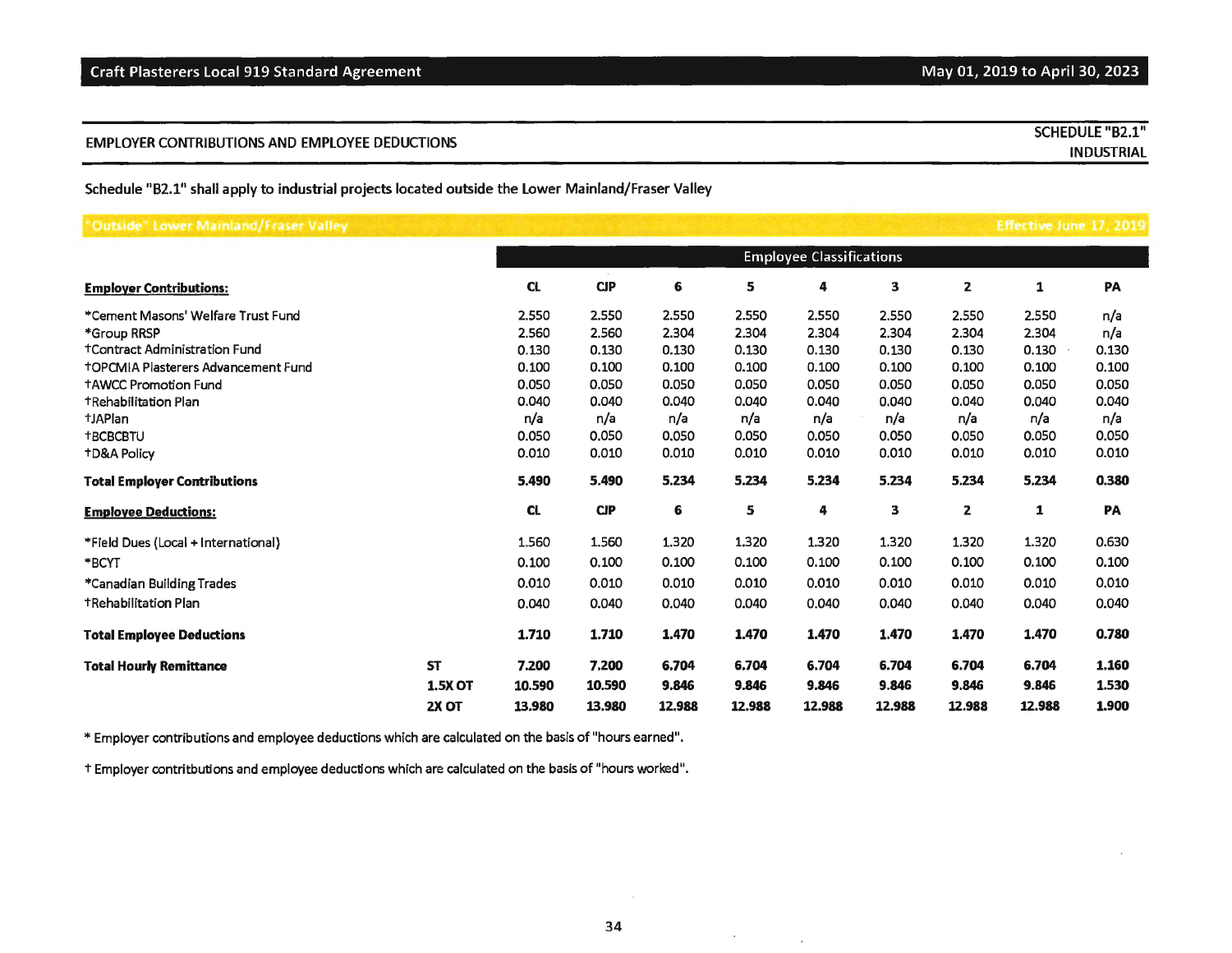#### **APPENDIX "A" - DEFINITIONS AND ABBREVIATIONS PAGE 1 Of 2**

The following definitions and abbreviations shall be applicable to the interpretation of this Agreement.

#### **1. AWCC**

Association of Wall and Ceiling Contractors of British Columbia. All references made to the AWCC shall be deemed to also refer to any successor Association(s), organization(s), etc. which may be established.

#### **2. BCBCBTU**

Bargaining Council of British Columbia Building Trade Unions

#### **3. BCBT**

British Columbia Building Trades Council

#### **4. CLR**

Construction Labour Relations Association of British Columbia. All references made to CLR shall be deemed to also refer to any successor association(s), organization(s), etc. which may be established.

#### **5. Day**

Unless otherwise specified, one (1) day shall be deemed to mean one (1) full calendar day, and such day shall be deemed to commence at 12:00 am. (i.e. midnight).

#### **6. Employee**

Any individual who is a member of the Union, and/or such other person employed by the Employer under the terms of this Agreement.

#### **7. Employer**

Any individual, business, partnership, company, corporation, or other similar entity, signatory to this Agreement. Where the term Employer is used within this Agreement, and the context of such usage makes it appropriate and logical to regard this term as a reference to a person, as opposed to a legal entity, then such usage shall be considered to refer to an authorized representative of the Employer.

#### **8. Hours Worked**

Employer contributions and Employee deductions made on the basis of "hours worked" shall be calculated as follows:

- $\bullet$  1 straight time hour = 1 hour worked
- 1 time and one-half overtime hour = 1 hour worked
- $\bullet$  1 double time overtime hour = 1 hour worked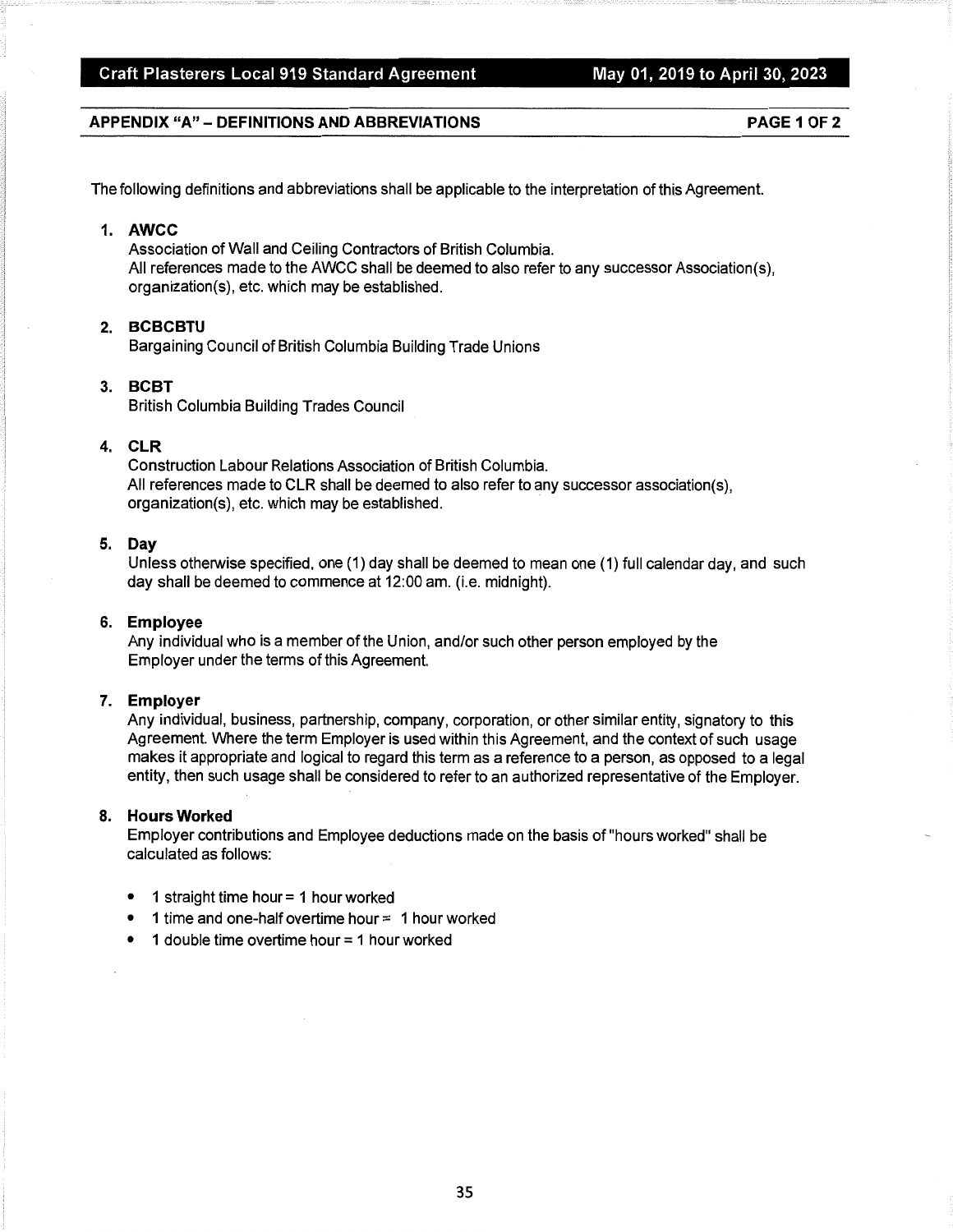#### **APPENDIX "A"** - **DEFINITIONS AND ABBREVIATIONS PAGE 2 OF 2**

#### **9. Hours Earned**

Employer contributions and Employee deductions made on the basis of "hours earned" shall be calculated as follows:

- $\bullet$  1 straight time hour = 1 hour earned
- 1 time and one-half overtime hour =  $1\frac{1}{2}$  hours earned
- 1 double time overtime hour= 2 hours earned

#### **10. Industrial Construction**

Industrial construction shall be defined as: production plants such as pulp mills; chemical plants; refineries, including the transmission facilities; metre pumping; compressor stations; munitions plants; mines and smelters; power generating plants; bulk loading terminals; dams; breweries; and any/all other projects which are mutually agreed to by the parties. Notwithstanding the foregoing, if a project is designated as an industrial construction project for the pipefitter, it shall also be designated as an industrial construction project for OPCMIA Plasterers Local 919.

#### **11. LRB**

British Columbia Labour Relations Board

#### **12. Local Resident**

A local resident shall be defined as any employee who resides within one hundred ( 100) road kilometres of the project or, where ferry travel is involved, within seventy-five (75) minutes travel time, including ferry travel and road kilometres.

#### **13. Lower Mainland/Fraser Valley**

The Lower Mainland/Fraser Valley shall be inclusive of West Vancouver to the west, Chilliwack to the east, and all cities, towns, municipalities, villages, communities, etc. in between.

#### **14. OPCMIA**

Operative Plasterers' & Cement Masons' International Association

#### **15. Plasterer**

Any individual who is a member in good standing of the Union and is eligible to be employed under the terms of this Agreement.

#### **16. Union**

OPCMIA Local 919 and/or any other such OPCMIA Local as may be established whose members perform work as governed by the terms of this Agreement. Where the term Union is used within this Agreement, and the context of such usage makes it appropriate and logical to regard this term as a reference to a person, as opposed to a legal entity, then such usage shall be considered to refer to an authorized representative of the Union.

#### **17. WorkSafe BC**

Workers' Compensation Board of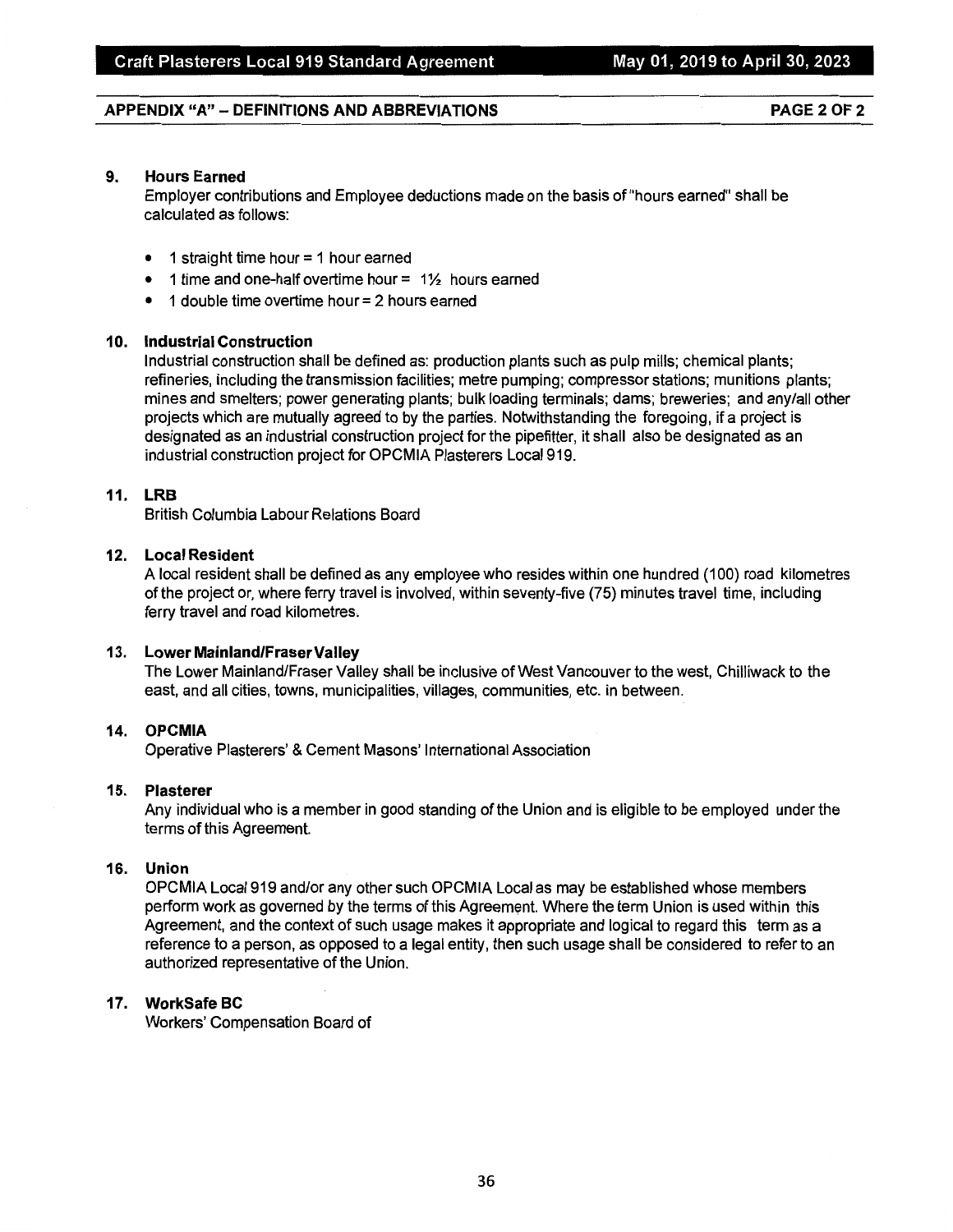#### **APPENDIX "B"** - **LETTER OF UNDERSTANDING RE: AFFILIATION PAGE 1 OF 1**

**BY AND BETWEEN: OPCMIA Plasterers Local 919** 

#### **(Hereinafter referred to as the "Union")**

**AND: Construction Labour Relations Association of BC (CLR)** 

**(On its own behalf, on behalf of its member Employers who have authorized the Association to execute this Agreement and who are included on the attached signatory list, and those members added from time to time by notice given to the Union.)** 

#### **(Hereinafter referred to as the "Employer")**

The parties agree that the following terms and conditions shall supercede any/all contrary provision(s), application, and/or interpretation of the Craft Plasterers Local 919 Standard Agreement. This Letter of Understanding shall be included within the Craft Plasterers Local 919 Standard Agreement and shall pertain thereto and be a part thereof. As a result, all relevant provisions of the Craft Plasterers Local 919 Standard Agreement (i.e. effective date and duration, grievance resolution procedure, etc.) shall apply to this Letter of Understanding.

- **(1)** The Union shall not restrict, in any way, an Employer's right to perform work on a project site whereon work falling within the jurisdiction of the plasterers masons is being performed by individuals who are not members of the Union. Where an Employer performs work on such a project site, regardless of whether the Employer is a subcontractor or merely working on the same site, the Union shall not exercise its nonaffiliation clause or refuse to work on such project.
- **(2)** Item (1) shall apply regardless of the signatory status or lack thereof of the employer(s) of those individuals who are performing work falling within the work jurisdiction of the Union, and/or whether the Employer is a subcontractor of the employer(s) in question, or merely working on the same site as the employees or subcontractor(s) of such employer(s).
- **(3)** It shall be a violation of the Craft Plasterers Local 919 Standard Agreement for the Union to attempt to exert pressure upon an Employer because such Employer is performing work on an open shop project or has the intention of doing so. In particular, the Union shall not withdraw its members from an open shop project and/or threaten to do so. Nor shall the Union attempt to exert pressure upon an Employer by other means.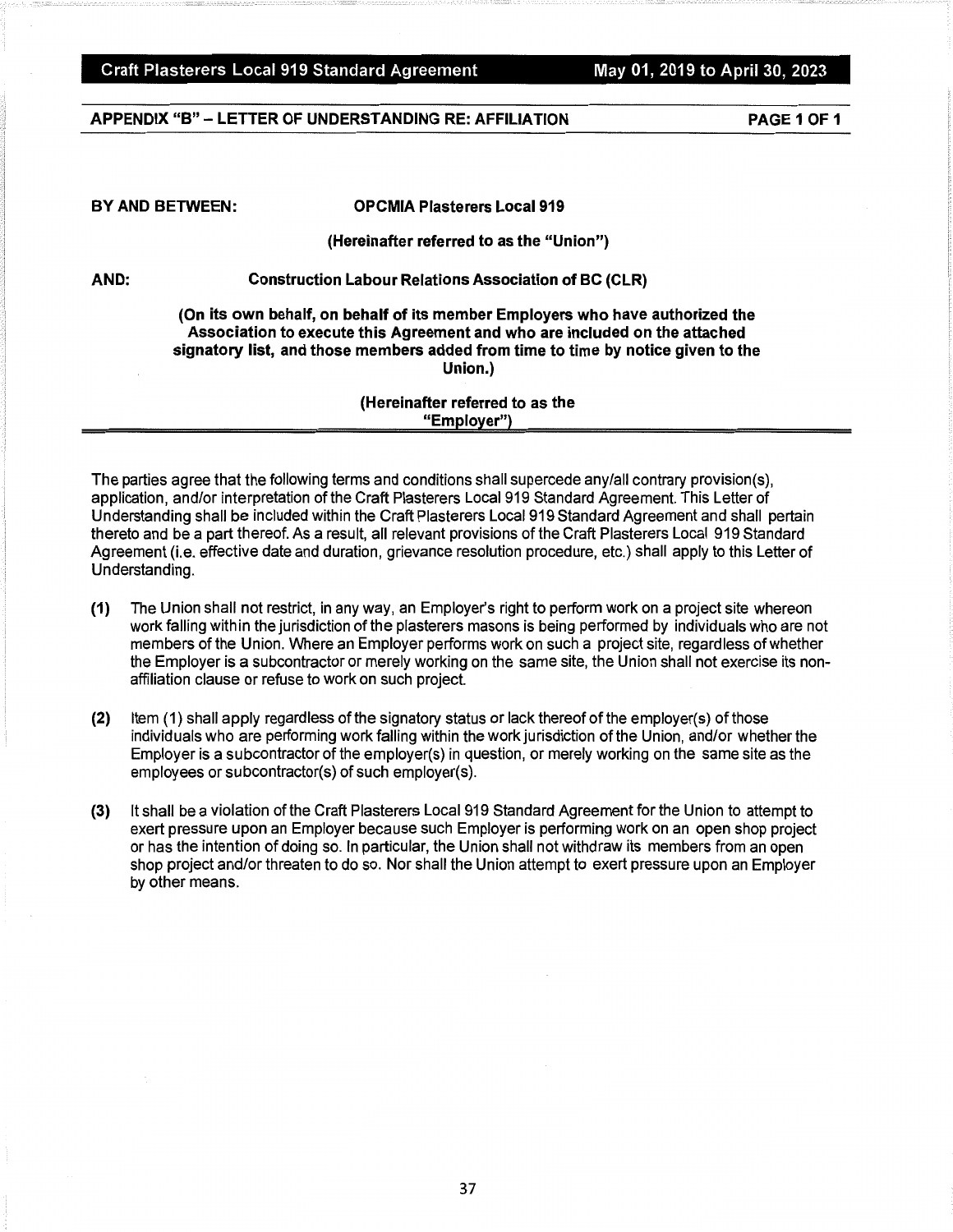#### **APPENDIX "C"** - **LETTER OF UNDERSTANDING RE: MEAL BREAKS PAGE 1 OF4**

#### **BY AND BETWEEN:**

#### **OPCMIA Union Local 919 (Hereinafter referred to as the "Union")**

**AND:** 

#### **Construction Labour Relations Association of BC (CLR)**

#### **(On its own behalf, on behalf of its member Employers who have authorized the Association to execute this Letter of Understanding and who are included on the attached signatory list, and those members added from time to time by notice given to the Union.) (Hereinafter referred to as the "Employer")**

The parties hereby agree that the following terms and conditions shall supercede any/all contrary application and/or interpretation of the Craft Plasterers Local 919 Standard Agreement. Such terms and conditions shall not be included within the Craft Plasterers Local 919 Standard Agreement, but shall otherwise be deemed to pertain thereto and be a part thereof. As a result, all other relevant provisions of the Craft Plasterers Local 919 Standard Agreement (i.e. effective date and duration, grievance resolution procedure, etc.) shall also apply to this Letter of Understanding.

In particular, the parties hereby agree that the provisions of this Letter of Understanding are applicable only on shifts in excess of ten (10) hours. Where mutual agreement is referenced within this Letter of Understanding, the voluntary consent of the majority of employees on a crew shall be required in order for such agreement to have been achieved.

#### **A. Shifts in Excess of Ten {10} Hours**

The parties agree that shifts in excess of ten (10) hours occur as a result of either a "Scheduled Shift" or an "Unscheduled Overtime Shift". Each of these Shifts is defined below by way of an example. Such definitions shall apply only for the purposes of this Letter of Understanding.

#### **1. Scheduled Shifts**

When an employee commences work on a shift in excess of ten (10) hours and such employee only works the originally scheduled hours, such a shift would be defined as a Scheduled Shift. For example, the shift is scheduled to be eleven (11) hours and the employee only works eleven (11) hours.

#### **2. Unscheduled Overtime Shifts**

- **a.** When an employee commences work on a shift in excess of ten (10) hours but such employee ultimately works more than the originally scheduled hours, such a shift would be defined as an Unscheduled Overtime Shift. For example, the shift is scheduled to be eleven (11) hours but the employee ultimately works twelve (12) hours.
- **b.** When an employee commences work on a shift of ten (10) hours or less but such employee ultimately works in excess of ten (10) hours, such a shift would also be defined as an Unscheduled Overtime Shift. For example, the shift is scheduled to be eight (8) hours but the employee ultimately works eleven (11) hours.

#### **B. Objective**

The objective of this Letter of Understanding is to address the practical differences between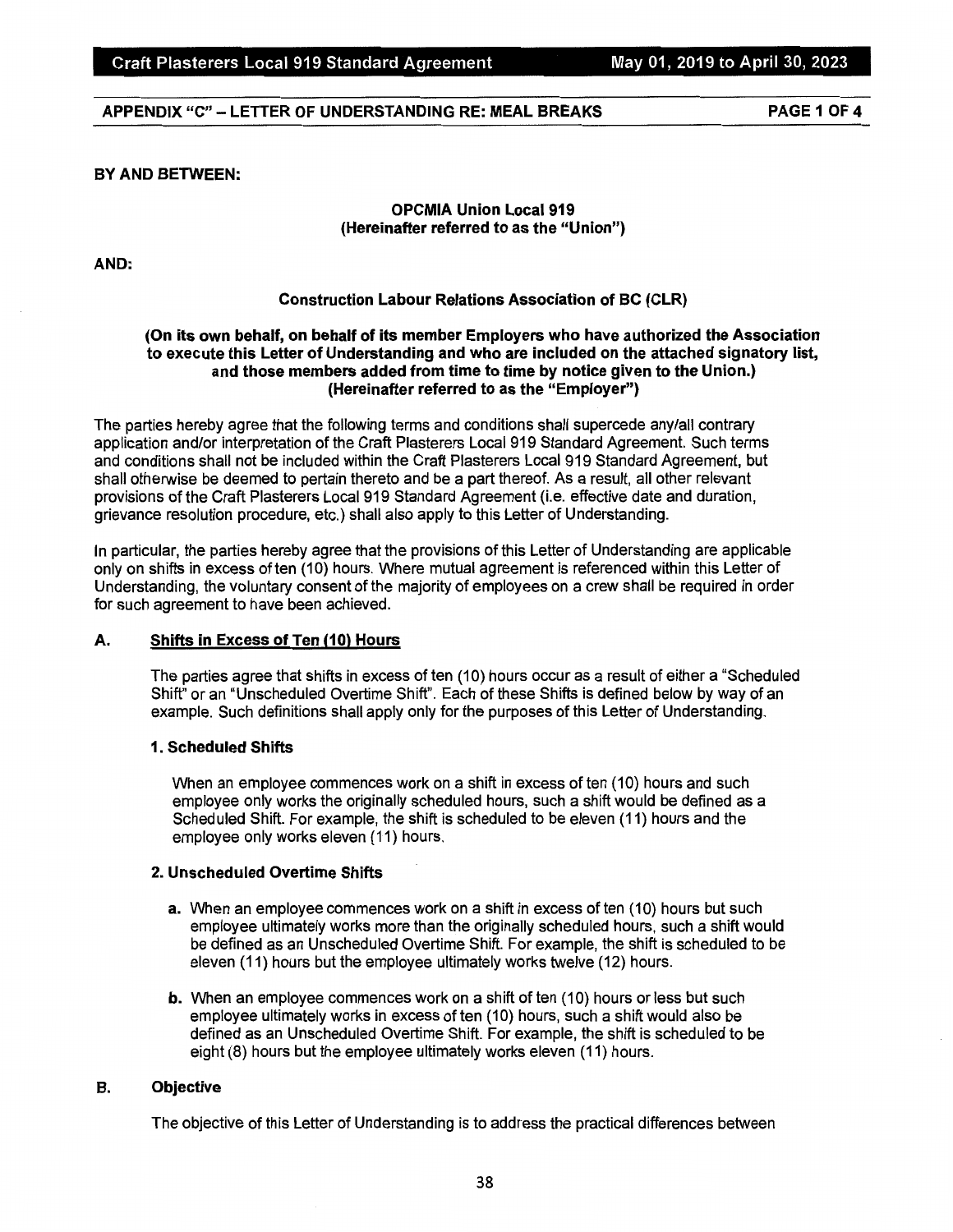### **APPENDIX "C"** - **LETTER OF UNDERSTANDING RE: MEAL BREAKS PAGE2OF4**

providing for second (and subsequent) meal breaks on Scheduled Shifts in excess of ten (10) hours, and providing for second (and subsequent) meal breaks on Unscheduled Overtime Shifts in excess of ten (10) hours.

#### **C. Paid Meal Breaks and Hot Meals**

Notwithstanding any/all contrary interpretation of this Letter of Understanding, the second, third and any/all subsequent meal breaks shall be paid for by the Employer at the otherwise applicable straight time hourly wage rate. Second, third and subsequent meals shall be a hot meal wherever possible and shall be supplied by the Employer. Notwithstanding the foregoing, in the event that a hot meal is not supplied, the Employer shall pay a meal allowance to each affected Employee in lieu thereof. The amount shall be seventeen dollars (\$17.00), or the amount specified by CRA as reasonable for an overtime meal allowance.

#### **D. Meal Breaks on Scheduled Shifts**

#### **1. Scheduled Shifts In Excess of Ten (10) Hours**

Two (2) meal breaks of one-half  $\mathcal{V}_2$ ) hour each shall be provided on all Scheduled Shifts in excess of ten (10) hours, up to and including twelve (12) hours.

- **a.** The first one-half(½) hour meal break shall be scheduled as near as is practical to the one-third (a) point of the shift and shall not be considered as time worked/earned.
- **b.** The second one-half (1/2) hour meal break shall be scheduled as near as is practical to the two-thirds (b) point of the shift and shall not be considered as time worked/earned.

#### **c. Example** - **Scheduled Shift of Twelve (12) Hours**

| 4.0 hours   | 8:00 am to 12:00 noon work (straight time or overtime as the day/shift warrants) |
|-------------|----------------------------------------------------------------------------------|
| $0.5$ hours | 12:00 noon to 12:30 pm first meal break (not paid)                               |
| 4.0 hours   | 12:30 pm to 4:30 pm work (straight time or overtime as the day/shift warrants)   |
| $0.5$ hours | 4:30 pm to 5:00 pm second meal break (payable at straight time)                  |
| 4.0 hours   | 5:00 pm to 9:00 pm work (straight time or overtime as the day/shift warrants)    |

#### **2. Scheduled Shifts in Excess of Twelve (12) Hours**

Three (3) meal breaks of one-half(½) hour each shall be provided on all Scheduled Shifts in excess of twelve (12) hours, up to and including sixteen (16) hours.

- **a.** The first one-half(½) hour meal break shall be scheduled as near as is practical to the one-quarter (¼) point of the shift and shall not be considered as time worked/earned.
- **b.** The second one-half (½) hour meal break shall be scheduled as near as is practical to the one-half(½) point of the shift and shall not be considered as time worked/earned.
- **c.** The third one-half (½) hour meal break shall be scheduled as near as is practical to the three-quarters (¾) point of the shift and shall not be considered as time worked/earned.

#### **d. Example** - **Scheduled Shift of Fourteen (14) Hours**

| 3.5 hours | 8:00 am to 11:30 am work (straight time or overtime as the day/shift warrants) |
|-----------|--------------------------------------------------------------------------------|
| 0.5 hours | 11:30 am to 12:00 noon first meal break (not paid)                             |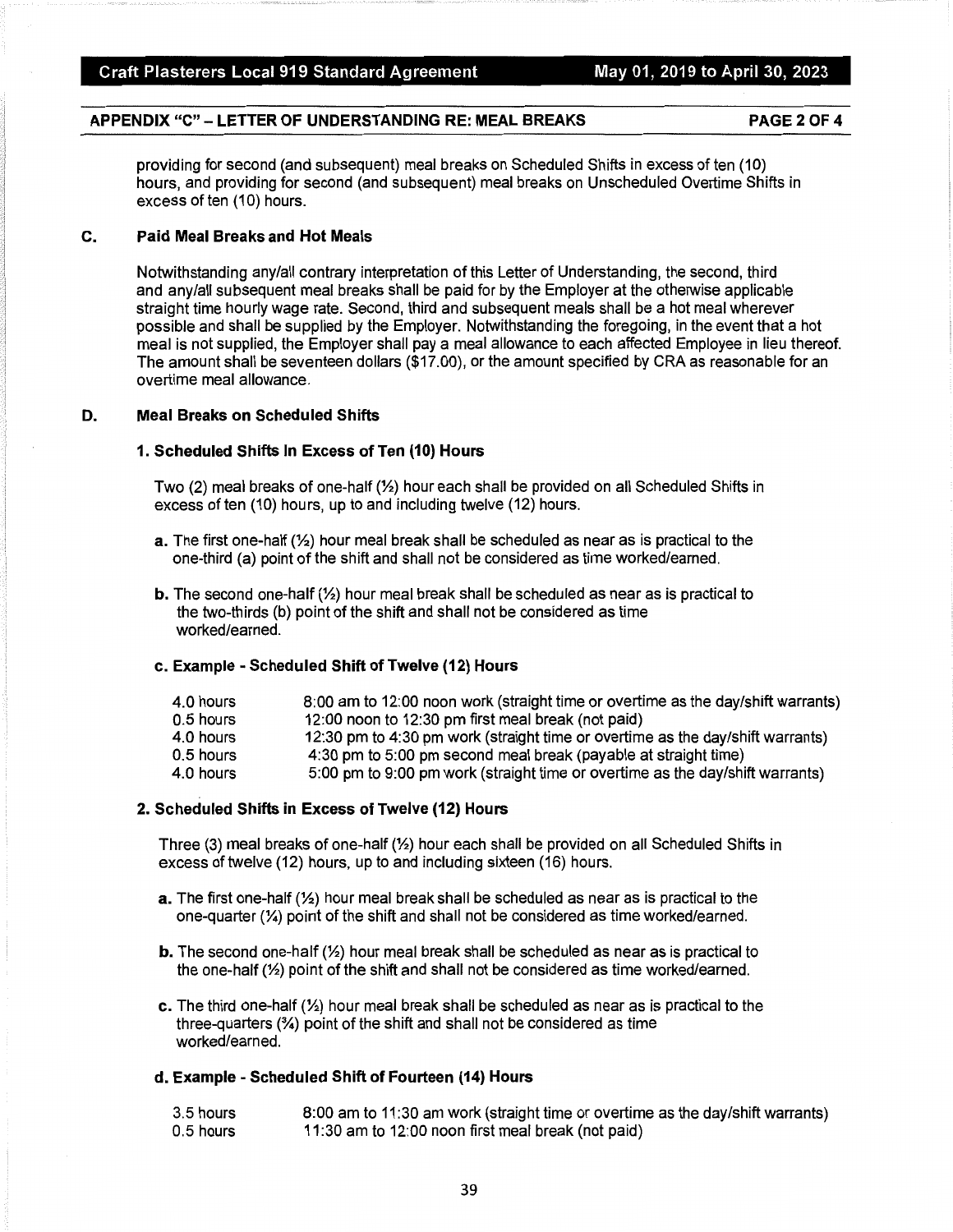#### **APPENDIX "C"** - **LETTER OF UNDERSTANDING RE: MEAL BREAKS PAGE 3 OF 4**

| 3.5 hours | 12:00 noon to 3:30 pm work (straight time or overtime as the day/shift warrants) |
|-----------|----------------------------------------------------------------------------------|
| 0.5 hours | 3:30 pm to 4:00 pm second meal break (payable at straight time)                  |
| 3.5 hours | 4:00 pm to 7:30 pm work (straight time or overtime as the day/shift warrants)    |
| 0.5 hours | 7:30 pm to 8:00 pm third meal break (payable at straight time)                   |
| 3.5 hours | 8:00 pm to 11:30 pm work (overtime as the day/shift warrants)                    |

#### E. **Meal Breaks on Unscheduled Overtime Shifts**

The parties acknowledge that it is the "unscheduled" nature of an Unscheduled Overtime Shift that complicates the process of definitively scheduling meal breaks on such shifts. **Option #1** - **Early Decision to Work Unscheduled Overtime** 

If a decision to work extended hours on a shift occurs early enough after the commencement of such shift to allow for the application of either item D1 or D2, such application shall prevail. For example, employees report to the project and commence work on an eight (8) hour shift, however, prior to eight (8) hours of work being completed it is determined that unscheduled overtime will be required. This unscheduled overtime will extend the shift to a total of twelve (12) hours. In such a situation, the example schedule provided for in item D1 would apply. The same would be true even if the original shift was a nine (9) hour or ten (10) hour shift.

#### **Option #2** - **Late Decision to Work Unscheduled Overtime**

If a decision to work extended hours on a shift does not occur early enough after the commencement of such shift to allow for the application of either item D1 or D2, either the default provision or flexible provision (see below for details) shall apply. For example, employees report to the project and commence work on a ten (10) hour shift. However, it is not determined that unscheduled overtime will be required until nine and one-half (9½) hours of the shift has already been worked. As a result, it is impossible to take the second meal break after eight (8) hours.

#### **a. Default Provision**

The Option #2 default provision is for the second meal break to take place as quickly as practical after the determination that unscheduled overtime will be required For example, employees report to the project and commence work on a ten (10) hour shift. However, after nine and one-half (9½) hours of work has been completed it is determined that two (2) hours of unscheduled overtime will be required. In such a situation, the second meal break would take place immediately, providing this can be accomplished without any significant negative impact on the efficiency of the work being performed.

#### **b. Flexible Provision**

The Option #2 flexible provision requires the Employer (or the on-site representative of the Employer) to first achieve the mutual agreement of the majority of the affected employees. If this is not possible, then the default provision shall prevail. The intent of the flexible provision is to provide both the Employer and employees with the ability to adjust the scheduling of second and subsequent meal breaks to the realities of the project and work being performed. The typical application of the flexible provision would be to delay the second meal break until the conclusion of work on the shift.

For example, employees report to the project and commence work on a ten (10) hour shift. However, after ten (10) hours of work has been completed it is determined that one-half (½) hour of unscheduled overtime will be required. In such a situation, the Employer would consult with all of the affected employees in order to determine if a majority of the crew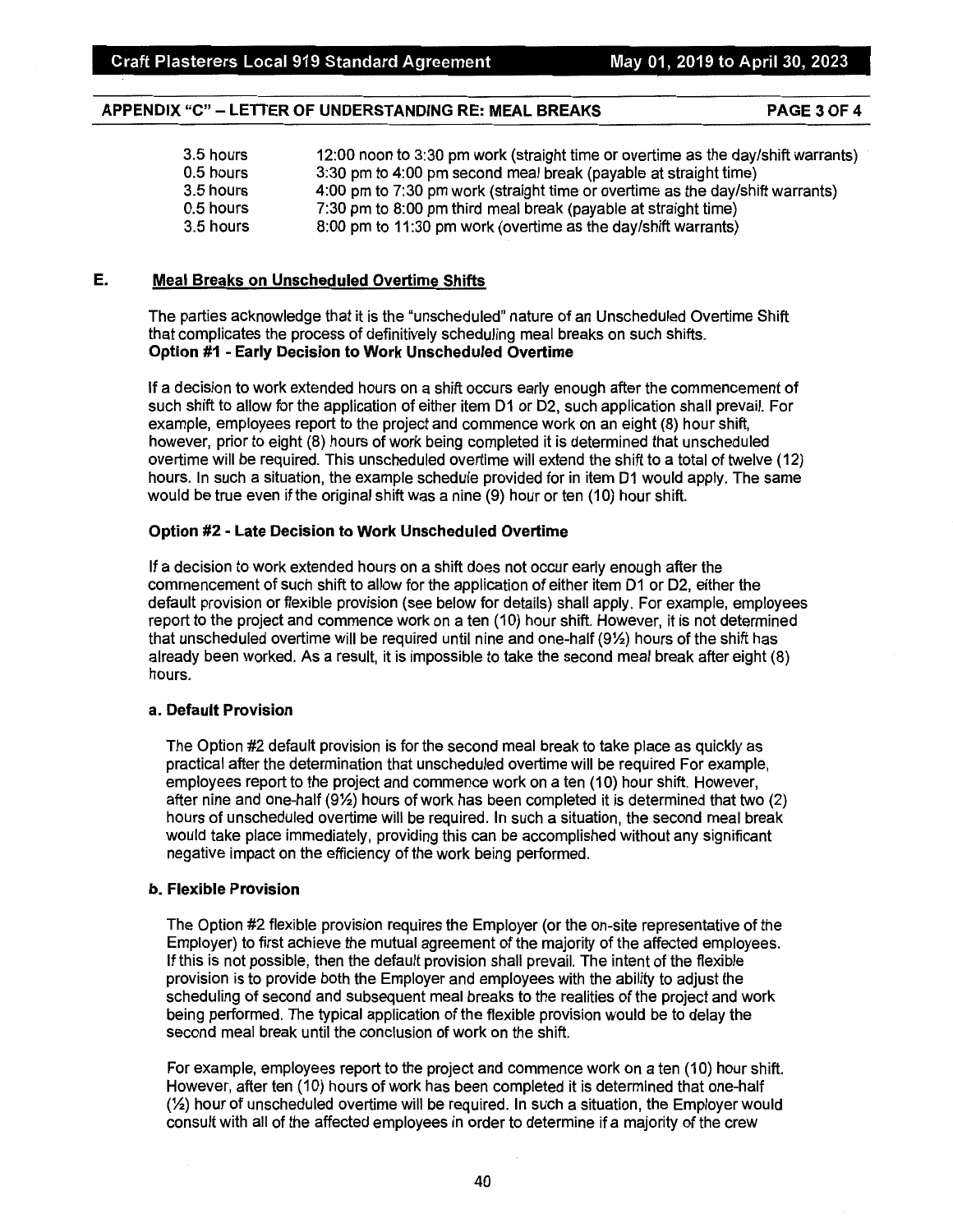#### Craft Plasterers Local 919 Standard Agreement May 01, 2019 to April 30, 2023

### **APPENDIX "C"** - **LETTER OF UNDERSTANDING RE: MEAL BREAKS**

**PAGE40F4** 

wishes to delay the second meal break until after the one-half(½) hour of unscheduled overtime has been completed. If mutual agreement is achieved, the following schedule would prevail. If mutual agreement is not achieved, the default provision would prevail.

| 5.0 hours   | 7:00 am to 12:00 noon work (straight time or overtime as the day/shift warrants) |
|-------------|----------------------------------------------------------------------------------|
| $0.5$ hours | 12:00 noon to 12:30 pm first meal break (not paid)                               |
| 5.0 hours   | 12:30 pm to 5:30 pm work (straight time or overtime as the day/shift warrants)   |
| 0.5 hours   | $5:30$ pm to $6:00$ pm work (overtime)                                           |
| 0.5 hours   | 6:00 pm to 6:30 pm second meal break (payable at straight time)                  |

The typical application of this schedule would allow for employees to depart for home at 6:30 pm, and be paid the meal allowance in lieu of the hot meal.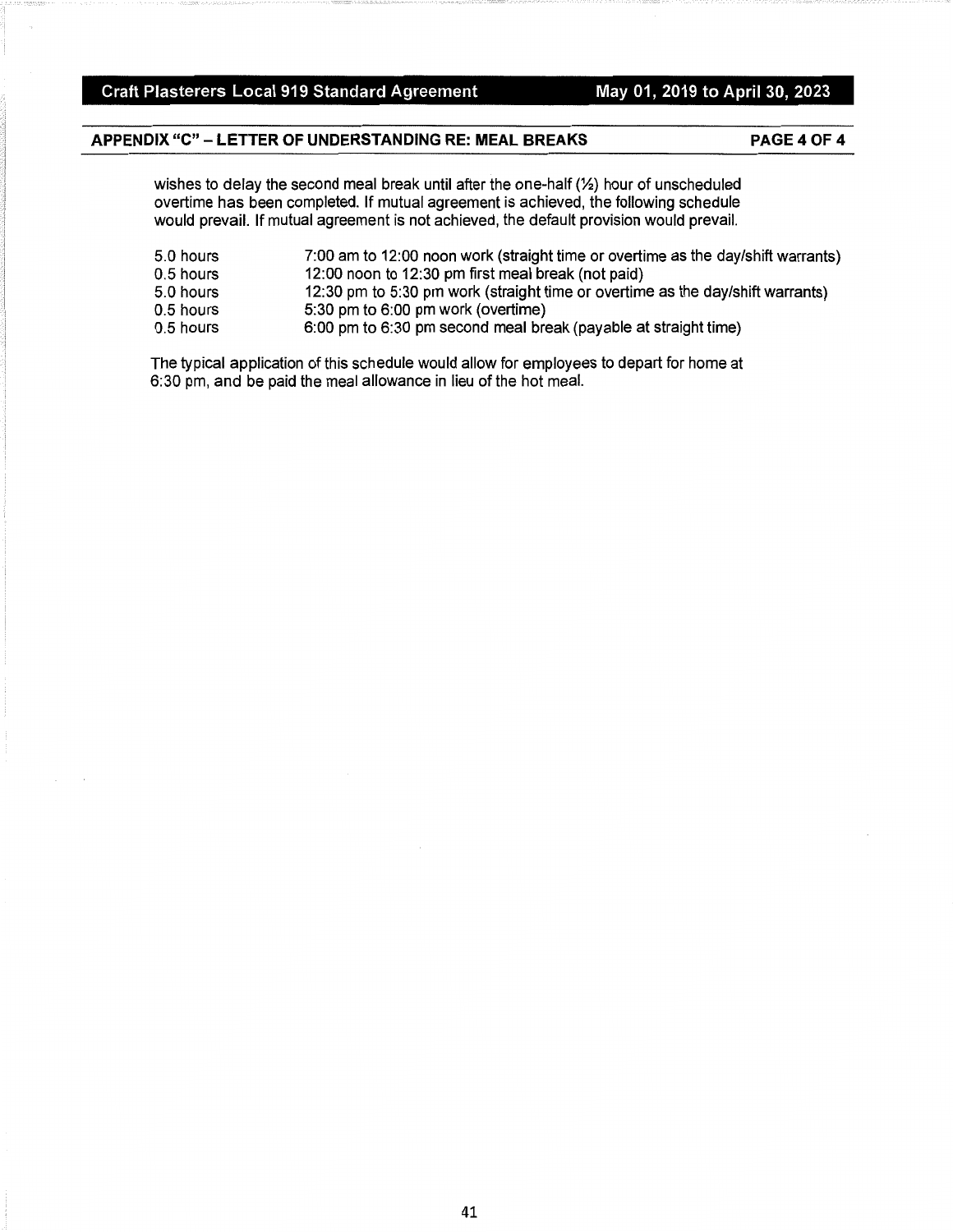#### **APPENDIX "D"** - **LOU RE: SATURDAY OVERTIME PAGE 1 OF 1**

PAGE 1 OF 1

#### **BY AND BETWEEN:**

#### **CONSTRUCTION LABOUR RELATIONS ASSOCIATION OF B.C.**

**AND:** 

#### **OPCMIA LOCAL 919**

To assist the parties in the securing more of the current market share of work in the Construction Industry in the Province of B.C., a committee of equal representation from BCBCBTU and CLR shall be established within six (6) months from the date of these recommendations and shall meet on a quarterly basis thereafter to determine the effect the following amendment has had on the securing of new contracts by CLR. CLR (and its members) shall provide the committee with such information as required to make the determination.

For the term of the renewed collective agreement expiring on April 30, 2023 unless renewed by mutual agreement, effective the first of the month following the date of implementation of these recommendations, overtime for the first ten (10) hours on Saturdays shall be paid at the rate of time and one-half (1.5X) the applicable straight time hourly rate and double time thereafter.

Collective agreements that currently provide for more hours being paid at the rate of time and one-half (1.5X) the applicable straight time hourly rate or for hours paid at less than time and one-half (1.5X) on Saturdays, the existing provisions shall continue to be applied.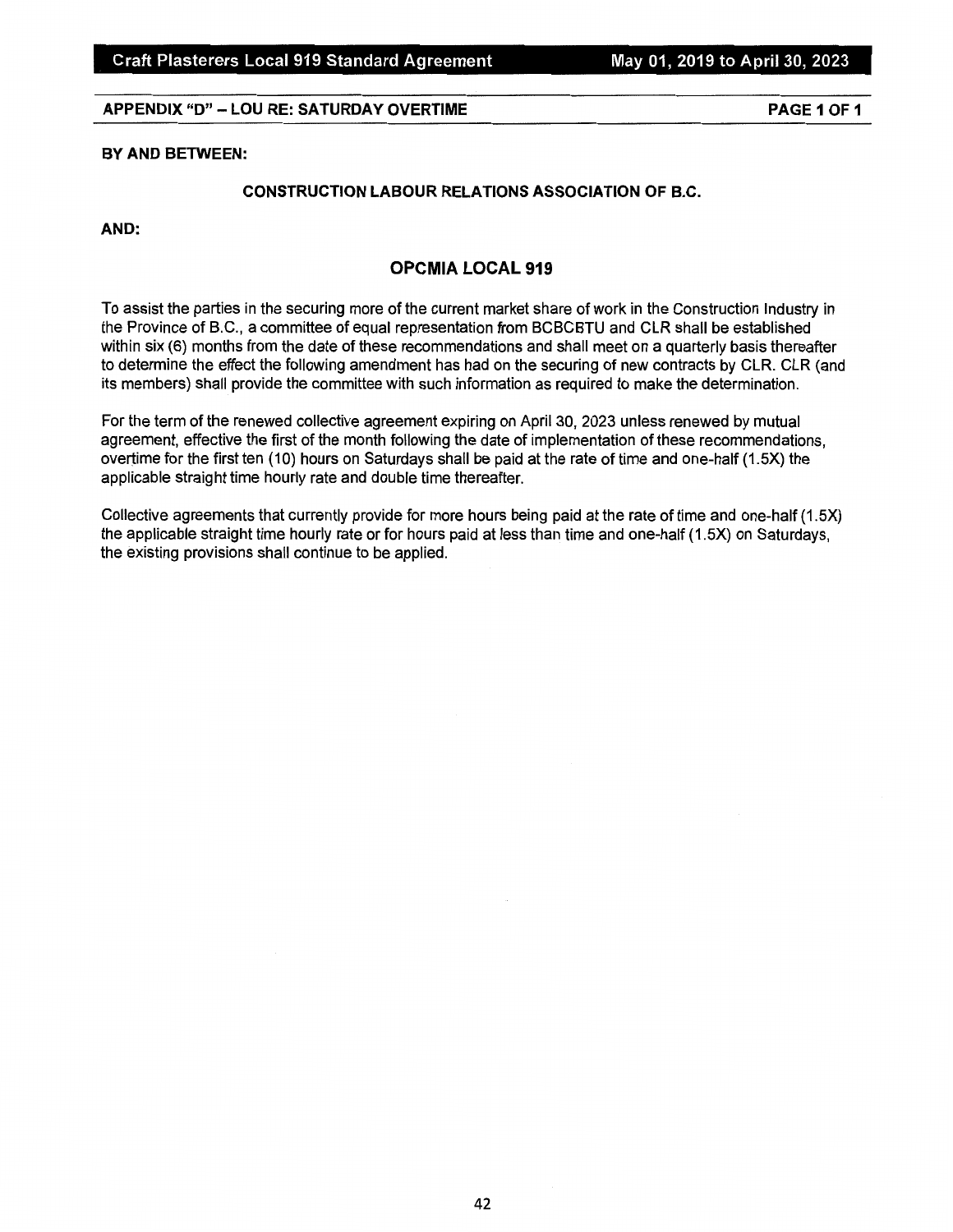### Craft Plasterers Local 919 Standard Agreement May 01, 2019 to April 30, 2023

#### **APPENDIX "E"** - **LIST OF SIGNATORY EMPLOYERS PAGE 1 OF 1**

The Employer recognizes the Union as the exclusive bargaining agent for all employees in the bargaining unit, and the Union recognizes CLR as the exclusive bargaining agent for all CLR members who have authorized the Association to sign this Agreement on their behalf.

Effective date of signing, the following employers have authorized CLR to bargain a renewal Craft Plasterers Local 919 Standard Agreement with the Operative Plasterers & Cement Masons International Association Local 919 and to sign such Agreement on their behalf.

- 1. Greer Contracting Ltd.
- \* The Letter of Agreement Re: By and Between Language signed by the BCBCBTU and CLR on August 9, 2016 shall govern the addition of authorized Employers to the above list of signatory Employers.